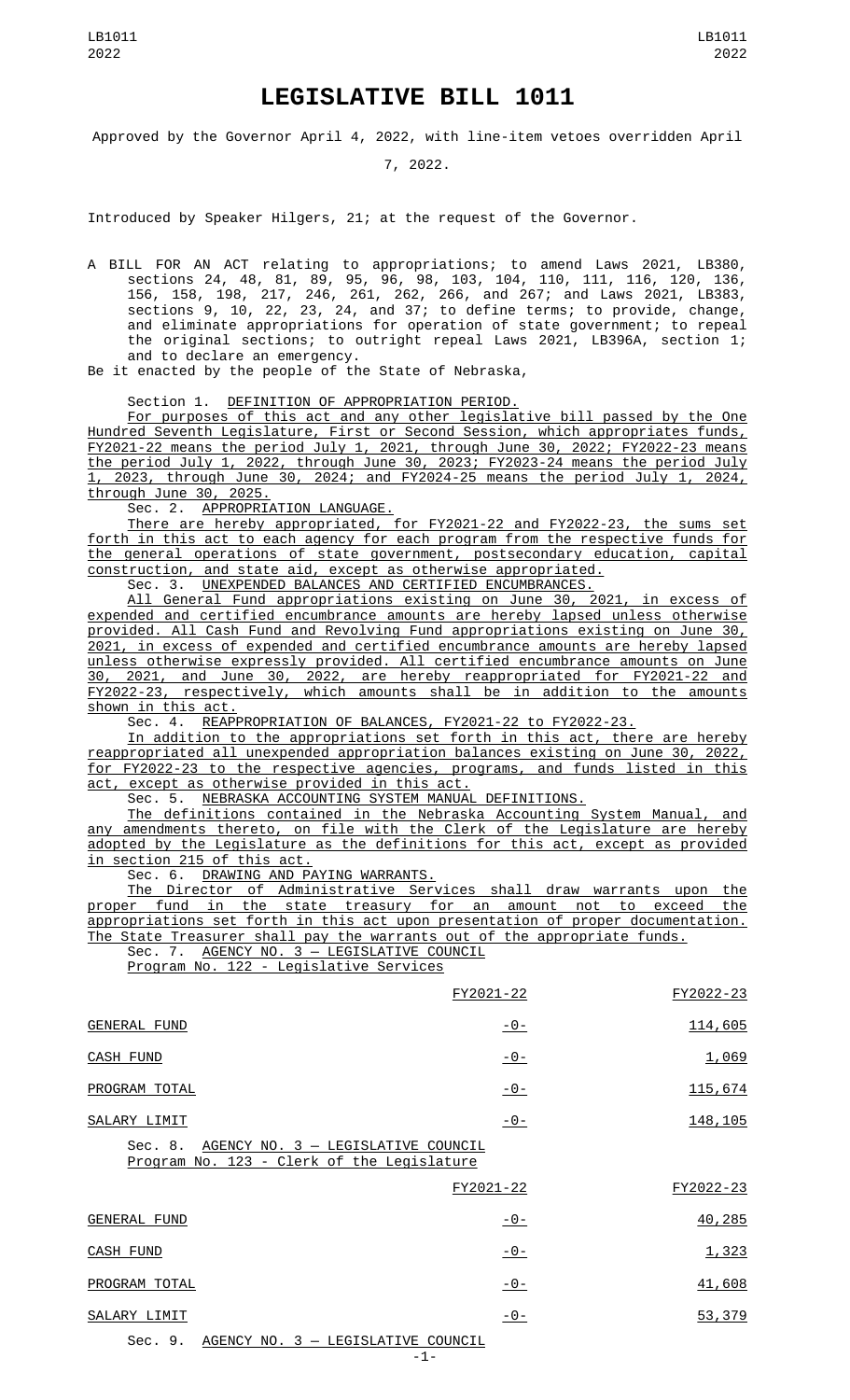| LB1011<br>2022                                                                               |                | LB1011<br>2022 |
|----------------------------------------------------------------------------------------------|----------------|----------------|
| Program No. 126 - Legislative Research                                                       |                |                |
|                                                                                              | FY2021-22      | FY2022-23      |
| GENERAL FUND                                                                                 | <u> - 0 - </u> | 7,341          |
| PROGRAM TOTAL                                                                                | $-0-$          | 7,341          |
| SALARY LIMIT                                                                                 | $-0-$          | 9,500          |
| Sec. 10. AGENCY NO. 3 - LEGISLATIVE COUNCIL<br>Program No. 127 - Revisor of Statutes         |                |                |
|                                                                                              | FY2021-22      | FY2022-23      |
| GENERAL FUND                                                                                 | -0-            | 16,082         |
| PROGRAM TOTAL                                                                                | $-0-$          | 16,082         |
| SALARY LIMIT                                                                                 | $-0-$          | 19,543         |
| Sec. 11. AGENCY NO. 3 - LEGISLATIVE COUNCIL<br>Program No. 129 - Legislative Audit           |                |                |
|                                                                                              | FY2021-22      | FY2022-23      |
| GENERAL FUND                                                                                 | -0-            | 9,087          |
| PROGRAM TOTAL                                                                                | $-0-$          | 9,087          |
| SALARY LIMIT                                                                                 | -0-            | 11,061         |
| Sec. 12. AGENCY NO. 3 - LEGISLATIVE COUNCIL<br>Program No. 504 - Office of Public Counsel    |                |                |
|                                                                                              | FY2021-22      | FY2022-23      |
| <b>GENERAL FUND</b>                                                                          | $-0-$          | 21,357         |
| PROGRAM TOTAL                                                                                | $-0-$          | 21,357         |
| SALARY LIMIT                                                                                 | $-0-$          | 27,256         |
| Sec. 13. AGENCY NO. 3 - LEGISLATIVE COUNCIL<br>Program No. 638 - Fiscal and Program Analysis |                |                |
|                                                                                              | FY2021-22      | FY2022-23      |
| GENERAL FUND                                                                                 | $-0-$          | 19,523         |
| PROGRAM TOTAL                                                                                | $-0-$          | 19,523         |
| SALARY LIMIT                                                                                 | $-0-$          | 23,384         |
| Sec. 14. AGENCY NO. 5 - SUPREME COURT<br>Program No. 52 - Operations                         |                |                |
|                                                                                              | FY2021-22      | FY2022-23      |
| GENERAL FUND                                                                                 | $-0-$          | 3,088,970      |
| <b>CASH FUND</b>                                                                             | $-0-$          | 13, 198        |
| FEDERAL FUND est.                                                                            | $-0-$          | 1,546          |
| PROGRAM TOTAL                                                                                | $-0-$          | 3, 103, 714    |
| SALARY LIMIT                                                                                 | $-0-$          | 2,262,905      |
| Sec. 15. AGENCY NO. 5 - SUPREME COURT<br>Program No. 67 - Probation Services                 |                |                |
|                                                                                              | FY2021-22      | FY2022-23      |
| <b>GENERAL FUND</b>                                                                          | <u>- 0 - </u>  | 336,610        |
| FEDERAL FUND est.                                                                            | $-0-$          | 5,244          |
| PROGRAM TOTAL                                                                                | $-0-$          | 341,854        |
| SALARY LIMIT                                                                                 | $-0-$          | 470,681        |
| Sec. 16.<br>AGENCY NO. 5 - SUPREME COURT                                                     |                |                |

Program No. 235 - State Probation Contractual Services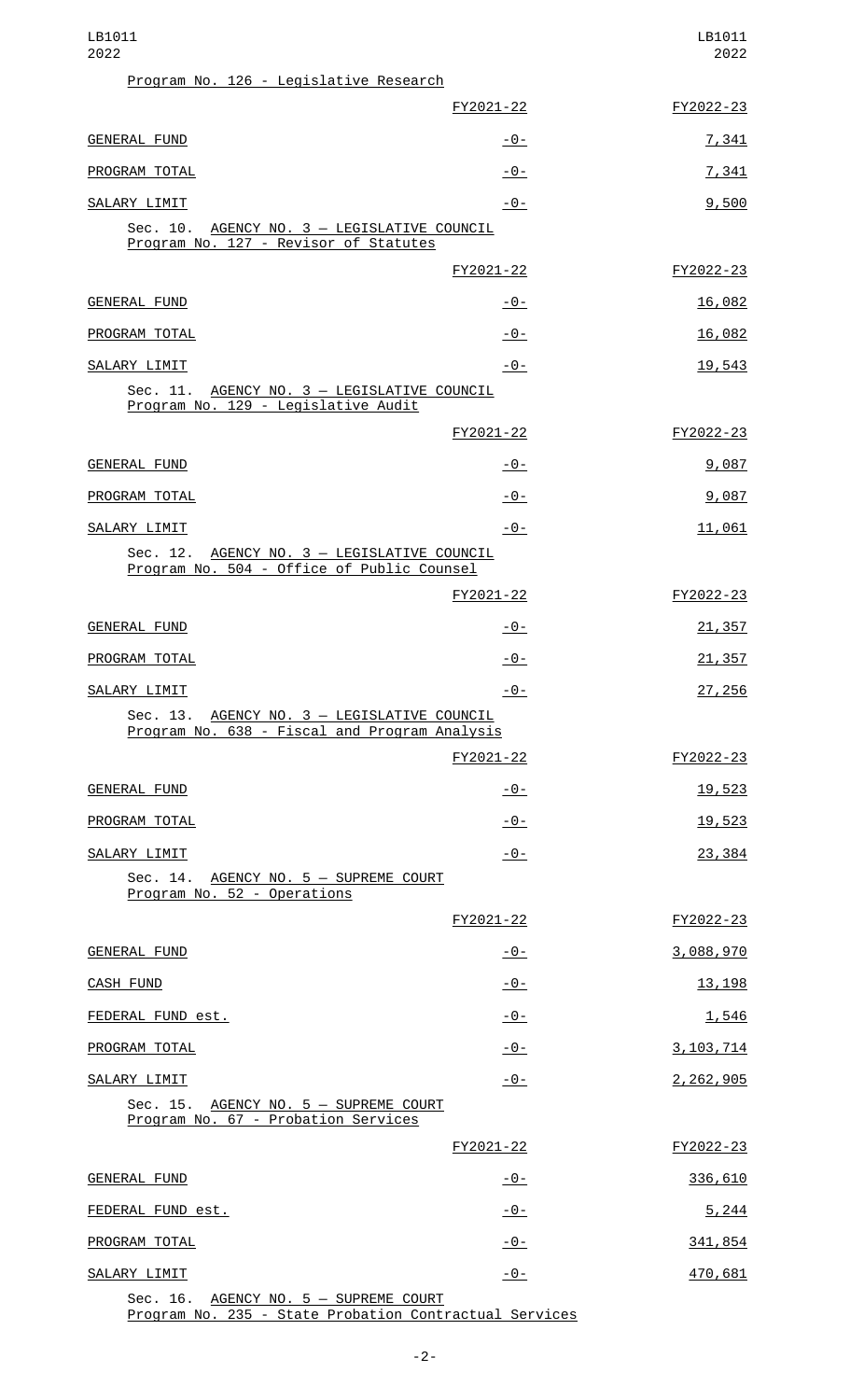| LB1011<br>2022                                                                                     |                | LB1011<br>2022 |
|----------------------------------------------------------------------------------------------------|----------------|----------------|
|                                                                                                    | FY2021-22      | FY2022-23      |
| SALARY LIMIT                                                                                       | $-0-$          | 1,052          |
| Sec. 17. AGENCY NO. 5 - SUPREME COURT<br>Program No. 420 - State Specialized Court Operations      |                |                |
|                                                                                                    | FY2021-22      | FY2022-23      |
| <b>GENERAL FUND</b>                                                                                | $-0-$          | 38,962         |
| PROGRAM TOTAL                                                                                      | $-0-$          | 38,962         |
| SALARY LIMIT                                                                                       | $-0-$          | 58,198         |
| Sec. 18. AGENCY NO. 5 - SUPREME COURT<br>Program No. 434 - Office of Public Guardian               |                |                |
|                                                                                                    | FY2021-22      | FY2022-23      |
| <b>GENERAL FUND</b>                                                                                | $-0-$          | 524,092        |
| PROGRAM TOTAL                                                                                      | $-0-$          | 524,092        |
| SALARY LIMIT                                                                                       | $-0-$          | 386, 124       |
| Sec. 19. AGENCY NO. 5 - SUPREME COURT<br>Program No. 435 - Probation Community Corrections         |                |                |
|                                                                                                    | FY2021-22      | FY2022-23      |
| GENERAL FUND                                                                                       | $-0-$          | 1,751,400      |
| PROGRAM TOTAL                                                                                      | $-0-$          | 1,751,400      |
| SALARY LIMIT                                                                                       | $-0-$          | 170,380        |
| Sec. 20. AGENCY NO. 5 - SUPREME COURT<br>Program No. 570 - Court Automation                        |                |                |
|                                                                                                    | FY2021-22      | FY2022-23      |
| SALARY LIMIT                                                                                       | <u> - 0 - </u> | 2,335          |
| Sec. 21. AGENCY NO. 7 - GOVERNOR<br>Program No. 18 - Governor's Policy Research Office             |                |                |
|                                                                                                    | FY2021-22      | FY2022-23      |
| <b>GENERAL FUND</b>                                                                                | $-0-$          | 11,597         |
| PROGRAM TOTAL                                                                                      | $-0-$          | 11,597         |
| SALARY LIMIT                                                                                       | $-0-$          | 12,237         |
| Sec. 22. AGENCY NO. 7 - GOVERNOR<br>Program No. 21 - Office of the Governor                        |                |                |
|                                                                                                    | FY2021-22      | FY2022-23      |
| <b>GENERAL FUND</b>                                                                                | $-0-$          | 14,713         |
| PROGRAM TOTAL                                                                                      | $-0-$          | 14,713         |
| SALARY LIMIT                                                                                       | $-0-$          | 18,071         |
| Sec. 23. AGENCY NO. 8 - LIEUTENANT GOVERNOR<br>Program No. 8 - Lieutenant Governor                 |                |                |
|                                                                                                    | FY2021-22      | FY2022-23      |
| <b>GENERAL FUND</b>                                                                                | $-0-$          | 907            |
| PROGRAM TOTAL                                                                                      | $-0-$          | 907            |
| SALARY LIMIT                                                                                       | $-0-$          | 1,727          |
| Sec. 24. AGENCY NO. 8 - LIEUTENANT GOVERNOR<br>Program No. 124 - Office of the Lieutenant Governor |                |                |
|                                                                                                    | FY2021-22      | FY2022-23      |
| <b>GENERAL FUND</b>                                                                                | $-0-$          | 129            |
| PROGRAM TOTAL                                                                                      | $-0-$          | 129            |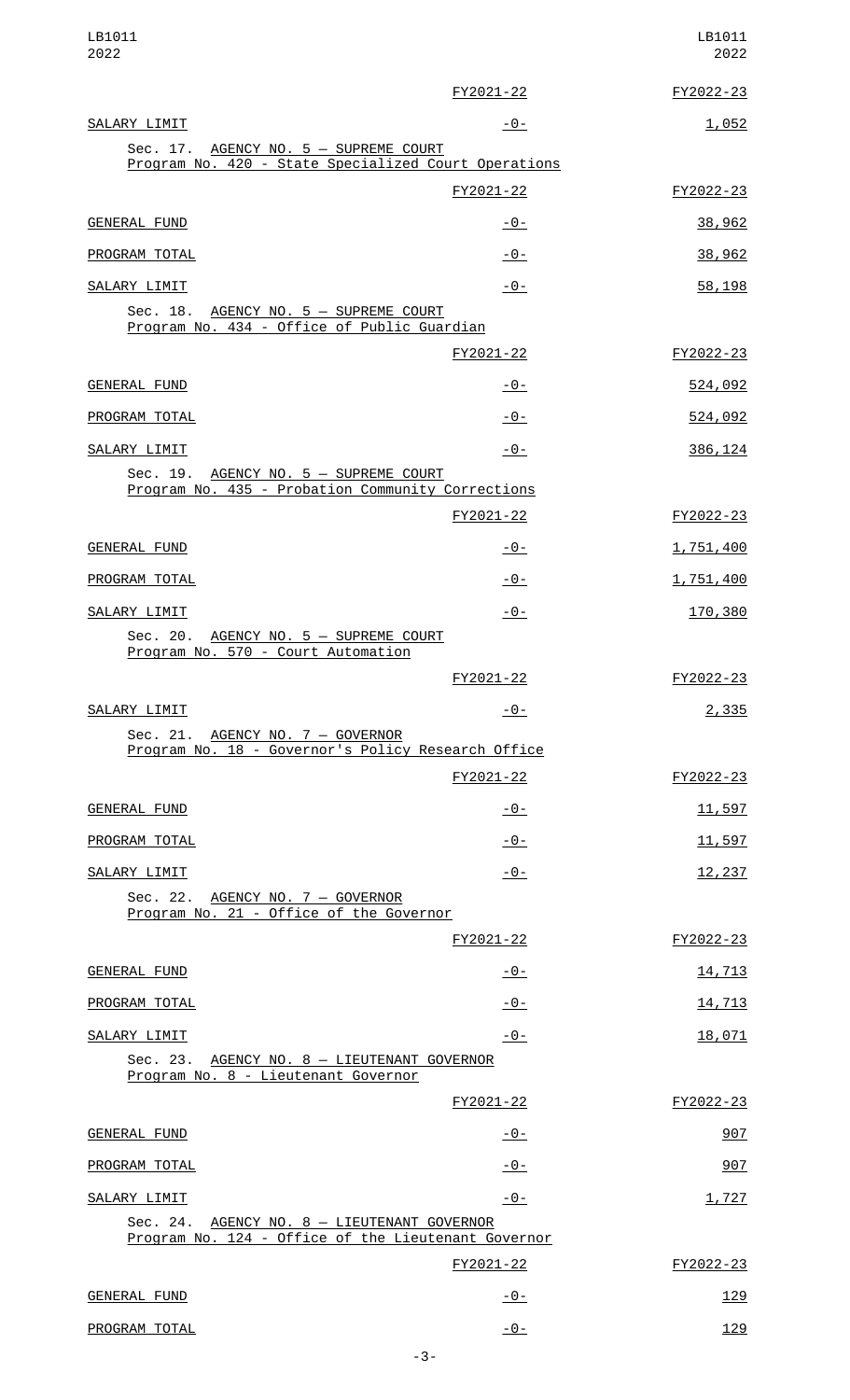| LB1011<br>2022                                                                                               |                | LB1011<br>2022 |
|--------------------------------------------------------------------------------------------------------------|----------------|----------------|
| SALARY LIMIT                                                                                                 | -0-            | 228            |
| Sec. 25. AGENCY NO. 9 - SECRETARY OF STATE<br>Program No. 20 - Services and Administration                   |                |                |
|                                                                                                              | FY2021-22      | FY2022-23      |
| <b>GENERAL FUND</b>                                                                                          | -0-            | 3,361          |
| <b>CASH FUND</b>                                                                                             | -0-            | 14,015         |
| PROGRAM TOTAL                                                                                                | $-0-$          | 17,376         |
| SALARY LIMIT                                                                                                 | -0-            | 25,013         |
| Sec. 26. AGENCY NO. 9 - SECRETARY OF STATE<br>Program No. 45 - Election Administration                       |                |                |
|                                                                                                              | FY2021-22      | FY2022-23      |
| GENERAL FUND                                                                                                 | <u> - 0 - </u> | 7,498          |
| FEDERAL FUND est.                                                                                            | $-0-$          | 2,050          |
| PROGRAM TOTAL                                                                                                | <u>- 0 - </u>  | 9,548          |
| SALARY LIMIT                                                                                                 | -0-            | 12,086         |
| Sec. 27. AGENCY NO. 9 - SECRETARY OF STATE<br>Program No. 86 - Records Management                            |                |                |
|                                                                                                              | FY2021-22      | FY2022-23      |
| <b>GENERAL FUND</b>                                                                                          | <u> - 0 - </u> | 1,992          |
| <b>CASH FUND</b>                                                                                             | <u> - 0 - </u> | 1,870          |
| REVOLVING FUND                                                                                               | $-0-$          | 1,067          |
| PROGRAM TOTAL                                                                                                | $-0-$          | 4,929          |
| SALARY LIMIT                                                                                                 | $-0-$          | 8,396          |
| Sec. 28. AGENCY NO. 10 - AUDITOR OF PUBLIC ACCOUNTS<br>Program No. 506 - State Agency and County Post Audits |                |                |
|                                                                                                              | FY2021-22      | FY2022-23      |
| GENERAL FUND                                                                                                 | $-0-$          | 42,938         |
| PROGRAM TOTAL                                                                                                | $-0-$          | 42,938         |
| SALARY LIMIT                                                                                                 | $-0-$          | 44,929         |
| Sec. 29. AGENCY NO. 10 - AUDITOR OF PUBLIC ACCOUNTS<br>Program No. 525 - Cooperative Audits                  |                |                |
|                                                                                                              | FY2021-22      | FY2022-23      |
| CASH FUND                                                                                                    | $-0-$          | 24,411         |
| PROGRAM TOTAL                                                                                                | $-0-$          | 24, 411        |
| SALARY LIMIT                                                                                                 | -0-            | 28,745         |
| Sec. 30. AGENCY NO. 11 - ATTORNEY GENERAL<br>Program No. 290 - State Settlement Funds                        |                |                |
|                                                                                                              | FY2021-22      | FY2022-23      |
| CASH FUND                                                                                                    | -0-            | 23,452         |
| PROGRAM TOTAL                                                                                                | $-0-$          | 23,452         |
| SALARY LIMIT                                                                                                 | $-0-$          | 25,065         |
| Sec. 31. AGENCY NO. 11 - ATTORNEY GENERAL<br>Program No. 507 - Interpretation and Application of Law         |                |                |
|                                                                                                              | FY2021-22      | FY2022-23      |
| GENERAL FUND                                                                                                 | $-0-$          | 88,072         |
| <b>CASH FUND</b>                                                                                             | $-0-$          | 11,773         |

-4-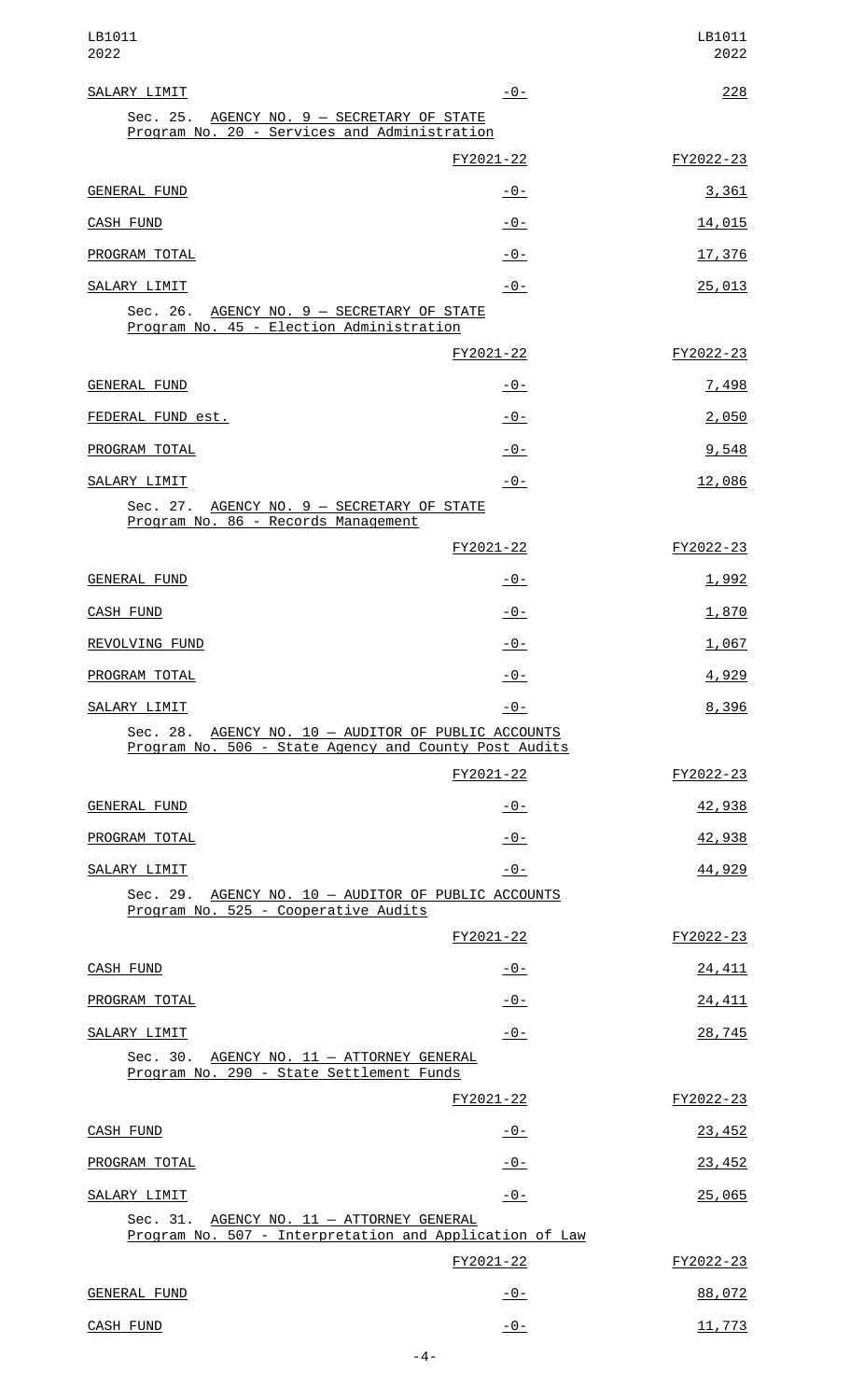| LB1011<br>2022                                                                                                    |                                               | LB1011<br>2022   |
|-------------------------------------------------------------------------------------------------------------------|-----------------------------------------------|------------------|
| FEDERAL FUND est.                                                                                                 | $-0-$                                         | 9,791            |
| REVOLVING FUND                                                                                                    | 57,191                                        | 139,002          |
| PROGRAM TOTAL                                                                                                     | 57,191                                        | 248,638          |
| SALARY LIMIT                                                                                                      | 45,000                                        | 248,149          |
| Sec. 32. AGENCY NO. 12 - STATE TREASURER<br>Program No. 24 - State Disbursement Unit                              |                                               |                  |
|                                                                                                                   | FY2021-22                                     | FY2022-23        |
| <b>GENERAL FUND</b>                                                                                               | $-0-$                                         | 7,060            |
| FEDERAL FUND est.                                                                                                 | $-0-$                                         | 10,604           |
| PROGRAM TOTAL                                                                                                     | $-0-$                                         | 17,664           |
| SALARY LIMIT                                                                                                      | $-0-$                                         | 25,700           |
| Sec. 33. AGENCY NO. 12 - STATE TREASURER<br>Program No. 475 - ABLE Savings Program                                |                                               |                  |
|                                                                                                                   | FY2021-22                                     | FY2022-23        |
| CASH FUND                                                                                                         | 64,050                                        | 67,024           |
| PROGRAM TOTAL                                                                                                     | 64,050                                        | 67,024           |
| SALARY LIMIT                                                                                                      | -0-                                           | 2,753            |
| Sec. 34. AGENCY NO. 12 - STATE TREASURER<br>Program No. 503 - Treasury Management                                 |                                               |                  |
|                                                                                                                   | FY2021-22                                     | FY2022-23        |
| <b>CASH FUND</b>                                                                                                  | $-0-$                                         | 9,507            |
| PROGRAM TOTAL                                                                                                     | $-0-$                                         | 9,507            |
| SALARY LIMIT                                                                                                      | $-0-$                                         | 11,227           |
| Sec. 35. AGENCY NO. 12 - STATE TREASURER<br>Program No. 505 - Educational Savings Plan                            |                                               |                  |
|                                                                                                                   | FY2021-22                                     | FY2022-23        |
| CASH FUND                                                                                                         | <u> - 0 - </u>                                | 2,000            |
| PROGRAM TOTAL                                                                                                     | $-0-$                                         | <u>2,000</u>     |
| SALARY LIMIT                                                                                                      | $-0-$                                         | 2,092            |
| Sec. 36. AGENCY NO. 12 - STATE TREASURER<br>Program No. 512 - Unclaimed Property                                  |                                               |                  |
|                                                                                                                   | FY2021-22                                     | FY2022-23        |
| <b>CASH FUND</b>                                                                                                  | <u> - 0 - </u>                                | <u>7,826</u>     |
| PROGRAM TOTAL                                                                                                     | $-0-$                                         | 7,826            |
| SALARY LIMIT                                                                                                      | $-0-$                                         | 11,263           |
| Sec. 37. AGENCY NO. 13 - STATE DEPARTMENT OF EDUCATION<br>Program No. 25 - Education, Administration, and Support |                                               |                  |
|                                                                                                                   | FY2021-22                                     | FY2022-23        |
| GENERAL FUND                                                                                                      | 1,749,186                                     | 1,136,872        |
| CASH FUND                                                                                                         | 155,741                                       | 86,917           |
| FEDERAL FUND est.                                                                                                 | 2,148,025                                     | <u>1,395,167</u> |
| PROGRAM TOTAL                                                                                                     | 4,052,952                                     | 2,618,956        |
| SALARY LIMIT                                                                                                      | 183,658                                       | <u>429,940</u>   |
| Sec. 38.<br>Program No. 161 - Education Innovation                                                                | AGENCY NO. 13 - STATE DEPARTMENT OF EDUCATION |                  |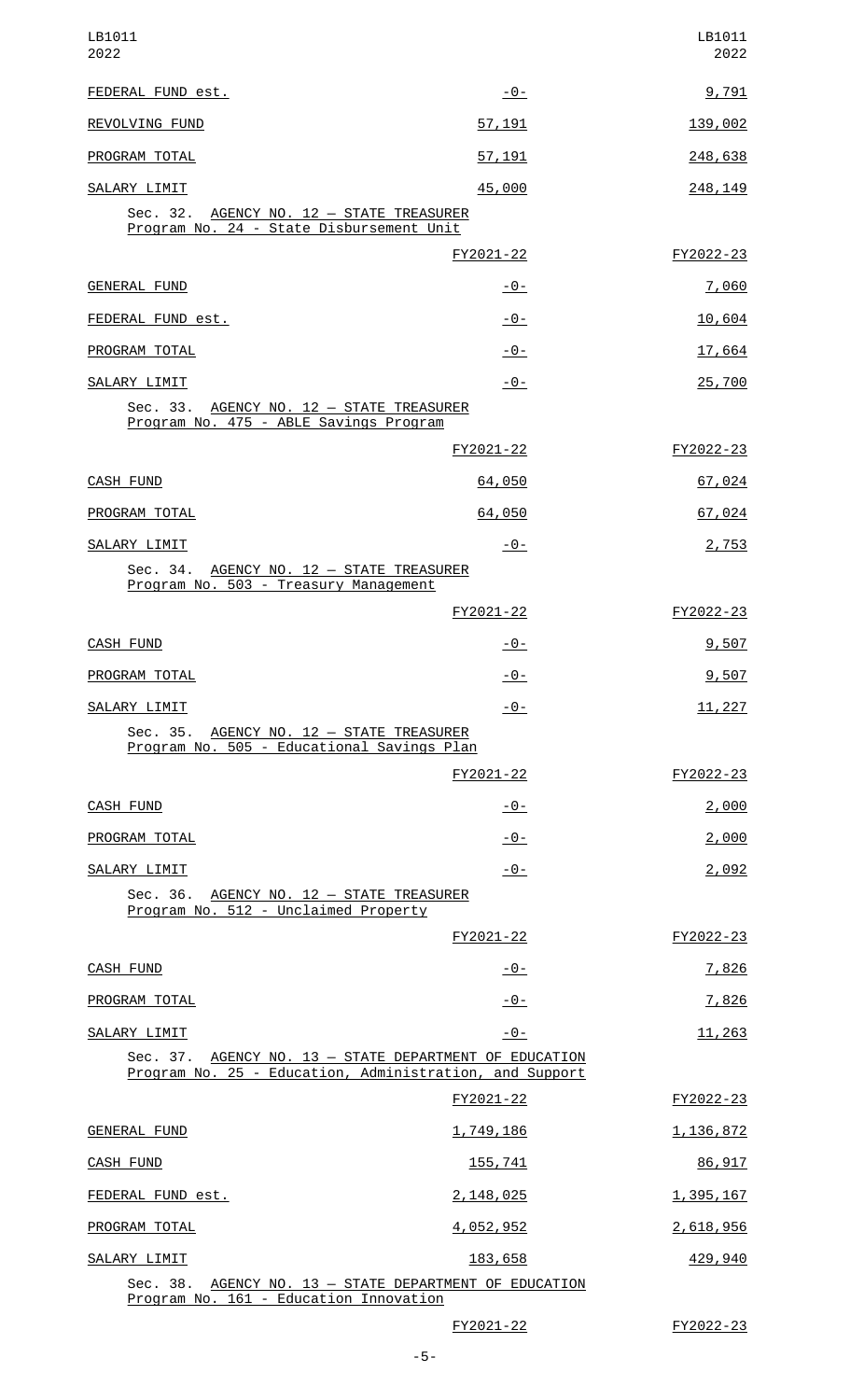| LB1011<br>2022                                                                                                                                                  |                | LB1011<br>2022 |  |
|-----------------------------------------------------------------------------------------------------------------------------------------------------------------|----------------|----------------|--|
| <b>CASH FUND</b>                                                                                                                                                | 7,612          | 8,483          |  |
| PROGRAM TOTAL                                                                                                                                                   | <u>7,612</u>   | 8,483          |  |
| Sec. 39. AGENCY NO. 13 - STATE DEPARTMENT OF EDUCATION<br>Program No. 351 - Vocational Rehabilitation                                                           |                |                |  |
|                                                                                                                                                                 | FY2021-22      | FY2022-23      |  |
| <b>GENERAL FUND</b>                                                                                                                                             | -0-            | <u>28,480</u>  |  |
| FEDERAL FUND est.                                                                                                                                               | <u>118,848</u> | 219, 472       |  |
| PROGRAM TOTAL                                                                                                                                                   | 118,848        | 247,952        |  |
| SALARY LIMIT                                                                                                                                                    | 16,562         | 275,208        |  |
| Sec. 40. AGENCY NO. 13 - STATE DEPARTMENT OF EDUCATION<br>Program No. 352 - Disability Determination                                                            |                |                |  |
|                                                                                                                                                                 | FY2021-22      | FY2022-23      |  |
| FEDERAL FUND est.                                                                                                                                               | 7,591          | 53,552         |  |
| PROGRAM TOTAL                                                                                                                                                   | 7,591          | 53,552         |  |
| SALARY LIMIT                                                                                                                                                    | $-0-$          | 70,965         |  |
| Sec. 41. AGENCY NO. 13 - STATE DEPARTMENT OF EDUCATION<br>Program No. 401 - Services for the Deaf and Hard of Hearing                                           |                |                |  |
|                                                                                                                                                                 | FY2021-22      | FY2022-23      |  |
| <b>GENERAL FUND</b>                                                                                                                                             | 241            | <u>1,104</u>   |  |
| PROGRAM TOTAL                                                                                                                                                   | 241            | 1,104          |  |
| SALARY LIMIT                                                                                                                                                    | -0-            | 776            |  |
| Sec. 42. AGENCY NO. 13 - STATE DEPARTMENT OF EDUCATION<br>Program No. 402 - Nebraska Center for the Education of Children who are<br>Blind or Visually Impaired |                |                |  |
|                                                                                                                                                                 | FY2021-22      | FY2022-23      |  |
| <b>GENERAL FUND</b>                                                                                                                                             | 241            | 568            |  |
| PROGRAM TOTAL                                                                                                                                                   | 241            | 568            |  |
| SALARY LIMIT                                                                                                                                                    | $-0-$          | 311            |  |
| Sec. 43. AGENCY NO. 13 - STATE DEPARTMENT OF EDUCATION<br>Program No. 614 - Professional Practices Commission                                                   |                |                |  |
|                                                                                                                                                                 | FY2021-22      | FY2022-23      |  |
| <b>CASH FUND</b>                                                                                                                                                | 6,028          | 8,302          |  |
| PROGRAM TOTAL                                                                                                                                                   | 6,028          | 8,302          |  |
| SALARY LIMIT                                                                                                                                                    | 1,135          | 2,517          |  |
| Sec. 44. AGENCY NO. 14 - PUBLIC SERVICE COMMISSION<br>Program No. 19 - Modular Housing Units Program                                                            |                |                |  |
|                                                                                                                                                                 | FY2021-22      | FY2022-23      |  |
| <b>CASH FUND</b>                                                                                                                                                | $-0-$          | 2,094          |  |
| PROGRAM TOTAL                                                                                                                                                   | -0-            | 2,094          |  |
| SALARY LIMIT                                                                                                                                                    | $-0-$          | 4,694          |  |
| Sec. 45. AGENCY NO. 14 - PUBLIC SERVICE COMMISSION<br>Program No. 54 - Enforcement of Standards - Common Carriers                                               |                |                |  |
|                                                                                                                                                                 | FY2021-22      | FY2022-23      |  |
| <b>GENERAL FUND</b>                                                                                                                                             | 186,092        | 202,542        |  |
| PROGRAM TOTAL                                                                                                                                                   | 186,092        | 202,542        |  |
| SALARY LIMIT                                                                                                                                                    | $-0-$          | 21,587         |  |
| Sec. 46.<br>AGENCY NO. 14 - PUBLIC SERVICE COMMISSION                                                                                                           |                |                |  |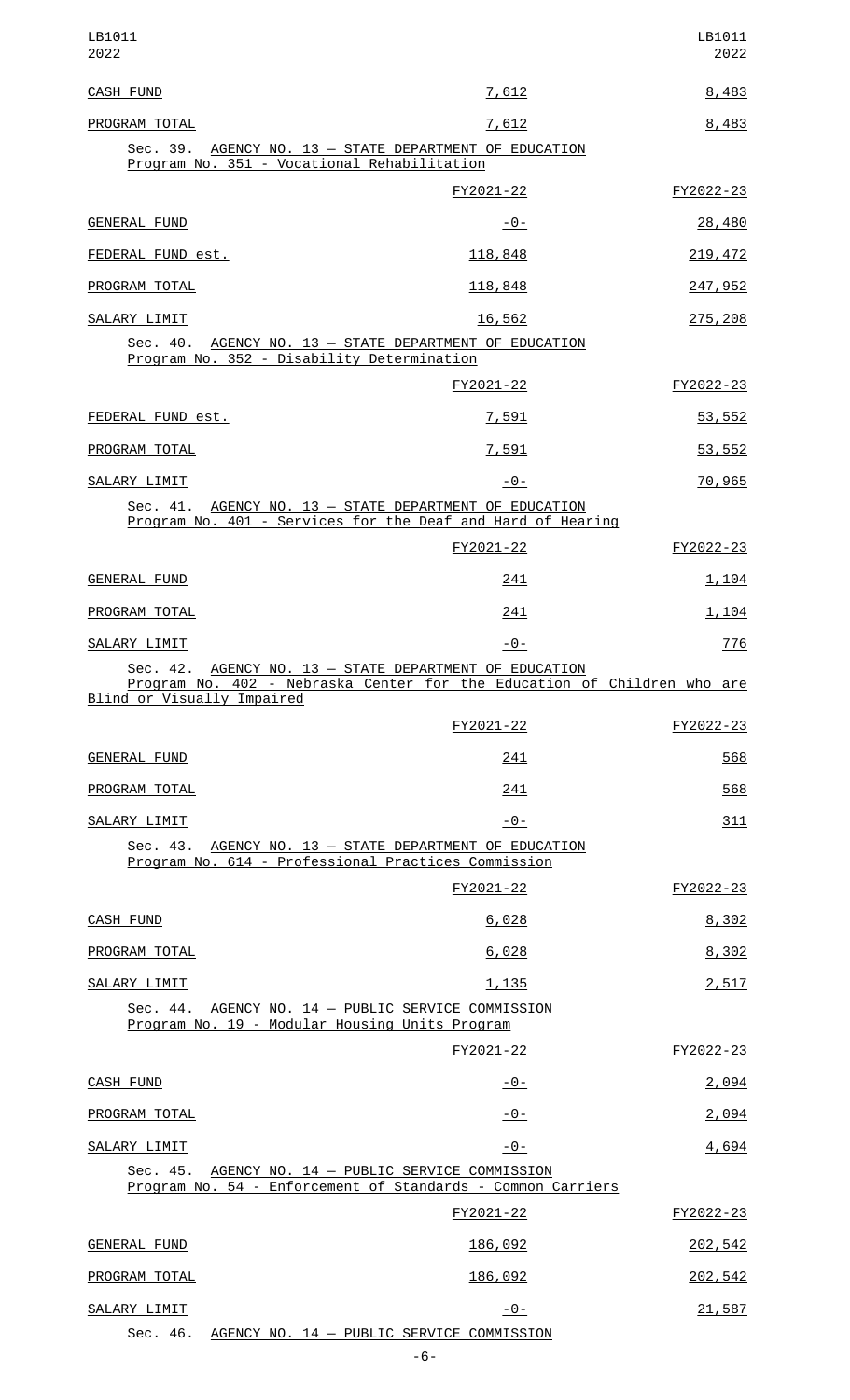#### LB1011 2022

| Program No. 64 - Nebraska Telecommunications Relay System Fund                                                                |                |           |
|-------------------------------------------------------------------------------------------------------------------------------|----------------|-----------|
|                                                                                                                               | FY2021-22      | FY2022-23 |
| CASH FUND                                                                                                                     | <u> - 0 - </u> | 655,803   |
| PROGRAM TOTAL                                                                                                                 | -0-            | 655,803   |
| SALARY LIMIT                                                                                                                  | $-0-$          | 1,430     |
| Sec. 47. AGENCY NO. 14 - PUBLIC SERVICE COMMISSION<br>Program No. 71 - Nebraska Internet Enhancement Fund                     |                |           |
|                                                                                                                               | FY2021-22      | FY2022-23 |
| CASH FUND                                                                                                                     | $-0-$          | 16        |
| PROGRAM TOTAL                                                                                                                 | -0-            | 16        |
| SALARY LIMIT                                                                                                                  | $-0-$          | 14        |
| Sec. 48.<br>AGENCY NO. 14 - PUBLIC SERVICE COMMISSION<br>Program No. 583 - Enhanced Wireless 911 Fund                         |                |           |
|                                                                                                                               | FY2021-22      | FY2022-23 |
| CASH FUND                                                                                                                     | <u> - 0 - </u> | 12,643    |
| PROGRAM TOTAL                                                                                                                 | -0-            | 12,643    |
| SALARY LIMIT                                                                                                                  | <u>- 0 - </u>  | 17,393    |
| AGENCY NO. 14 - PUBLIC SERVICE COMMISSION<br>Sec. 49.<br>Program No. 686 - Nebraska Telecommunications Universal Service Fund |                |           |
|                                                                                                                               | FY2021-22      | FY2022-23 |
| CASH FUND                                                                                                                     | <u> - 0 - </u> | 9,270     |
| PROGRAM TOTAL                                                                                                                 | <u> - 0 - </u> | 9,270     |
| SALARY LIMIT                                                                                                                  | $-0-$          | 12,586    |
| Sec. 50. AGENCY NO. 14 - PUBLIC SERVICE COMMISSION<br>Program No. 790 - Natural Gas Regulation                                |                |           |
|                                                                                                                               | FY2021-22      | FY2022-23 |
| CASH FUND                                                                                                                     | <u> - 0 - </u> | 4,366     |
| PROGRAM TOTAL                                                                                                                 | $-0-$          | 4,366     |
| SALARY LIMIT                                                                                                                  | $-0-$          | 5,464     |
| Sec. 51. AGENCY NO. 14 - PUBLIC SERVICE COMMISSION<br>Program No. 793 - Broadband Bridge                                      |                |           |
|                                                                                                                               | FY2021-22      | FY2022-23 |
| GENERAL FUND                                                                                                                  | $-0-$          | 708       |
| PROGRAM TOTAL                                                                                                                 | $-0-$          | 708       |
| SALARY LIMIT                                                                                                                  | $-0-$          | 615       |
| Sec. 52. AGENCY NO. 15 - BOARD OF PARDONS AND BOARD OF PAROLE<br>Program No. 320 - Board of Parole Salaries                   |                |           |
|                                                                                                                               | FY2021-22      | FY2022-23 |
| GENERAL FUND                                                                                                                  | <u> - 0 - </u> | 5,663     |
| PROGRAM TOTAL                                                                                                                 | $-0-$          | 5,663     |
| SALARY LIMIT                                                                                                                  | $-0-$          | 8,148     |
| Sec. 53. AGENCY NO. 15 - BOARD OF PARDONS AND BOARD OF PAROLE<br>Program No. 358 - Board of Parole                            |                |           |
|                                                                                                                               | FY2021-22      | FY2022-23 |
| <b>GENERAL FUND</b>                                                                                                           | 14,093         | 12,267    |
| PROGRAM TOTAL                                                                                                                 | 14,093         | 12,267    |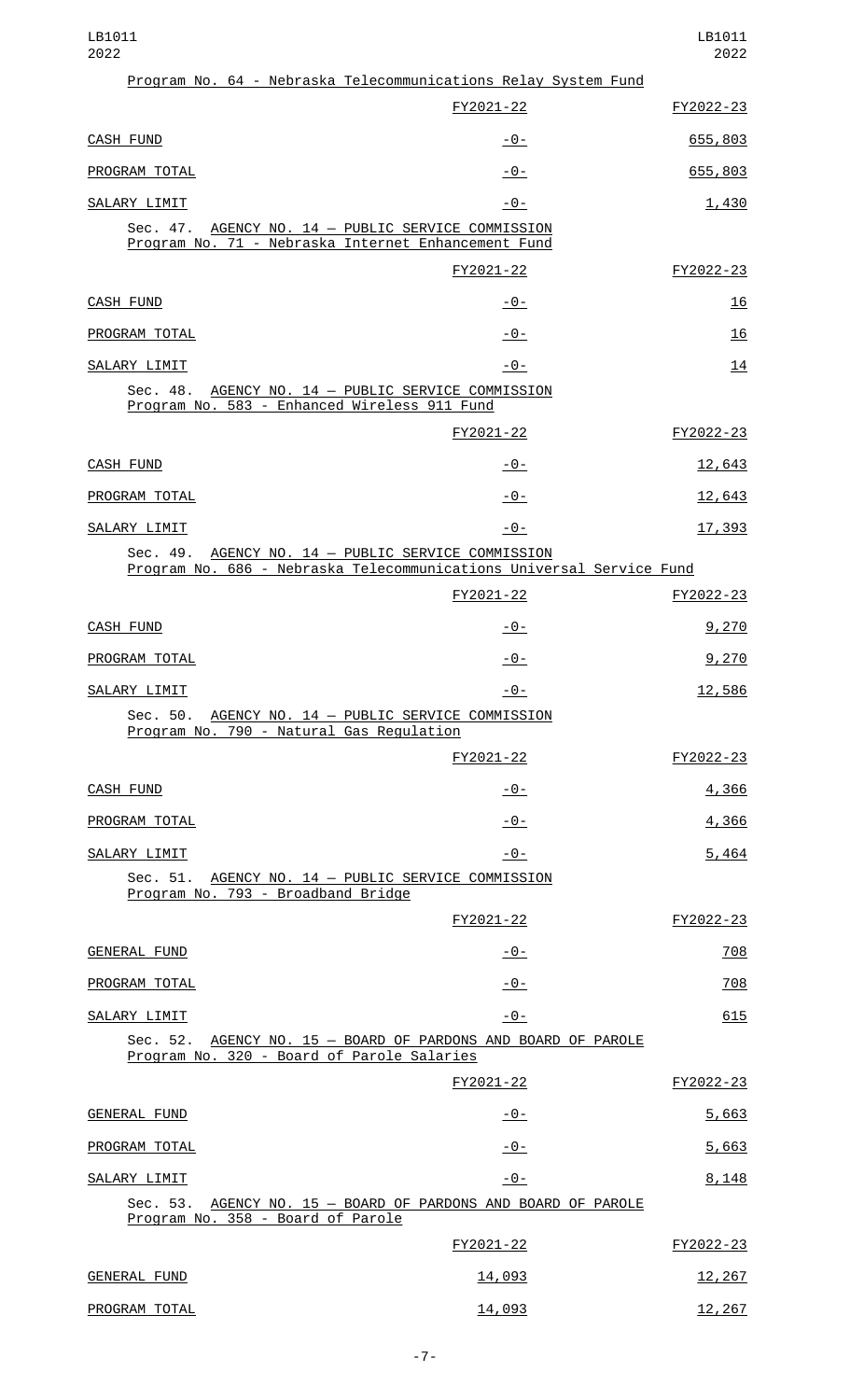| LB1011<br>2022                                                                                                                                                                                                                                                                                                                 |                | LB1011<br>2022 |
|--------------------------------------------------------------------------------------------------------------------------------------------------------------------------------------------------------------------------------------------------------------------------------------------------------------------------------|----------------|----------------|
| SALARY LIMIT                                                                                                                                                                                                                                                                                                                   | 12,240         | 34,424         |
| Sec. 54. AGENCY NO. 16 - DEPARTMENT OF REVENUE<br>Program No. 13 - Tax Commissioner                                                                                                                                                                                                                                            |                |                |
|                                                                                                                                                                                                                                                                                                                                | FY2021-22      | FY2022-23      |
| <b>GENERAL FUND</b>                                                                                                                                                                                                                                                                                                            | <u> - 0 - </u> | 2,645          |
| CASH FUND                                                                                                                                                                                                                                                                                                                      | <u> - 0 - </u> | 658            |
| PROGRAM TOTAL                                                                                                                                                                                                                                                                                                                  | <u> - 0 - </u> | 3,303          |
| SALARY LIMIT                                                                                                                                                                                                                                                                                                                   | -0-            | 3,866          |
| Sec. 55.<br>AGENCY NO. 16 - DEPARTMENT OF REVENUE<br>Program No. 102 - Revenue Administration                                                                                                                                                                                                                                  |                |                |
|                                                                                                                                                                                                                                                                                                                                | FY2021-22      | FY2022-23      |
| <b>GENERAL FUND</b>                                                                                                                                                                                                                                                                                                            | <u> - 0 - </u> | 215,502        |
| <b>CASH FUND</b>                                                                                                                                                                                                                                                                                                               | <u> - 0 - </u> | 25, 357        |
| PROGRAM TOTAL                                                                                                                                                                                                                                                                                                                  | <u>- 0 - </u>  | 240,859        |
| SALARY LIMIT                                                                                                                                                                                                                                                                                                                   | -0-            | 315,052        |
| Sec. 56. AGENCY NO. 16 - DEPARTMENT OF REVENUE<br>Program No. 108 - Homestead Exemption                                                                                                                                                                                                                                        |                |                |
|                                                                                                                                                                                                                                                                                                                                | FY2021-22      | FY2022-23      |
| <b>GENERAL FUND</b>                                                                                                                                                                                                                                                                                                            | 7,900,000      | 11,700,000     |
| PROGRAM TOTAL                                                                                                                                                                                                                                                                                                                  | 7,900,000      | 11,700,000     |
| There is included in the appropriation to this program for FY2021-22<br>\$7,900,000 General Funds for state aid, which shall only be used for such<br>purpose. There is included in the appropriation to this program for FY2022-23<br>\$11,700,000 General Funds for state aid, which shall only be used for such<br>purpose. |                |                |
| Sec. 57. AGENCY NO. 16 - DEPARTMENT OF REVENUE<br>Program No. 111 - Motor Fuels                                                                                                                                                                                                                                                |                |                |
|                                                                                                                                                                                                                                                                                                                                | FY2021-22      | FY2022-23      |
| <b>CASH FUND</b>                                                                                                                                                                                                                                                                                                               | -0-            | <u>15,282</u>  |
| PROGRAM TOTAL                                                                                                                                                                                                                                                                                                                  | -0-            | <u>15,282</u>  |
| SALARY LIMIT                                                                                                                                                                                                                                                                                                                   | $-0-$          | 18,584         |
| Sec. 58. AGENCY NO. 16 - DEPARTMENT OF REVENUE<br>Program No. 112 - Property Assessment                                                                                                                                                                                                                                        |                |                |
|                                                                                                                                                                                                                                                                                                                                | FY2021-22      | FY2022-23      |
| <b>GENERAL FUND</b>                                                                                                                                                                                                                                                                                                            | <u>- 0 - </u>  | 19,202         |
| PROGRAM TOTAL                                                                                                                                                                                                                                                                                                                  | -0-            | 19,202         |
| SALARY LIMIT                                                                                                                                                                                                                                                                                                                   | -0-            | 22,795         |
| Sec. 59. AGENCY NO. 16 - DEPARTMENT OF REVENUE<br>Program No. 160 - Lottery Administration                                                                                                                                                                                                                                     |                |                |
|                                                                                                                                                                                                                                                                                                                                | FY2021-22      | FY2022-23      |
| <b>CASH FUND</b>                                                                                                                                                                                                                                                                                                               | <u> - 0 - </u> | 17,428         |
| PROGRAM TOTAL                                                                                                                                                                                                                                                                                                                  | -0-            | 17,428         |
| SALARY LIMIT                                                                                                                                                                                                                                                                                                                   | -0-            | 26,337         |
| Sec. 60. AGENCY NO. 16 - DEPARTMENT OF REVENUE<br>Program No. 164 - Gamblers Assistance Program                                                                                                                                                                                                                                |                |                |
|                                                                                                                                                                                                                                                                                                                                | FY2021-22      | FY2022-23      |
| <b>CASH FUND</b>                                                                                                                                                                                                                                                                                                               | $-0-$          | 2,629          |
| PROGRAM TOTAL                                                                                                                                                                                                                                                                                                                  | $-0-$          | 2,629          |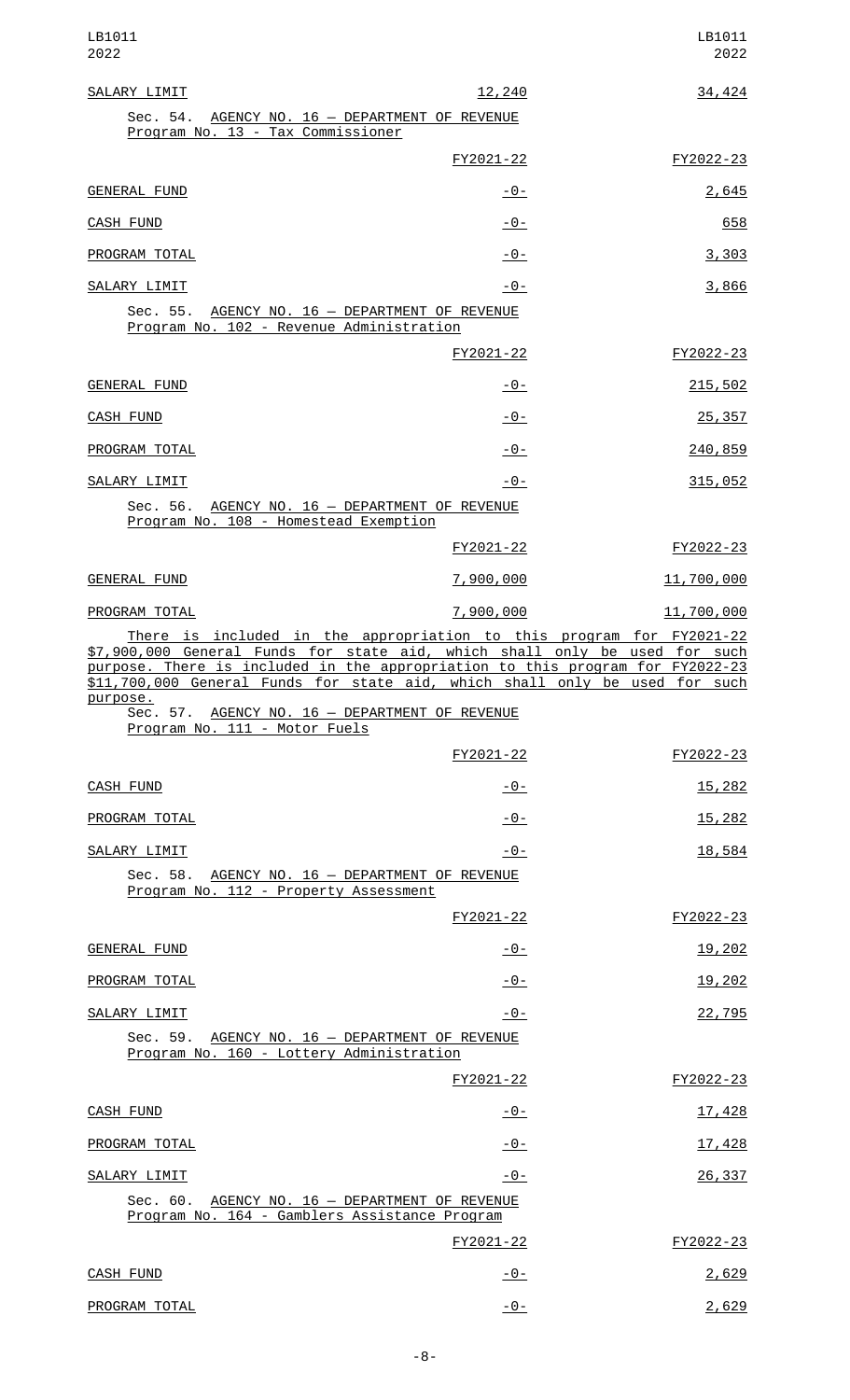| LB1011<br>2022                                                                                                                   |                | LB1011<br>2022 |
|----------------------------------------------------------------------------------------------------------------------------------|----------------|----------------|
| SALARY LIMIT                                                                                                                     | $-0-$          | 2,720          |
| Sec. 61. AGENCY NO. 16 - DEPARTMENT OF REVENUE<br>Program No. 165 - Charitable Gaming                                            |                |                |
|                                                                                                                                  | FY2021-22      | FY2022-23      |
| <b>CASH FUND</b>                                                                                                                 | -0-            | 11,075         |
| PROGRAM TOTAL                                                                                                                    | $-0-$          | 11,075         |
| SALARY LIMIT                                                                                                                     | $-0-$          | 18,875         |
| Sec. 62. AGENCY NO. 18 - DEPARTMENT OF AGRICULTURE<br>Program No. 78 - Department of Agriculture                                 |                |                |
|                                                                                                                                  | FY2021-22      | FY2022-23      |
| <b>GENERAL FUND</b>                                                                                                              | -0-            | 58,724         |
| CASH FUND                                                                                                                        | $-0-$          | 40,705         |
| FEDERAL FUND est.                                                                                                                | $-0-$          | 6,782          |
| REVOLVING FUND                                                                                                                   | $-0-$          | 2,636          |
| PROGRAM TOTAL                                                                                                                    | $-0-$          | 108,847        |
| SALARY LIMIT                                                                                                                     | $-0-$          | 148,777        |
| Sec. 63. AGENCY NO. 19 - DEPARTMENT OF BANKING AND FINANCE<br>Program No. 65 - Enforcement of Standards - Financial Institutions |                |                |
|                                                                                                                                  | FY2021-22      | FY2022-23      |
| <b>CASH FUND</b>                                                                                                                 | -0-            | 69,822         |
| PROGRAM TOTAL                                                                                                                    | $-0-$          | 69,822         |
| SALARY LIMIT                                                                                                                     | $-0-$          | 78,858         |
| Sec. 64. AGENCY NO. 19 - DEPARTMENT OF BANKING AND FINANCE<br>Program No. 66 - Enforcement of Standards - Securities             |                |                |
|                                                                                                                                  | FY2021-22      | FY2022-23      |
| <b>CASH FUND</b>                                                                                                                 | <u>- 0 - </u>  | <u>12,835</u>  |
| PROGRAM TOTAL                                                                                                                    | $-0-$          | 12,835         |
| SALARY LIMIT                                                                                                                     | $-0-$          | 17,434         |
| Sec. 65. AGENCY NO. 21 - STATE FIRE MARSHAL<br>Program No. 193 - Public Protection                                               |                |                |
|                                                                                                                                  | FY2021-22      | FY2022-23      |
| <b>GENERAL FUND</b>                                                                                                              | <u> - 0 - </u> | 30,439         |
| CASH FUND                                                                                                                        | $-0-$          | 9,955          |
| FEDERAL FUND est.                                                                                                                | $-0-$          | 2,523          |
| PROGRAM TOTAL                                                                                                                    | $-0-$          | 42,917         |
| SALARY LIMIT                                                                                                                     | $-0-$          | 66, 243        |
| Sec. 66. AGENCY NO. 21 - STATE FIRE MARSHAL<br>Program No. 340 - Training Division                                               |                |                |
|                                                                                                                                  | FY2021-22      | FY2022-23      |
| <b>GENERAL FUND</b>                                                                                                              | $-0-$          | 8,560          |
| FEDERAL FUND est.                                                                                                                | $-0-$          | 2,205          |
| PROGRAM TOTAL                                                                                                                    | <u> - 0 - </u> | 10,765         |
| SALARY LIMIT                                                                                                                     | $-0-$          | 14,339         |
| AGENCY NO. 22 - DEPARTMENT OF INSURANCE<br>Sec. 67.<br>Program No. 68 - Medical Professional Liability                           |                |                |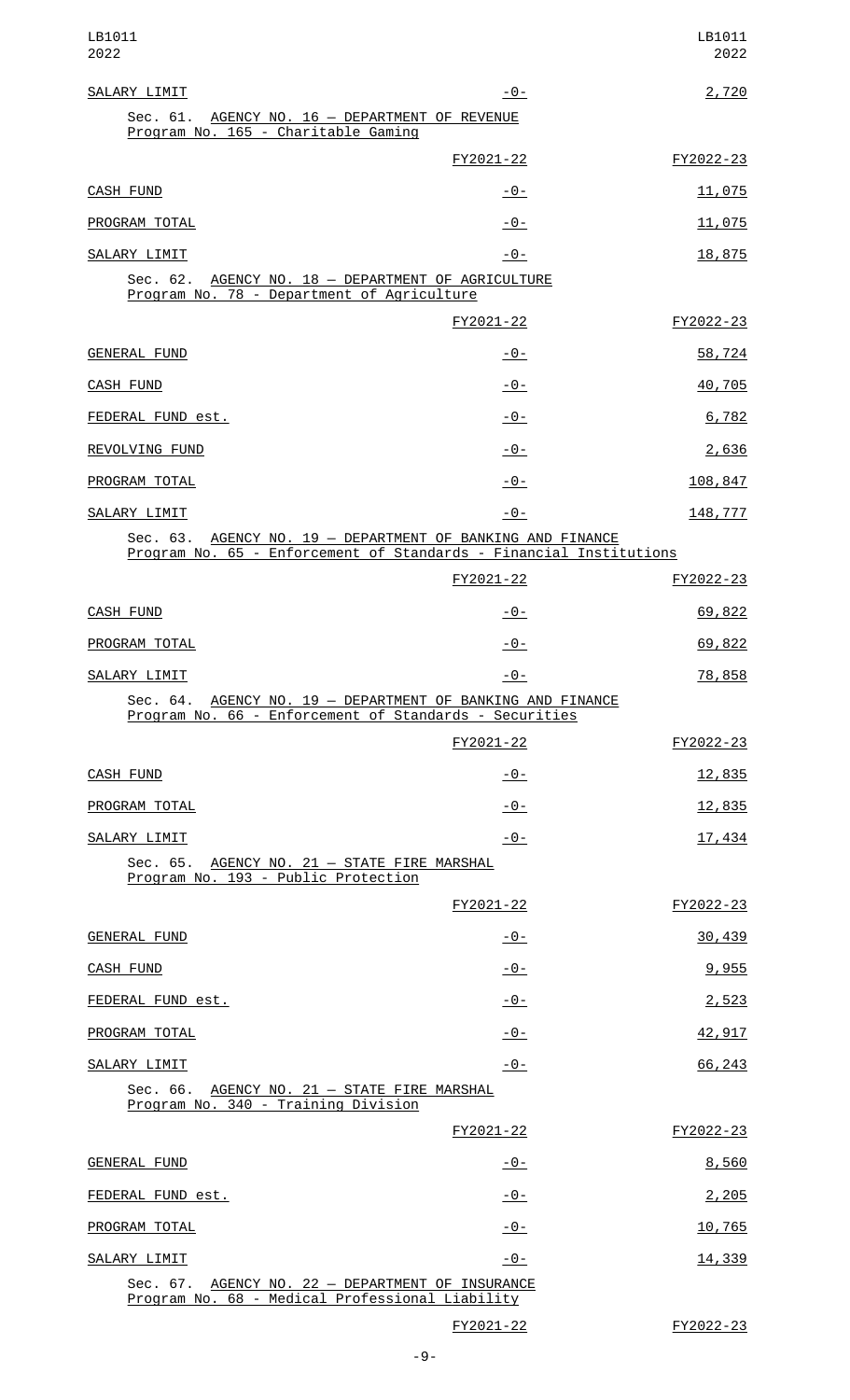| LB1011<br>2022                                                                                                                                      |                | LB1011<br>2022  |
|-----------------------------------------------------------------------------------------------------------------------------------------------------|----------------|-----------------|
| <b>CASH FUND</b>                                                                                                                                    | $-0-$          | <u> 119</u>     |
| PROGRAM TOTAL                                                                                                                                       | $-0-$          | 119             |
| Sec. 68. AGENCY NO. 23 - DEPARTMENT OF LABOR<br>Program No. 31 - Division of Employment                                                             |                |                 |
|                                                                                                                                                     | FY2021-22      | FY2022-23       |
| FEDERAL FUND est.                                                                                                                                   | 10,168         | 228, 248        |
| PROGRAM TOTAL                                                                                                                                       | 10,168         | 228, 248        |
| SALARY LIMIT                                                                                                                                        | 8,831          | 310, 336        |
| Sec. 69. AGENCY NO. 23 - DEPARTMENT OF LABOR<br>Program No. 194 - Division for Protection of People and Property                                    |                |                 |
|                                                                                                                                                     | FY2021-22      | FY2022-23       |
| <b>GENERAL FUND</b>                                                                                                                                 | <u> - 0 - </u> | 3,137           |
| <b>CASH FUND</b>                                                                                                                                    | <u> - 0 - </u> | 1,409           |
| FEDERAL FUND est.                                                                                                                                   | $-0-$          | 1,874           |
| PROGRAM TOTAL                                                                                                                                       | $-0-$          | 6,420           |
| SALARY LIMIT                                                                                                                                        | $-0-$          | 14,377          |
| Sec. 70. AGENCY NO. 24 - DEPARTMENT OF MOTOR VEHICLES<br>Program No. 70 - Enforcement of Standards - Motor Vehicles/Motor Vehicle<br><u>Drivers</u> |                |                 |
|                                                                                                                                                     | FY2021-22      | FY2022-23       |
| CASH FUND                                                                                                                                           | -0-            | <u> 109,572</u> |
| <b>PROGRAM TOTAL</b>                                                                                                                                | $-0-$          | 109,572         |
| SALARY LIMIT                                                                                                                                        | $-0-$          | 239, 135        |
| Sec. 71. AGENCY NO. 24 - DEPARTMENT OF MOTOR VEHICLES<br>Program No. 90 - Motor Vehicle License Plates                                              |                |                 |
|                                                                                                                                                     | FY2021-22      | FY2022-23       |
| CASH FUND est.                                                                                                                                      | 1, 293, 476    | 654,222         |
| PROGRAM TOTAL                                                                                                                                       | 1,293,476      | 654,222         |
| Sec. 72. AGENCY NO. 25 - DEPARTMENT OF HEALTH AND HUMAN SERVICES<br>Program No. 33 - Administration                                                 |                |                 |
|                                                                                                                                                     | FY2021-22      | FY2022-23       |
| <b>GENERAL FUND</b>                                                                                                                                 | 7,029,285      | 20,607,899      |
| CASH FUND                                                                                                                                           | 49,284         | 177,597         |
| FEDERAL FUND est.                                                                                                                                   | 1,459,603      | 3,814,975       |
| PROGRAM TOTAL                                                                                                                                       | 8,538,172      | 24,600,471      |
| SALARY LIMIT                                                                                                                                        | 9, 171, 539    | 19,903,793      |
| Sec. 73. AGENCY NO. 25 - DEPARTMENT OF HEALTH AND HUMAN SERVICES<br>Program No. 175 - Rural Health Provider Incentive Program                       |                |                 |
|                                                                                                                                                     | FY2021-22      | FY2022-23       |
| CASH FUND                                                                                                                                           | 1,500,000      | 1,500,000       |
| PROGRAM TOTAL                                                                                                                                       | 1,500,000      | 1,500,000       |
| Sec. 74. AGENCY NO. 25 - DEPARTMENT OF HEALTH AND HUMAN SERVICES<br>Program No. 178 - Professional Licensure                                        |                |                 |
|                                                                                                                                                     | FY2021-22      | FY2022-23       |
| <b>CASH FUND</b>                                                                                                                                    | 141,021        | 238,934         |
| PROGRAM TOTAL                                                                                                                                       | 141,021        | 238,934         |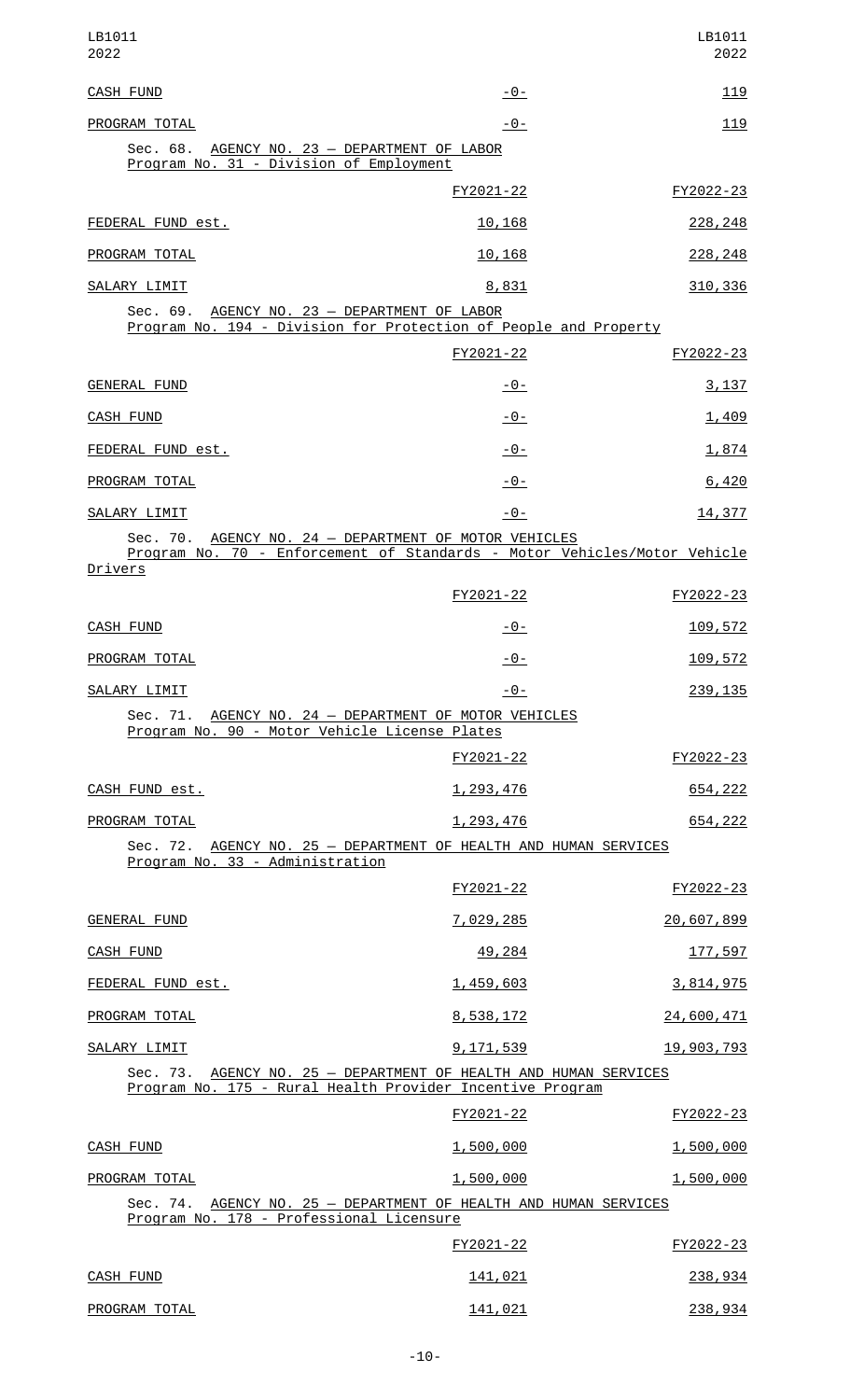| SALARY LIMIT                                                                                                                                                                                                                                                                                                                 | 122,478       | 229, 377              |
|------------------------------------------------------------------------------------------------------------------------------------------------------------------------------------------------------------------------------------------------------------------------------------------------------------------------------|---------------|-----------------------|
| Sec. 75. AGENCY NO. 25 - DEPARTMENT OF HEALTH AND HUMAN SERVICES<br>Program No. 250 - Juvenile Services Operations                                                                                                                                                                                                           |               |                       |
|                                                                                                                                                                                                                                                                                                                              | FY2021-22     | FY2022-23             |
| <b>GENERAL FUND</b>                                                                                                                                                                                                                                                                                                          | <u>- 0 - </u> | 2,628,555             |
| PROGRAM TOTAL                                                                                                                                                                                                                                                                                                                | -0-           | 2,628,555             |
| SALARY LIMIT                                                                                                                                                                                                                                                                                                                 | 1,691,804     | 2,364,463             |
| Sec. 76. AGENCY NO. 25 - DEPARTMENT OF HEALTH AND HUMAN SERVICES<br>Program No. 359 - Bridge to Independence                                                                                                                                                                                                                 |               |                       |
|                                                                                                                                                                                                                                                                                                                              | FY2021-22     | FY2022-23             |
| <b>GENERAL FUND</b>                                                                                                                                                                                                                                                                                                          | <u>- 0 - </u> | <u>16, 159</u>        |
| FEDERAL FUND est.                                                                                                                                                                                                                                                                                                            | 62,916        | 95,738                |
| PROGRAM TOTAL                                                                                                                                                                                                                                                                                                                | 62,916        | 111,897               |
| SALARY LIMIT                                                                                                                                                                                                                                                                                                                 | 65,101        | 101,816               |
| Sec. 77. AGENCY NO. 25 - DEPARTMENT OF HEALTH AND HUMAN SERVICES<br>Program No. 365 - Mental Health Operations                                                                                                                                                                                                               |               |                       |
|                                                                                                                                                                                                                                                                                                                              | FY2021-22     | FY2022-23             |
| GENERAL FUND                                                                                                                                                                                                                                                                                                                 | -0-           | 10, 211, 618          |
| FEDERAL FUND est.                                                                                                                                                                                                                                                                                                            | 22,420        | 34,804                |
| PROGRAM TOTAL                                                                                                                                                                                                                                                                                                                | 22,420        | 10, 246, 422          |
| SALARY LIMIT                                                                                                                                                                                                                                                                                                                 | 6, 142, 649   | 9,140,937             |
| Sec. 78. AGENCY NO. 25 - DEPARTMENT OF HEALTH AND HUMAN SERVICES<br>Program No. 421 - Beatrice State Developmental Center                                                                                                                                                                                                    |               |                       |
|                                                                                                                                                                                                                                                                                                                              | FY2021-22     | FY2022-23             |
| <b>GENERAL FUND</b>                                                                                                                                                                                                                                                                                                          | $-0-$         | 876,908               |
| FEDERAL FUND est.                                                                                                                                                                                                                                                                                                            | 1,589,633     | 1,964,633             |
| PROGRAM TOTAL                                                                                                                                                                                                                                                                                                                | 1,589,633     | 2,841,541             |
| SALARY LIMIT                                                                                                                                                                                                                                                                                                                 | 2,042,947     | 2,651,979             |
| Sec. 79. AGENCY NO. 25 - DEPARTMENT OF HEALTH AND HUMAN SERVICES<br>Program No. 424 - Developmental Disability Aid                                                                                                                                                                                                           |               |                       |
|                                                                                                                                                                                                                                                                                                                              | FY2021-22     | FY2022-23             |
| <b>GENERAL FUND</b>                                                                                                                                                                                                                                                                                                          | $-0-$         | 6,903,499             |
| PROGRAM TOTAL                                                                                                                                                                                                                                                                                                                | $-0-$         | 6,903,499             |
| There is included in the appropriation to this program for FY2022-23<br>\$6,903,499 General Funds for state aid for developmental disability provider<br>rate increases, which shall only be used for such purpose.<br>Sec. 80. AGENCY NO. 25 - DEPARTMENT OF HEALTH AND HUMAN SERVICES<br>Program No. 622 - Cancer Research |               |                       |
|                                                                                                                                                                                                                                                                                                                              | FY2021-22     | FY2022-23             |
| SALARY LIMIT                                                                                                                                                                                                                                                                                                                 | $-0-$         | 467                   |
| Sec. 81. AGENCY NO. 25 - DEPARTMENT OF HEALTH AND HUMAN SERVICES<br>Program No. 931 - YRTC's - Facility Improvements                                                                                                                                                                                                         |               |                       |
|                                                                                                                                                                                                                                                                                                                              | FY2021-22     | FY2022-23             |
| NEBRASKA CAPITAL                                                                                                                                                                                                                                                                                                             | $-0-$         | 15,580,000            |
| CONSTRUCTION FUND                                                                                                                                                                                                                                                                                                            |               |                       |
| PROGRAM TOTAL                                                                                                                                                                                                                                                                                                                | $-0-$         | 15,580,000            |
| There is included in the appropriation to this program for FY2021-22<br>the roo one from the Nebreeke Cenital Construction Fund                                                                                                                                                                                              |               | انتائممك سمك ملمسنلما |

\$15,580,000 from the Nebraska Capital Construction Fund estimate for facility improvements for the Youth Development and Treatment Center-Kearney, which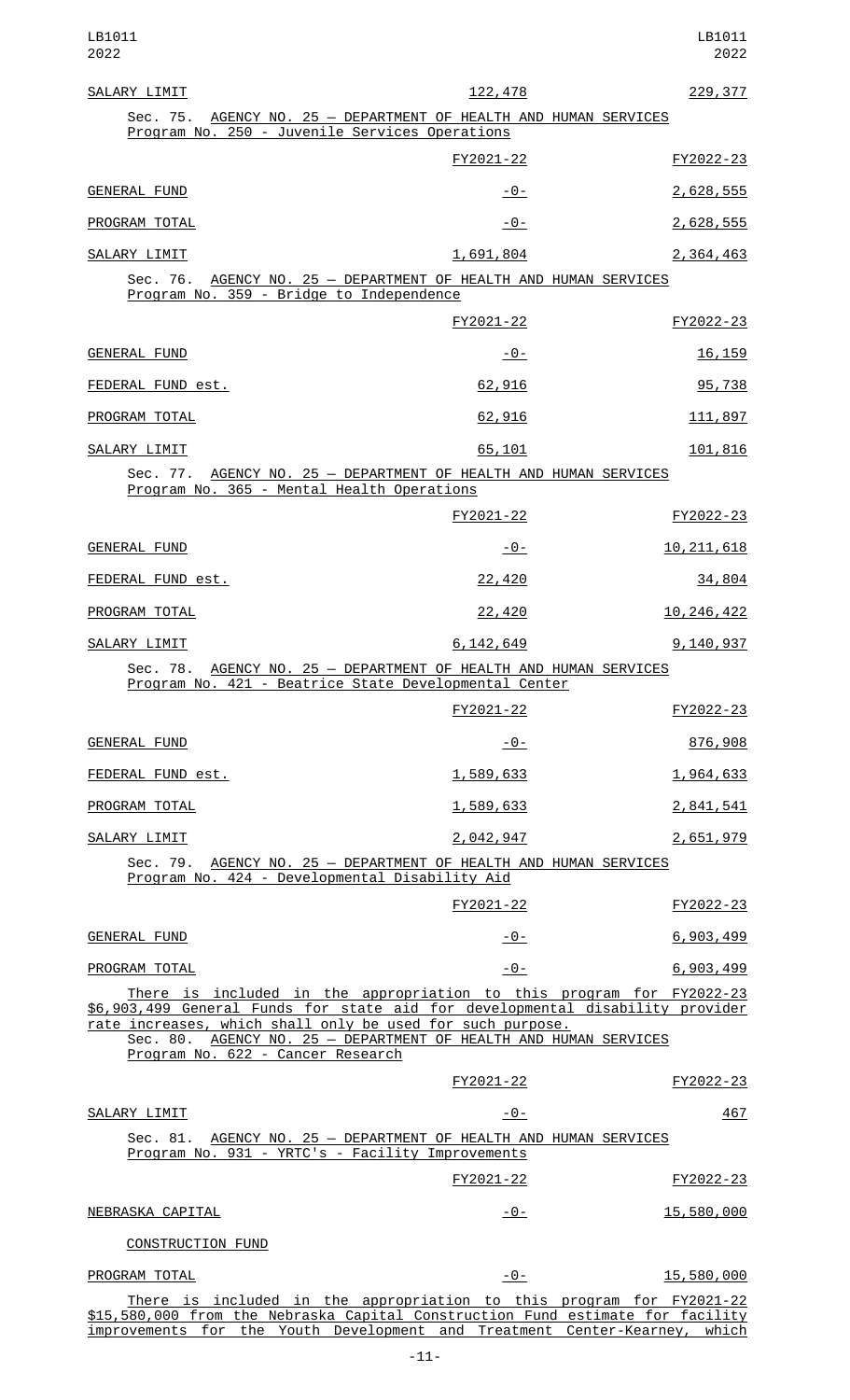| LB1011<br>2022                                                                                                                                                                                                                                                                                                                                                                                                                        |                       | LB1011<br>2022      |
|---------------------------------------------------------------------------------------------------------------------------------------------------------------------------------------------------------------------------------------------------------------------------------------------------------------------------------------------------------------------------------------------------------------------------------------|-----------------------|---------------------|
| shall only be used for such purpose.<br>Sec. 82. AGENCY NO. 27 - DEPARTMENT OF TRANSPORTATION                                                                                                                                                                                                                                                                                                                                         |                       |                     |
| Program No. 26 - Administration and Services                                                                                                                                                                                                                                                                                                                                                                                          |                       |                     |
|                                                                                                                                                                                                                                                                                                                                                                                                                                       | FY2021-22             | FY2022-23           |
| <b>CASH FUND</b>                                                                                                                                                                                                                                                                                                                                                                                                                      | 12,295                | 32,640              |
| PROGRAM TOTAL                                                                                                                                                                                                                                                                                                                                                                                                                         | <u>12,295</u>         | 32,640              |
| Sec. 83. AGENCY NO. 27 - DEPARTMENT OF TRANSPORTATION<br>Program No. 568 - Highway Administration                                                                                                                                                                                                                                                                                                                                     |                       |                     |
|                                                                                                                                                                                                                                                                                                                                                                                                                                       | FY2021-22             | FY2022-23           |
| <b>CASH FUND</b>                                                                                                                                                                                                                                                                                                                                                                                                                      | $-0-$                 | 174,849             |
| PROGRAM TOTAL                                                                                                                                                                                                                                                                                                                                                                                                                         | -0-                   | 174,849             |
| Sec. 84. AGENCY NO. 27 - DEPARTMENT OF TRANSPORTATION<br>Program No. 572 - Service and Support                                                                                                                                                                                                                                                                                                                                        |                       |                     |
|                                                                                                                                                                                                                                                                                                                                                                                                                                       | FY2021-22             | FY2022-23           |
| <b>CASH FUND</b>                                                                                                                                                                                                                                                                                                                                                                                                                      | 438,244               | 1,591,984           |
| PROGRAM TOTAL                                                                                                                                                                                                                                                                                                                                                                                                                         | 438, 244              | 1,591,984           |
| Sec. 85. AGENCY NO. 27 - DEPARTMENT OF TRANSPORTATION<br>Program No. 574 - Maintenance                                                                                                                                                                                                                                                                                                                                                |                       |                     |
|                                                                                                                                                                                                                                                                                                                                                                                                                                       | FY2021-22             | FY2022-23           |
| <b>CASH FUND</b>                                                                                                                                                                                                                                                                                                                                                                                                                      | 15, 142               | 414, 127            |
| PROGRAM TOTAL                                                                                                                                                                                                                                                                                                                                                                                                                         | 15, 142               | 414, 127            |
| Sec. 86. AGENCY NO. 28 - DEPARTMENT OF VETERANS' AFFAIRS<br>Program No. 938 - Grand Island Veterans Memorial Cemetery Acquisition                                                                                                                                                                                                                                                                                                     |                       |                     |
|                                                                                                                                                                                                                                                                                                                                                                                                                                       | FY2021-22             | FY2022-23           |
| <b>VETERAN CEMETERY</b>                                                                                                                                                                                                                                                                                                                                                                                                               |                       |                     |
| <b>CONSTRUCTION FUND</b>                                                                                                                                                                                                                                                                                                                                                                                                              | 750,000               | $-0-$               |
| FEDERAL FUND est.                                                                                                                                                                                                                                                                                                                                                                                                                     | 6,750,000             | $-0-$               |
| PROGRAM TOTAL                                                                                                                                                                                                                                                                                                                                                                                                                         | 7,500,000             | $-0-$               |
| Sec. 87. AGENCY NO. 29 - DEPARTMENT OF NATURAL RESOURCES                                                                                                                                                                                                                                                                                                                                                                              |                       |                     |
| Program No. 319 - Water Projects                                                                                                                                                                                                                                                                                                                                                                                                      |                       |                     |
|                                                                                                                                                                                                                                                                                                                                                                                                                                       | FY2021-22             | FY2022-23           |
| <b>CASH FUND</b>                                                                                                                                                                                                                                                                                                                                                                                                                      | $-0-$                 | 153,500,000         |
| PROGRAM TOTAL                                                                                                                                                                                                                                                                                                                                                                                                                         | $-0-$                 | 153,500,000         |
| There is included in the appropriation to this program for FY2022-23<br>\$100,000,000 Cash Funds from the Jobs and Economic Development Initiative Fund.<br>There is included in the appropriation to this program for FY2022-23<br>\$1,000,000 Cash Funds to contract with an independent consultant to study the<br>consequences of any lake in the Lower Platte River Basin to the public water<br>supply of impacted communities. |                       |                     |
| There is included in the appropriation to this program for FY2022-23<br>\$53,500,000 Cash Funds from the Perkins County Canal Project Fund.<br>Sec. 88. AGENCY NO. 29 - DEPARTMENT OF NATURAL RESOURCES<br>Program No. 334 - Soil and Water Conservation                                                                                                                                                                              |                       |                     |
|                                                                                                                                                                                                                                                                                                                                                                                                                                       | FY2021-22             | FY2022-23           |
| GENERAL FUND                                                                                                                                                                                                                                                                                                                                                                                                                          | $-0-$                 | 88,473              |
| <b>CASH FUND</b>                                                                                                                                                                                                                                                                                                                                                                                                                      | $-0-$                 | 50,001,764          |
| PROGRAM TOTAL                                                                                                                                                                                                                                                                                                                                                                                                                         | $-0-$                 | 50,090,237          |
| SALARY LIMIT                                                                                                                                                                                                                                                                                                                                                                                                                          | $-0-$                 | 201, 243            |
| There is included in the appropriation to this program for FY2022-23<br>\$49,876,642 Cash Funds for state aid, which shall only be used for such<br>purpose.                                                                                                                                                                                                                                                                          |                       |                     |
| There is included in the amount shown as aid for this program for<br>Cash<br><b>Funds</b><br>FY2022-23<br>\$49,876,642                                                                                                                                                                                                                                                                                                                | for<br>the<br>Surface | Irrigation<br>Water |

Infrastructure Fund projects, which shall only be used for such purpose.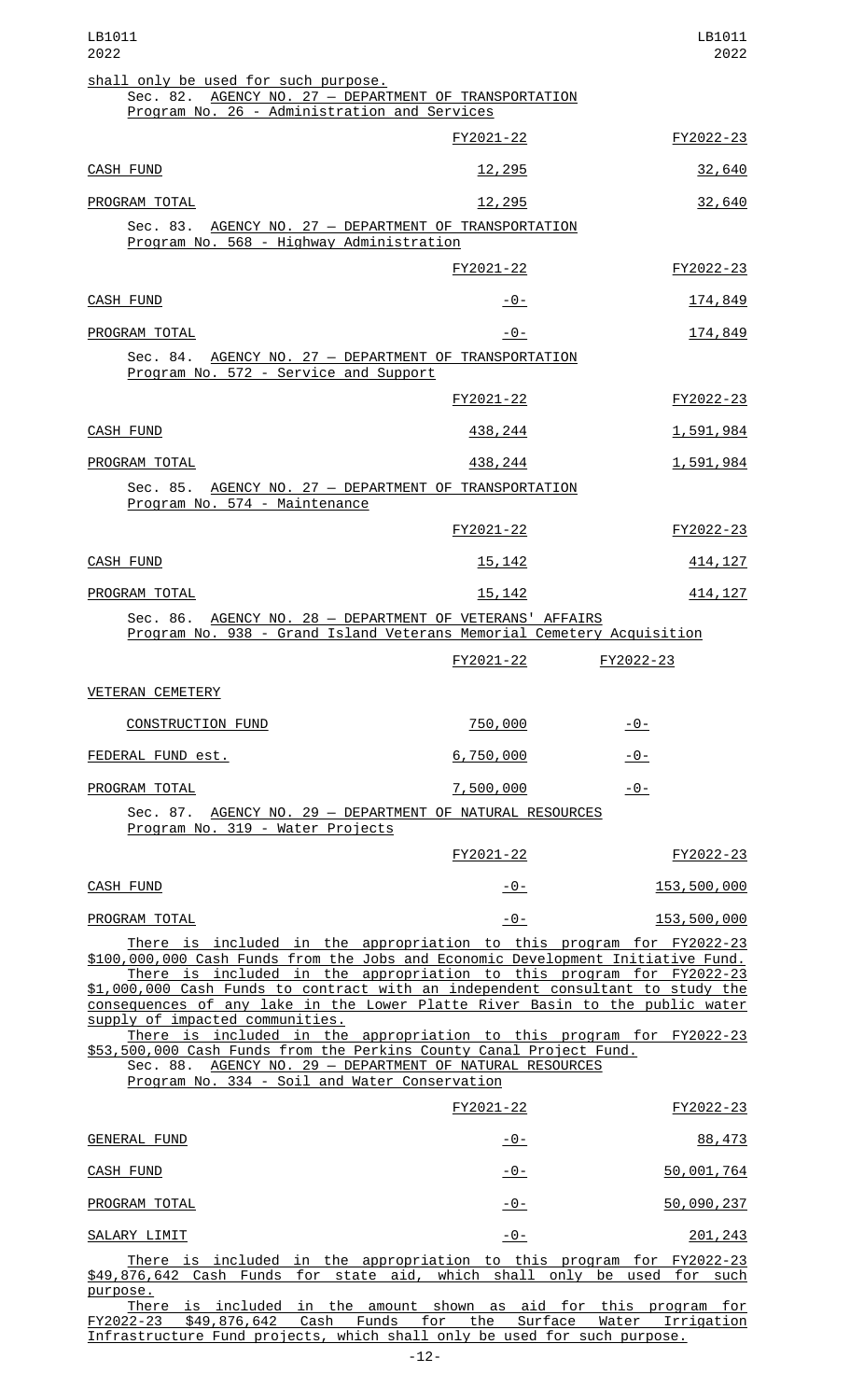| LB1011<br>2022                                                                                                                                                                                                                                                                                                         |       |                     | LB1011<br>2022  |
|------------------------------------------------------------------------------------------------------------------------------------------------------------------------------------------------------------------------------------------------------------------------------------------------------------------------|-------|---------------------|-----------------|
| Sec. 89. AGENCY NO. 30 - STATE ELECTRICAL BOARD<br>Program No. 197 - Public Protection                                                                                                                                                                                                                                 |       |                     |                 |
|                                                                                                                                                                                                                                                                                                                        |       | FY2021-22           | FY2022-23       |
| <b>CASH FUND</b>                                                                                                                                                                                                                                                                                                       |       | -0-                 | <u>15,269</u>   |
| PROGRAM TOTAL                                                                                                                                                                                                                                                                                                          |       | -0-                 | <u>15,269</u>   |
| SALARY LIMIT                                                                                                                                                                                                                                                                                                           |       | $-0-$               | <u>21,752</u>   |
| Sec. 90.<br>AGENCY NO. 31 - MILITARY DEPARTMENT<br>Program No. 192 - Governor's Emergency Program                                                                                                                                                                                                                      |       |                     |                 |
|                                                                                                                                                                                                                                                                                                                        |       | FY2021-22           | FY2022-23       |
| CASH FUND est.                                                                                                                                                                                                                                                                                                         |       | -0-                 | 5,000,000       |
| PROGRAM TOTAL                                                                                                                                                                                                                                                                                                          |       | -0-                 | 5,000,000       |
| Sec. 91. AGENCY NO. 31 - MILITARY DEPARTMENT<br>Program No. 544 - National and State Guard                                                                                                                                                                                                                             |       |                     |                 |
|                                                                                                                                                                                                                                                                                                                        |       | FY2021-22           | FY2022-23       |
| GENERAL FUND                                                                                                                                                                                                                                                                                                           |       | 22,794              | 44,789          |
| FEDERAL FUND est.                                                                                                                                                                                                                                                                                                      |       | 360,188             | 747,472         |
| PROGRAM TOTAL                                                                                                                                                                                                                                                                                                          |       | 382,982             | <u>792, 261</u> |
| SALARY LIMIT                                                                                                                                                                                                                                                                                                           |       | 332,610             | 736, 175        |
| Sec. 92. AGENCY NO. 31 - MILITARY DEPARTMENT<br>Program No. 545 - Emergency Management                                                                                                                                                                                                                                 |       |                     |                 |
|                                                                                                                                                                                                                                                                                                                        |       | FY2021-22           | FY2022-23       |
| <b>GENERAL FUND</b>                                                                                                                                                                                                                                                                                                    |       | -0-                 | 6,309           |
| <b>CASH FUND</b>                                                                                                                                                                                                                                                                                                       |       | $-0-$               | 2,257           |
| FEDERAL FUND est.                                                                                                                                                                                                                                                                                                      |       | $-0-$               | 17, 195         |
| PROGRAM TOTAL                                                                                                                                                                                                                                                                                                          |       | $-0-$               | 25,761          |
| SALARY LIMIT                                                                                                                                                                                                                                                                                                           |       | $-0-$               | 32,522          |
| Sec. 93. AGENCY NO. 31 - MILITARY DEPARTMENT<br>Program No. 990 - Bellevue Readiness Center                                                                                                                                                                                                                            |       |                     |                 |
|                                                                                                                                                                                                                                                                                                                        |       | FY2021-22 FY2022-23 | <b>FUTURE</b>   |
| NEBRASKA CAPITAL                                                                                                                                                                                                                                                                                                       |       |                     |                 |
| <b>CONSTRUCTION FUND</b>                                                                                                                                                                                                                                                                                               | - 0 - | <u>7,600,000</u>    | $-0-$           |
| PROGRAM TOTAL                                                                                                                                                                                                                                                                                                          | $-0-$ | 7,600,000           | -0-             |
| The Military Department is hereby authorized to proceed with the planning<br>and construction related to a new National Guard Readiness Center at Offutt Air<br>Force Base in Bellevue, Nebraska.<br>Sec. 94. AGENCY NO. 31 - MILITARY DEPARTMENT<br>Program No. 992 - Statewide Readiness Centers - Backup Generators |       |                     |                 |
|                                                                                                                                                                                                                                                                                                                        |       | FY2021-22           | FY2022-23       |
| NEBRASKA CAPITAL                                                                                                                                                                                                                                                                                                       |       |                     |                 |
| <b>CONSTRUCTION FUND</b>                                                                                                                                                                                                                                                                                               |       | $-0-$               | <u>457,500</u>  |
| FEDERAL FUND est.                                                                                                                                                                                                                                                                                                      |       | $-0-$               | 457,500         |
| PROGRAM TOTAL                                                                                                                                                                                                                                                                                                          |       | <u> - 0 - </u>      | 915,000         |
| Sec. 95. AGENCY NO. 32 - BOARD OF EDUCATIONAL LANDS AND FUNDS<br>Program No. 529 - Land Surveys                                                                                                                                                                                                                        |       |                     |                 |
|                                                                                                                                                                                                                                                                                                                        |       | FY2021-22           | FY2022-23       |
| <b>GENERAL FUND</b>                                                                                                                                                                                                                                                                                                    |       | <u> - 0 - </u>      | 4,461           |
| <b>CASH FUND</b>                                                                                                                                                                                                                                                                                                       |       | $-0-$               | 131             |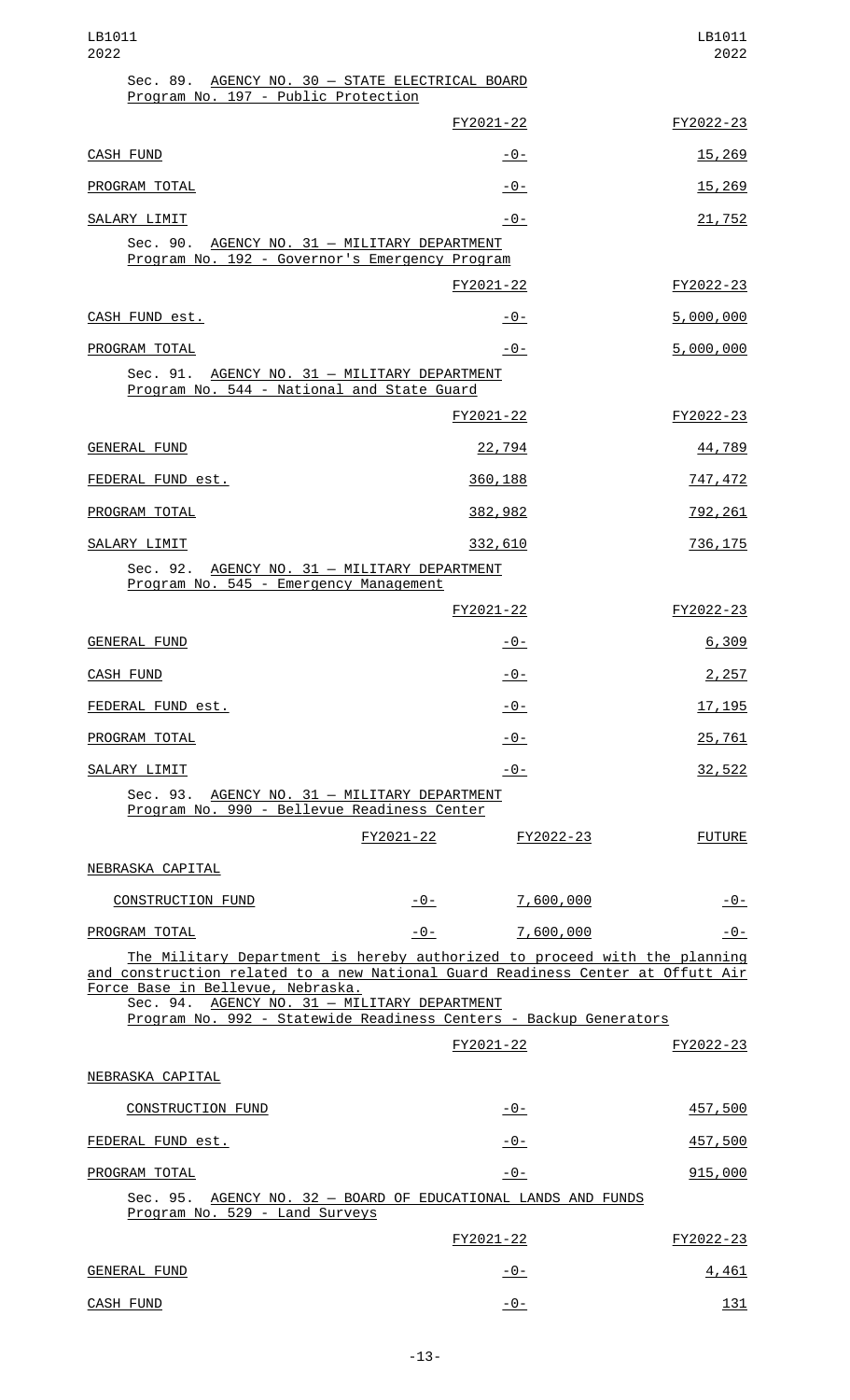| LB1011<br>2022                                                                                                                                      |                | LB1011<br>2022 |
|-----------------------------------------------------------------------------------------------------------------------------------------------------|----------------|----------------|
| PROGRAM TOTAL                                                                                                                                       | $-0-$          | 4,592          |
| SALARY LIMIT<br>Sec. 96. AGENCY NO. 33 - GAME AND PARKS COMMISSION<br>Program No. 162 - Environmental Trust                                         | $-0-$          | 5,636          |
|                                                                                                                                                     | FY2021-22      | FY2022-23      |
| CASH FUND                                                                                                                                           | <u> - 0 - </u> | 4,368          |
| PROGRAM TOTAL                                                                                                                                       | $-0-$          | 4,368          |
| SALARY LIMIT                                                                                                                                        | $-0-$          | 5,929          |
| Sec. 97. AGENCY NO. 33 - GAME AND PARKS COMMISSION<br>Program No. 330 - Habitat Development                                                         |                |                |
|                                                                                                                                                     | FY2021-22      | FY2022-23      |
| CASH FUND                                                                                                                                           | <u> - 0 - </u> | 16,930         |
| PROGRAM TOTAL                                                                                                                                       | $-0-$          | 16,930         |
| SALARY LIMIT                                                                                                                                        | $-0-$          | 32, 172        |
| Sec. 98. AGENCY NO. 33 - GAME AND PARKS COMMISSION<br>Program No. 336 - Wildlife Conservation                                                       |                |                |
|                                                                                                                                                     | FY2021-22      | FY2022-23      |
| <b>GENERAL FUND</b>                                                                                                                                 | <u> - 0 - </u> | 15,403         |
| <b>CASH FUND</b>                                                                                                                                    | $-0-$          | 189,605        |
| FEDERAL FUND est.                                                                                                                                   | <u>- 0 - </u>  | 2,181          |
| PROGRAM TOTAL                                                                                                                                       | -0-            | 207, 189       |
| SALARY LIMIT                                                                                                                                        | $-0-$          | 319, 133       |
| Sec. 99. AGENCY NO. 33 - GAME AND PARKS COMMISSION<br>Program No. 337 - Administration                                                              |                |                |
|                                                                                                                                                     | FY2021-22      | FY2022-23      |
| <b>GENERAL FUND</b>                                                                                                                                 | $-0-$          | 7,821          |
| CASH FUND                                                                                                                                           | 600,000        | 1,340,065      |
| PROGRAM TOTAL                                                                                                                                       | 600,000        | 1,347,886      |
| SALARY LIMIT                                                                                                                                        | $-0-$          | 62,131         |
| Sec. 100. AGENCY NO. 33 - GAME AND PARKS COMMISSION<br>Program No. 549 - Parks - Administration and Operation                                       |                |                |
|                                                                                                                                                     | FY2021-22      | FY2022-23      |
| <b>GENERAL FUND</b>                                                                                                                                 | $-0-$          | 110, 159       |
| <b>CASH FUND</b>                                                                                                                                    | $-0-$          | 101,685        |
| PROGRAM TOTAL                                                                                                                                       | $-0-$          | 211,844        |
| SALARY LIMIT                                                                                                                                        | <u> - 0 - </u> | 290,565        |
| Sec. 101. AGENCY NO. 33 - GAME AND PARKS COMMISSION<br>Program No. 550 - Planning and Trails Coordination                                           |                |                |
|                                                                                                                                                     | FY2021-22      | FY2022-23      |
| <b>GENERAL FUND</b>                                                                                                                                 | $-0-$          | 4,303          |
| <b>CASH FUND</b>                                                                                                                                    | $-0-$          | 8,307,276      |
| FEDERAL FUND est.                                                                                                                                   | <u> - 0 - </u> | 616            |
| PROGRAM TOTAL                                                                                                                                       | <u> - 0 - </u> | 8, 312, 195    |
| SALARY LIMIT                                                                                                                                        | $-0-$          | 19,686         |
| There is included in the appropriation to this program for FY2022-23<br>\$8,300,000 Cash Funds for state aid for the purpose of recreational trails |                |                |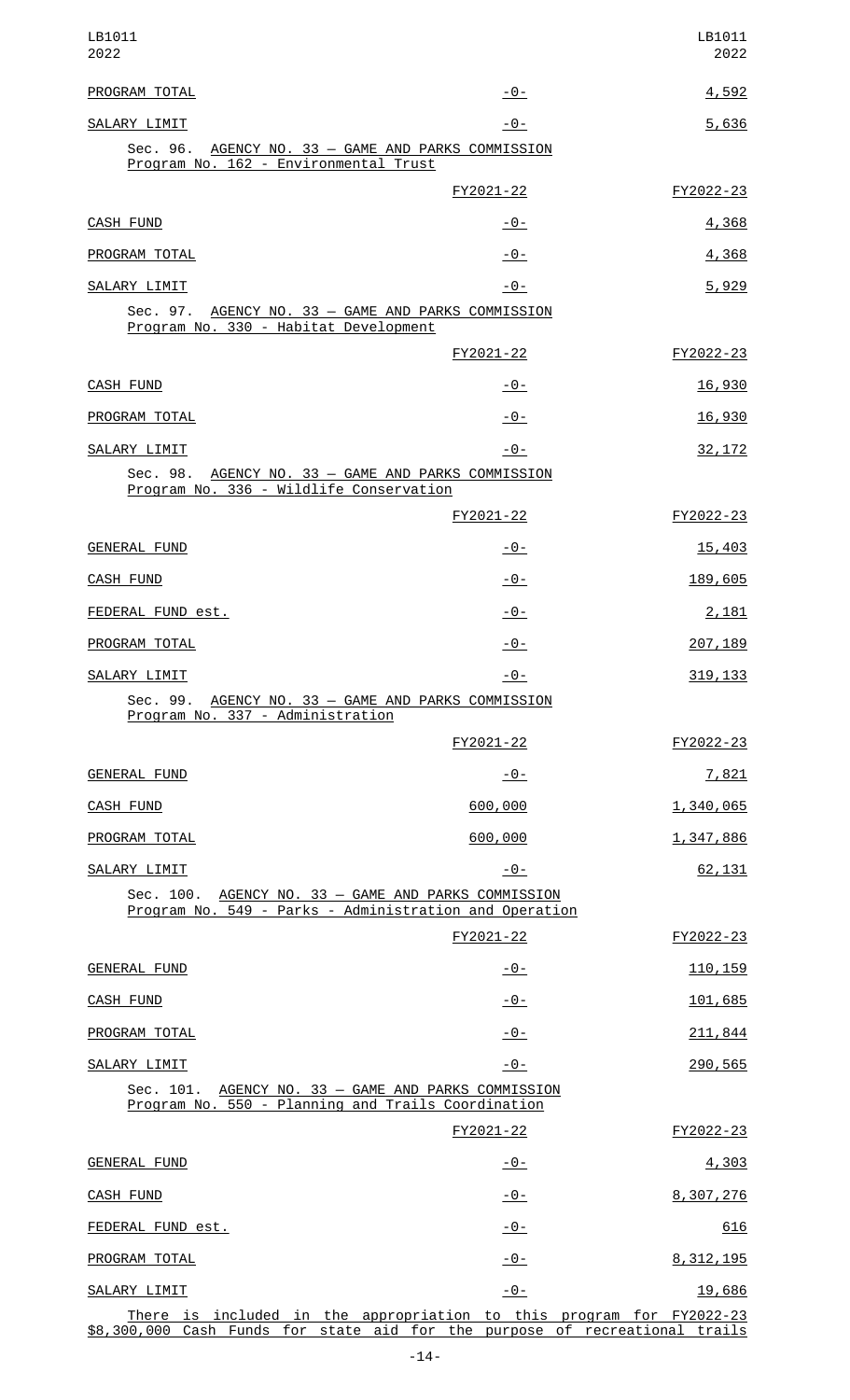| LB1011<br>2022                                                                                                                                                                                                                                                                                                                                                                                                                                                                                                                                                                           |                | LB1011<br>2022 |
|------------------------------------------------------------------------------------------------------------------------------------------------------------------------------------------------------------------------------------------------------------------------------------------------------------------------------------------------------------------------------------------------------------------------------------------------------------------------------------------------------------------------------------------------------------------------------------------|----------------|----------------|
| development. Such funds shall be utilized for the purposes of the Trail<br>Development and Maintenance Fund.                                                                                                                                                                                                                                                                                                                                                                                                                                                                             |                |                |
| Sec. 102. AGENCY NO. 33 - GAME AND PARKS COMMISSION<br>Program No. 617 - Engineering and Area Maintenance                                                                                                                                                                                                                                                                                                                                                                                                                                                                                |                |                |
|                                                                                                                                                                                                                                                                                                                                                                                                                                                                                                                                                                                          | FY2021-22      | FY2022-23      |
| <b>GENERAL FUND</b>                                                                                                                                                                                                                                                                                                                                                                                                                                                                                                                                                                      | <u> - 0 - </u> | 7,208          |
| <b>CASH FUND</b>                                                                                                                                                                                                                                                                                                                                                                                                                                                                                                                                                                         | -0-            | 8,744          |
| PROGRAM TOTAL                                                                                                                                                                                                                                                                                                                                                                                                                                                                                                                                                                            | $-0-$          | 15,952         |
| SALARY LIMIT                                                                                                                                                                                                                                                                                                                                                                                                                                                                                                                                                                             | -0-            | 36,736         |
| Sec. 103. AGENCY NO. 33 - GAME AND PARKS COMMISSION<br>Program No. 965 - Water Recreation Enhancement                                                                                                                                                                                                                                                                                                                                                                                                                                                                                    |                |                |
|                                                                                                                                                                                                                                                                                                                                                                                                                                                                                                                                                                                          | FY2021-22      | FY2022-23      |
| <b>CASH FUND</b>                                                                                                                                                                                                                                                                                                                                                                                                                                                                                                                                                                         | -0-            | 100,000,000    |
| PROGRAM TOTAL                                                                                                                                                                                                                                                                                                                                                                                                                                                                                                                                                                            | $-0-$          | 100,000,000    |
| The Game and Parks Commission is hereby authorized to make state park and<br>recreation area improvements pursuant to the Water Recreation Enhancement Act<br>with the appropriation in this section to this program.<br>Sec. 104. AGENCY NO. 33 - GAME AND PARKS COMMISSION<br>Program No. 967 - Improvements to State Parks                                                                                                                                                                                                                                                            |                |                |
|                                                                                                                                                                                                                                                                                                                                                                                                                                                                                                                                                                                          | FY2021-22      | FY2022-23      |
| CASH FUND                                                                                                                                                                                                                                                                                                                                                                                                                                                                                                                                                                                | 1,750,000      | <u> - 0 - </u> |
| PROGRAM TOTAL                                                                                                                                                                                                                                                                                                                                                                                                                                                                                                                                                                            | 1,750,000      | -0-            |
| The Game and Parks Commission is hereby authorized to construct three<br>cabins at Mahoney State Park with the appropriation in this section to this<br>program. The appropriation contained in this section includes both agency cash<br>funds as well as donated contributions. The acceptance and expenditure of all<br>donations for this project are hereby approved by the Legislature in accordance<br>with section 81-1108.33 and section 42 of Laws 2021, LB383.<br>Sec. 105. AGENCY NO. 34 - NEBRASKA LIBRARY COMMISSION<br>Program No. 252 - Library and Information Services |                |                |
|                                                                                                                                                                                                                                                                                                                                                                                                                                                                                                                                                                                          | FY2021-22      | FY2022-23      |
| <b>GENERAL FUND</b>                                                                                                                                                                                                                                                                                                                                                                                                                                                                                                                                                                      | 93,079         | 145,731        |
| FEDERAL FUND est.                                                                                                                                                                                                                                                                                                                                                                                                                                                                                                                                                                        | 20,941         | 27, 215        |
| PROGRAM TOTAL                                                                                                                                                                                                                                                                                                                                                                                                                                                                                                                                                                            | <u>114,020</u> | <u>172,946</u> |
| SALARY LIMIT                                                                                                                                                                                                                                                                                                                                                                                                                                                                                                                                                                             | 99,027         | 184, 327       |
| Sec. 106. AGENCY NO. 35 - NEBRASKA LIQUOR CONTROL COMMISSION<br>Program No. 73 - Licensing and Regulation                                                                                                                                                                                                                                                                                                                                                                                                                                                                                |                |                |
|                                                                                                                                                                                                                                                                                                                                                                                                                                                                                                                                                                                          | FY2021-22      | FY2022-23      |
| <b>GENERAL FUND</b>                                                                                                                                                                                                                                                                                                                                                                                                                                                                                                                                                                      | <u> - 0 - </u> | 9,963          |
| PROGRAM TOTAL                                                                                                                                                                                                                                                                                                                                                                                                                                                                                                                                                                            | $-0-$          | 9,963          |
| SALARY LIMIT                                                                                                                                                                                                                                                                                                                                                                                                                                                                                                                                                                             | $-0-$          | 15,608         |
| Sec. 107. AGENCY NO. 36 - STATE RACING AND GAMING COMMISSION<br>Program No. 74 - Enforcement of Standards - Horseracing                                                                                                                                                                                                                                                                                                                                                                                                                                                                  |                |                |
|                                                                                                                                                                                                                                                                                                                                                                                                                                                                                                                                                                                          | FY2021-22      | FY2022-23      |
| CASH FUND                                                                                                                                                                                                                                                                                                                                                                                                                                                                                                                                                                                | -0-            | 5,510          |
| PROGRAM TOTAL                                                                                                                                                                                                                                                                                                                                                                                                                                                                                                                                                                            | -0-            | 5,510          |
| SALARY LIMIT                                                                                                                                                                                                                                                                                                                                                                                                                                                                                                                                                                             | $-0-$          | 5,418          |
| AGENCY NO. 36 - STATE RACING AND GAMING COMMISSION<br>Sec. 108.<br>Program No. 81 - Racetrack Gaming                                                                                                                                                                                                                                                                                                                                                                                                                                                                                     |                |                |
|                                                                                                                                                                                                                                                                                                                                                                                                                                                                                                                                                                                          | FY2021-22      | FY2022-23      |
| <b>GENERAL FUND</b>                                                                                                                                                                                                                                                                                                                                                                                                                                                                                                                                                                      | $-0-$          | 177            |
| PROGRAM TOTAL                                                                                                                                                                                                                                                                                                                                                                                                                                                                                                                                                                            | $-0-$          | 177            |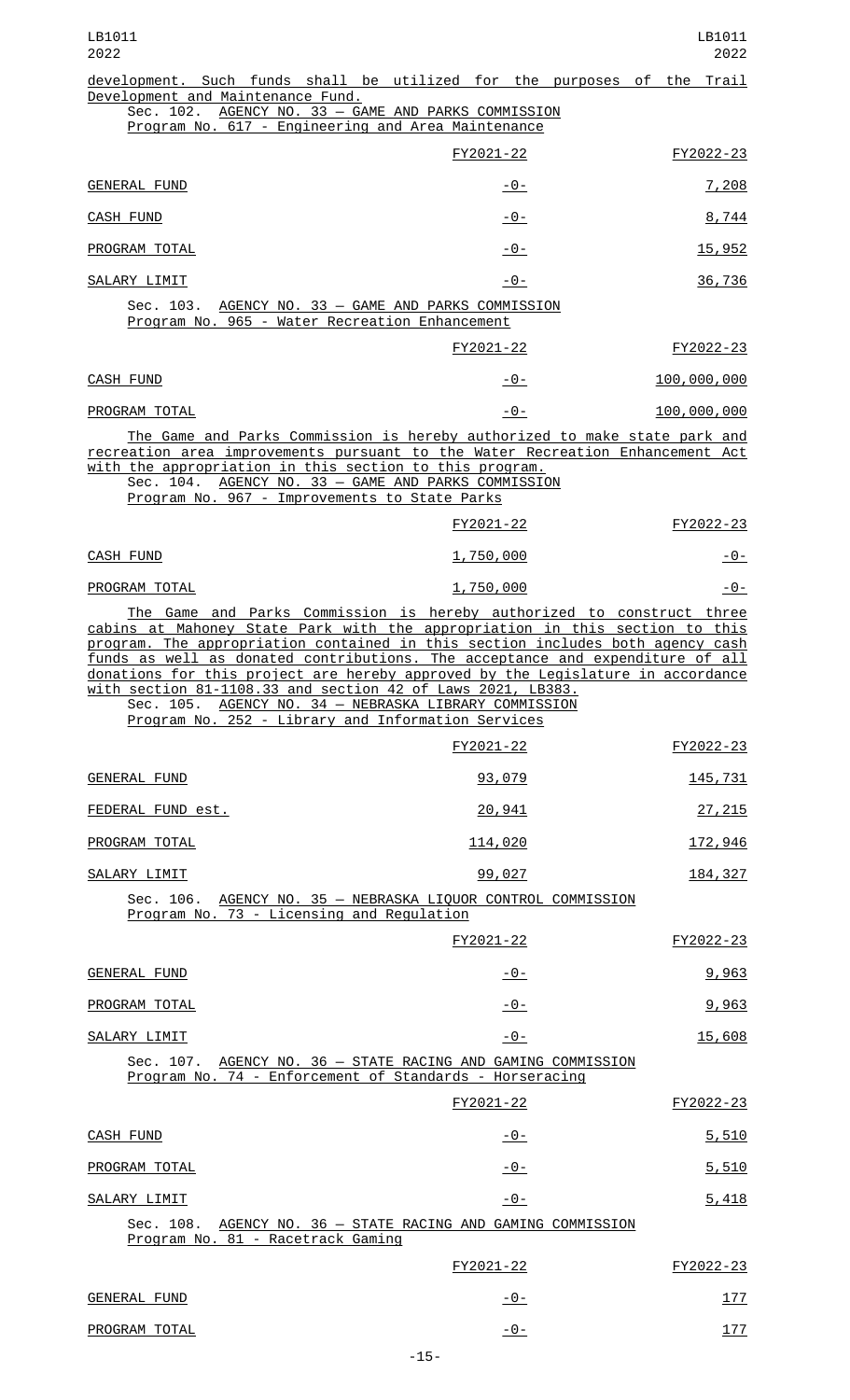| SALARY LIMIT                                                                                                                                 | $-0-$          | <u> 154</u> |
|----------------------------------------------------------------------------------------------------------------------------------------------|----------------|-------------|
| Sec. 109. AGENCY NO. 37 - NEBRASKA WORKERS' COMPENSATION COURT<br>Program No. 530 - Court Administration                                     |                |             |
|                                                                                                                                              | FY2021-22      | FY2022-23   |
| <b>CASH FUND</b>                                                                                                                             | $-0-$          | 38,632      |
| FEDERAL FUND est.                                                                                                                            | $-0-$          | 919         |
| PROGRAM TOTAL                                                                                                                                | $-0-$          | 39,551      |
| SALARY LIMIT                                                                                                                                 | -0-            | 49,843      |
| Sec. 110. AGENCY NO. 39 - NEBRASKA BRAND COMMITTEE<br>Program No. 75 - Nebraska Brand Committee                                              |                |             |
|                                                                                                                                              | FY2021-22      | FY2022-23   |
| CASH FUND                                                                                                                                    | -0-            | 37,728      |
| PROGRAM TOTAL                                                                                                                                | $-0-$          | 37,728      |
| SALARY LIMIT                                                                                                                                 | $-0-$          | 55,071      |
| Sec. 111. AGENCY NO. 40 - NEBRASKA MOTOR VEHICLE INDUSTRY LICENSING BOARD<br>Program No. 76 - Enforcement of Standards - Automotive Industry |                |             |
|                                                                                                                                              | FY2021-22      | FY2022-23   |
| CASH FUND                                                                                                                                    | $-0-$          | 5,637       |
| PROGRAM TOTAL                                                                                                                                | $-0-$          | 5,637       |
| SALARY LIMIT                                                                                                                                 | $-0-$          | 8,509       |
| Sec. 112. AGENCY NO. 41 - STATE REAL ESTATE COMMISSION<br>Program No. 77 - Enforcement of Standards - Real Estate                            |                |             |
|                                                                                                                                              | FY2021-22      | FY2022-23   |
| CASH FUND                                                                                                                                    | $-0-$          | 5,690       |
| PROGRAM TOTAL                                                                                                                                | $-0-$          | 5,690       |
| SALARY LIMIT                                                                                                                                 | $-0-$          | 11,280      |
| Sec. 113. AGENCY NO. 45 - BOARD OF BARBER EXAMINERS<br>Program No. 80 - Enforcement of Standards - Barbering                                 |                |             |
|                                                                                                                                              | FY2021-22      | FY2022-23   |
| CASH FUND                                                                                                                                    | $-0-$          | 1,407       |
| PROGRAM TOTAL                                                                                                                                | $-0-$          | 1,407       |
| SALARY LIMIT                                                                                                                                 | $-0-$          | 2,107       |
| Sec. 114. AGENCY NO. 47 - NEBRASKA EDUCATIONAL TELECOMMUNICATIONS<br>COMMISSION                                                              |                |             |
| Program No. 533 - Network Operations                                                                                                         |                |             |
|                                                                                                                                              | FY2021-22      | FY2022-23   |
| <b>GENERAL FUND</b>                                                                                                                          | $-0-$          | 23,905      |
| PROGRAM TOTAL                                                                                                                                | $-0-$          | 23,905      |
| SALARY LIMIT                                                                                                                                 | $-0-$          | 45,644      |
| Sec.<br>115.<br>AGENCY NO. 47 - NEBRASKA EDUCATIONAL TELECOMMUNICATIONS<br>COMMISSION                                                        |                |             |
| Program No. 566 - Public Radio                                                                                                               | FY2021-22      | FY2022-23   |
| <b>GENERAL FUND</b>                                                                                                                          | $-0-$          | 2,264       |
| PROGRAM TOTAL                                                                                                                                | <u> - 0 - </u> | 2,264       |
| SALARY LIMIT                                                                                                                                 | 4,000          | 10,532      |

Sec. 116. <u>AGENCY NO. 47 — NEBRASKA EDUCATIONAL TELECOMMUNICATIONS</u> <u>COMMISSION</u>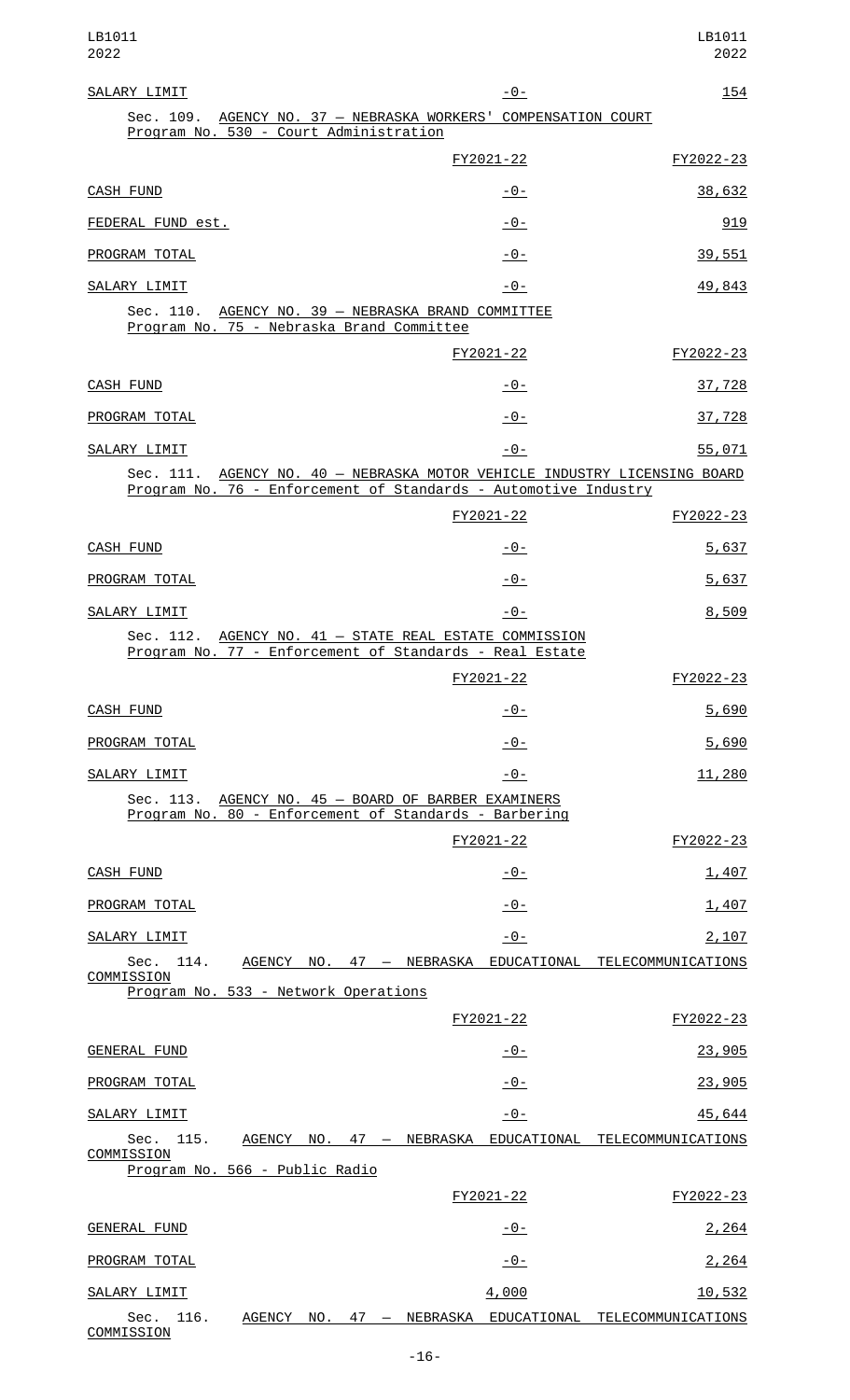| LB1011<br>2022                                                                                                                                                                                                                                                                                                                                                                                                                                                                                         |                                                           | LB1011<br>2022 |
|--------------------------------------------------------------------------------------------------------------------------------------------------------------------------------------------------------------------------------------------------------------------------------------------------------------------------------------------------------------------------------------------------------------------------------------------------------------------------------------------------------|-----------------------------------------------------------|----------------|
| Program No. 991 - KUON TV Equipment Replacement                                                                                                                                                                                                                                                                                                                                                                                                                                                        |                                                           |                |
|                                                                                                                                                                                                                                                                                                                                                                                                                                                                                                        | FY2021-22                                                 | FY2022-23      |
| NEBRASKA CAPITAL                                                                                                                                                                                                                                                                                                                                                                                                                                                                                       |                                                           |                |
| <b>CONSTRUCTION FUND</b>                                                                                                                                                                                                                                                                                                                                                                                                                                                                               | $-0-$                                                     | 800,000        |
| PROGRAM TOTAL                                                                                                                                                                                                                                                                                                                                                                                                                                                                                          | $ \Theta$ –                                               | 800,000        |
| Sec. 117.<br>EDUCATION                                                                                                                                                                                                                                                                                                                                                                                                                                                                                 | AGENCY NO. 48 - COORDINATING COMMISSION FOR POSTSECONDARY |                |
| Program No. 640 - Postsecondary Education Coordination                                                                                                                                                                                                                                                                                                                                                                                                                                                 |                                                           |                |
|                                                                                                                                                                                                                                                                                                                                                                                                                                                                                                        | FY2021-22                                                 | FY2022-23      |
| <b>GENERAL FUND</b>                                                                                                                                                                                                                                                                                                                                                                                                                                                                                    | -0-                                                       | 16,994         |
| <b>CASH FUND</b>                                                                                                                                                                                                                                                                                                                                                                                                                                                                                       | -0-                                                       | 102            |
| PROGRAM TOTAL                                                                                                                                                                                                                                                                                                                                                                                                                                                                                          | $-0-$                                                     | 17,096         |
| SALARY LIMIT                                                                                                                                                                                                                                                                                                                                                                                                                                                                                           | $-0-$                                                     | 18,446         |
| 118.<br>Sec.<br>EDUCATION                                                                                                                                                                                                                                                                                                                                                                                                                                                                              | AGENCY NO. 48 - COORDINATING COMMISSION FOR POSTSECONDARY |                |
| Program No. 692 - Community College GAP Program                                                                                                                                                                                                                                                                                                                                                                                                                                                        |                                                           |                |
|                                                                                                                                                                                                                                                                                                                                                                                                                                                                                                        | FY2021-22                                                 | FY2022-23      |
| CASH FUND                                                                                                                                                                                                                                                                                                                                                                                                                                                                                              | -0-                                                       | 168            |
| PROGRAM TOTAL                                                                                                                                                                                                                                                                                                                                                                                                                                                                                          | $-0-$                                                     | 168            |
| SALARY LIMIT                                                                                                                                                                                                                                                                                                                                                                                                                                                                                           | $-0-$                                                     | 146            |
| Sec.<br>119.                                                                                                                                                                                                                                                                                                                                                                                                                                                                                           | AGENCY NO. 50 - BOARD OF TRUSTEES OF THE NEBRASKA STATE   |                |
| COLLEGES<br>Program No. 48 - Nebraska State Colleges - System Office                                                                                                                                                                                                                                                                                                                                                                                                                                   |                                                           |                |
|                                                                                                                                                                                                                                                                                                                                                                                                                                                                                                        | FY2021-22                                                 | FY2022-23      |
| <b>GENERAL FUND</b>                                                                                                                                                                                                                                                                                                                                                                                                                                                                                    | -0-                                                       | 1,046,944      |
| PROGRAM TOTAL                                                                                                                                                                                                                                                                                                                                                                                                                                                                                          | $-0-$                                                     | 1,046,944      |
| Sec. 120. AGENCY NO. 51 - UNIVERSITY OF NEBRASKA<br>Program No. 931 - Agricultural Innovation Facility                                                                                                                                                                                                                                                                                                                                                                                                 |                                                           |                |
|                                                                                                                                                                                                                                                                                                                                                                                                                                                                                                        | FY2021-22                                                 | FY2022-23      |
| NEBRASKA CAPITAL                                                                                                                                                                                                                                                                                                                                                                                                                                                                                       | -0-                                                       | \$25,000,000   |
| CONSTRUCTION FUND                                                                                                                                                                                                                                                                                                                                                                                                                                                                                      |                                                           |                |
| PROGRAM TOTAL                                                                                                                                                                                                                                                                                                                                                                                                                                                                                          | $-0-$                                                     | \$25,000,000   |
| (1) There is included in the appropriation to this program \$25,000,000<br>Cash Funds for FY2022-23 to the University of Nebraska for the establishment of<br>an agricultural innovation facility for the University of Nebraska-Lincoln at<br>the Nebraska Innovation Campus.                                                                                                                                                                                                                         |                                                           |                |
| (2) No funds appropriated in this section shall be expended unless the<br>University of Nebraska certifies to the budget administrator of the budget<br>division of the Department of Administrative Services the receipt of matching<br>funds in the amount of twenty-five million dollars from private or nonstate<br>funds for the purpose of establishing the agricultural innovation facility.<br>Sec. 121. AGENCY NO. 53 - REAL PROPERTY APPRAISER BOARD<br>Program No. 79 - Appraiser Licensing |                                                           |                |
|                                                                                                                                                                                                                                                                                                                                                                                                                                                                                                        | FY2021-22                                                 | FY2022-23      |
| <b>CASH FUND</b>                                                                                                                                                                                                                                                                                                                                                                                                                                                                                       | 2,614                                                     | 5,829          |
| PROGRAM TOTAL                                                                                                                                                                                                                                                                                                                                                                                                                                                                                          | 2,614                                                     | 5,829          |
| SALARY LIMIT                                                                                                                                                                                                                                                                                                                                                                                                                                                                                           | 2,271                                                     | 6,204          |
| Sec. 122. AGENCY NO. 54 - NEBRASKA STATE HISTORICAL SOCIETY<br>Program No. 648 - Nebraska State Historical Society                                                                                                                                                                                                                                                                                                                                                                                     |                                                           |                |
|                                                                                                                                                                                                                                                                                                                                                                                                                                                                                                        | FY2021-22                                                 | FY2022-23      |
| <b>GENERAL FUND</b>                                                                                                                                                                                                                                                                                                                                                                                                                                                                                    | <u>193, 418</u>                                           | 83,073         |
| <b>CASH FUND</b>                                                                                                                                                                                                                                                                                                                                                                                                                                                                                       | 16,282                                                    | 8,669          |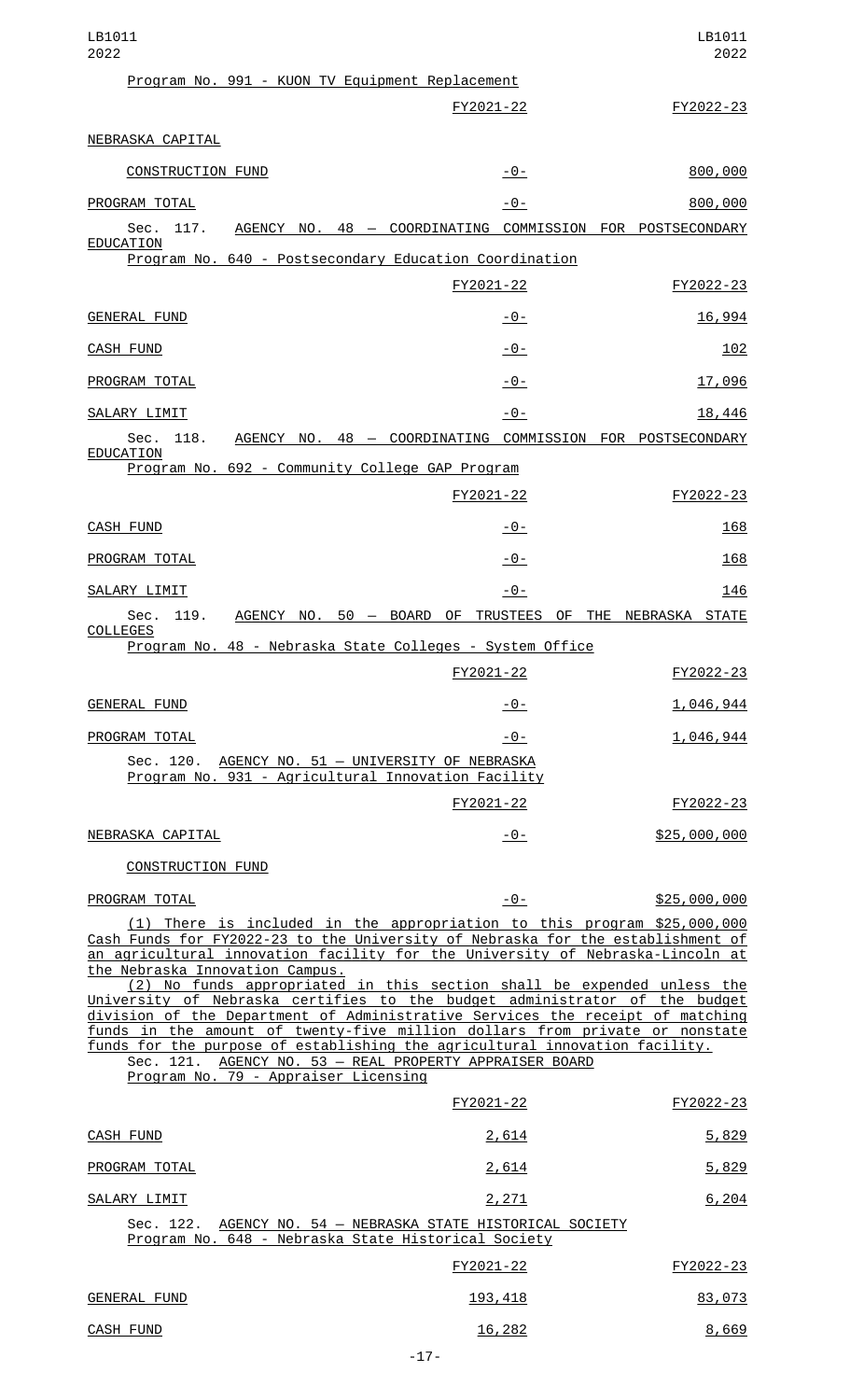| LB1011<br>2022                                                                                                                         |                | LB1011<br>2022 |
|----------------------------------------------------------------------------------------------------------------------------------------|----------------|----------------|
| FEDERAL FUND est.                                                                                                                      | $-0-$          | 1,948          |
| PROGRAM TOTAL                                                                                                                          | 209,700        | 93,690         |
| SALARY LIMIT                                                                                                                           | 233,453        | 198,503        |
| AGENCY NO. 56 - NEBRASKA WHEAT DEVELOPMENT, UTILIZATION, AND<br>Sec. 123.<br>MARKETING BOARD                                           |                |                |
| Program No. 381 - Nebraska Wheat Development, Utilization, and Marketing<br><u>Board</u>                                               |                |                |
|                                                                                                                                        | FY2021-22      | FY2022-23      |
| CASH FUND                                                                                                                              | $-0-$          | 3,401          |
| PROGRAM TOTAL                                                                                                                          | $-0-$          | 3,401          |
| SALARY LIMIT                                                                                                                           | $-0-$          | 3,677          |
| Sec. 124. AGENCY NO. 57 - NEBRASKA OIL AND GAS CONSERVATION COMMISSION<br>Program No. 335 - Oil and Gas Commission                     |                |                |
|                                                                                                                                        | FY2021-22      | FY2022-23      |
| CASH FUND                                                                                                                              | -0-            | 7,109          |
| FEDERAL FUND est.                                                                                                                      | $-0-$          | 781            |
| PROGRAM TOTAL                                                                                                                          | -0-            | 7,890          |
| SALARY LIMIT                                                                                                                           | $-0-$          | 10,700         |
| Sec. 125. AGENCY NO. 58 - BOARD OF ENGINEERS AND ARCHITECTS<br>Program No. 82 - Enforcement of Standards - Engineers and Architects    |                |                |
|                                                                                                                                        | FY2021-22      | FY2022-23      |
| <b>CASH FUND</b>                                                                                                                       | -0-            | 3,321          |
| PROGRAM TOTAL                                                                                                                          | $-0-$          | 3,321          |
| SALARY LIMIT                                                                                                                           | <u> - 0 - </u> | 6,118          |
| Sec. 126. AGENCY NO. 60 - NEBRASKA ETHANOL BOARD<br>Program No. 516 - Ethanol                                                          |                |                |
|                                                                                                                                        | FY2021-22      | FY2022-23      |
| <b>CASH FUND</b>                                                                                                                       | $-0-$          | 2,961          |
| PROGRAM TOTAL                                                                                                                          | $-0-$          | 2,961          |
| SALARY LIMIT                                                                                                                           | $-0-$          | 4,559          |
| Sec. 127. AGENCY NO. 63 - NEBRASKA STATE BOARD OF PUBLIC ACCOUNTANCY<br>Program No. 84 - Enforcement of Standards - Public Accountancy |                |                |
|                                                                                                                                        | FY2021-22      | FY2022-23      |
| <b>CASH FUND</b>                                                                                                                       | <u> - 0 - </u> | 3,641          |
| PROGRAM TOTAL                                                                                                                          | <u>- 0 - </u>  | 3,641          |
| SALARY LIMIT                                                                                                                           | $-0-$          | 4,102          |
| Sec. 128. AGENCY NO. 64 - NEBRASKA STATE PATROL<br>Program No. 100 - Public Protection                                                 |                |                |
|                                                                                                                                        | FY2021-22      | FY2022-23      |
| <b>GENERAL FUND</b>                                                                                                                    | 33, 113        | 531, 419       |
| <b>CASH FUND</b>                                                                                                                       | 38,565         | 87,679         |
| FEDERAL FUND est.                                                                                                                      | 9,621          | 64,466         |
| PROGRAM TOTAL                                                                                                                          | 81,299         | 683,564        |
| <b>SALARY LIMIT</b>                                                                                                                    | 70,608         | 843,667        |
| Sec. 129.<br>AGENCY NO. 64 - NEBRASKA STATE PATROL<br>Program No. 205 - Carrier Enforcement                                            |                |                |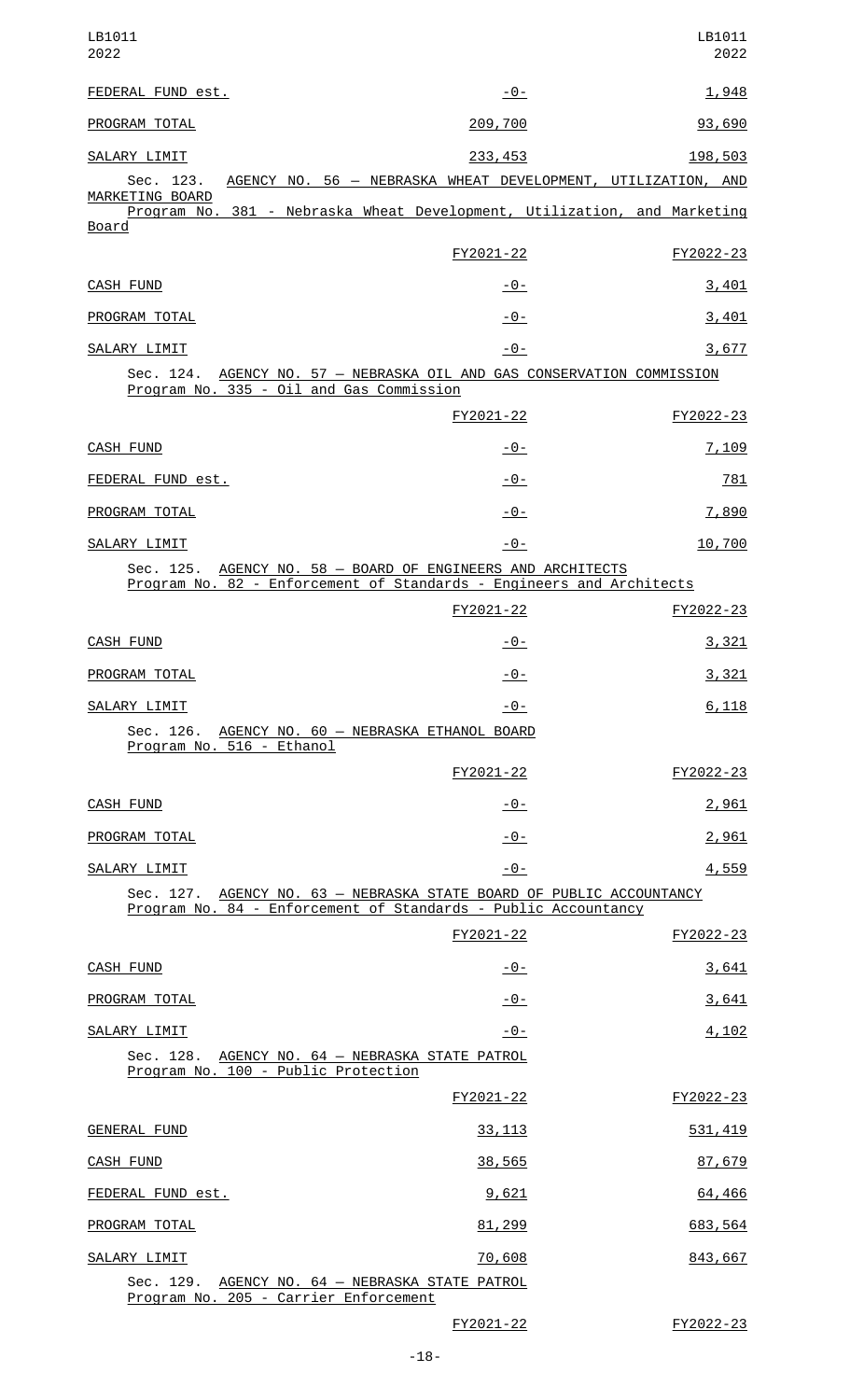| LB1011<br>2022                                                                                                                                                                                                                                                                                                       |                                | LB1011<br>2022  |
|----------------------------------------------------------------------------------------------------------------------------------------------------------------------------------------------------------------------------------------------------------------------------------------------------------------------|--------------------------------|-----------------|
| <b>CASH FUND</b>                                                                                                                                                                                                                                                                                                     | -0-                            | 64,072          |
| FEDERAL FUND est.                                                                                                                                                                                                                                                                                                    | <u>- 0 - </u>                  | 23,240          |
| PROGRAM TOTAL                                                                                                                                                                                                                                                                                                        | <u> - 0 - </u>                 | 87, 312         |
| SALARY LIMIT                                                                                                                                                                                                                                                                                                         | $-0-$                          | 127,858         |
| Sec. 130. AGENCY NO. 64 - NEBRASKA STATE PATROL<br>Program No. 630 - State Capitol Security                                                                                                                                                                                                                          |                                |                 |
|                                                                                                                                                                                                                                                                                                                      | FY2021-22                      | FY2022-23       |
| REVOLVING FUND                                                                                                                                                                                                                                                                                                       | 84,772                         | <u>145, 713</u> |
| PROGRAM TOTAL                                                                                                                                                                                                                                                                                                        | 84,772                         | 145,713         |
| SALARY LIMIT                                                                                                                                                                                                                                                                                                         | 73,625                         | 132,695         |
| Sec. 131. AGENCY NO. 64 - NEBRASKA STATE PATROL<br>Program No. 850 - Nebraska Public Safety Communication System                                                                                                                                                                                                     |                                |                 |
|                                                                                                                                                                                                                                                                                                                      | FY2021-22                      | FY2022-23       |
| <b>GENERAL FUND</b>                                                                                                                                                                                                                                                                                                  | <u> - 0 - </u>                 | 821             |
| PROGRAM TOTAL                                                                                                                                                                                                                                                                                                        | <u> - 0 - </u>                 | 821             |
| SALARY LIMIT                                                                                                                                                                                                                                                                                                         | -0-                            | 1,635           |
| Sec. 132. AGENCY NO. 64 - NEBRASKA STATE PATROL<br>Program No. 904 - Crime Lab Facility                                                                                                                                                                                                                              |                                |                 |
|                                                                                                                                                                                                                                                                                                                      | FY2021-22<br><u> FY2022-23</u> | <b>FUTURE</b>   |
| NEBRASKA CAPITAL                                                                                                                                                                                                                                                                                                     |                                |                 |
| <b>CONSTRUCTION FUND</b>                                                                                                                                                                                                                                                                                             | 16,879,209<br>-0-              | - 0 -           |
| PROGRAM TOTAL                                                                                                                                                                                                                                                                                                        |                                |                 |
|                                                                                                                                                                                                                                                                                                                      | $-0-$<br>16,879,209            | -0-             |
| The Nebraska State Patrol is hereby authorized to contract for the<br>expansion and renovation of the state crime laboratory facility at the current<br>Air Park location in the city of Lincoln.<br>Sec. 133. AGENCY NO. 65 - DEPARTMENT OF ADMINISTRATIVE SERVICES<br>Program No. 49 - Departmental Administration |                                |                 |
|                                                                                                                                                                                                                                                                                                                      | FY2021-22                      | FY2022-23       |
| <b>GENERAL FUND</b>                                                                                                                                                                                                                                                                                                  | <u>- 0 - </u>                  | 541             |
| REVOLVING FUND                                                                                                                                                                                                                                                                                                       | <u> - 0 - </u>                 | 27,978          |
| PROGRAM TOTAL                                                                                                                                                                                                                                                                                                        | -0-                            | 28,519          |
| SALARY LIMIT                                                                                                                                                                                                                                                                                                         | $-0-$                          | 42,356          |
| Sec. 134. AGENCY NO. 65 - DEPARTMENT OF ADMINISTRATIVE SERVICES<br>Program No. 101 - Chief Information Officer                                                                                                                                                                                                       |                                |                 |
|                                                                                                                                                                                                                                                                                                                      | FY2021-22                      | FY2022-23       |
| GENERAL FUND                                                                                                                                                                                                                                                                                                         | -0-                            | 3,136           |
| PROGRAM TOTAL                                                                                                                                                                                                                                                                                                        | $-0-$                          | 3,136           |
| SALARY LIMIT                                                                                                                                                                                                                                                                                                         | $-0-$                          | 4,103           |
| Sec. 135. AGENCY NO. 65 - DEPARTMENT OF ADMINISTRATIVE SERVICES<br>Program No. 170 - Intergovernmental Data Services                                                                                                                                                                                                 |                                |                 |
|                                                                                                                                                                                                                                                                                                                      | FY2021-22                      | FY2022-23       |
| REVOLVING FUND                                                                                                                                                                                                                                                                                                       | -0-                            | 1,278           |
| PROGRAM TOTAL                                                                                                                                                                                                                                                                                                        | -0-                            | 1,278           |
| SALARY LIMIT                                                                                                                                                                                                                                                                                                         | -0-                            | 1,732           |
| Sec. 136. AGENCY NO. 65 - DEPARTMENT OF ADMINISTRATIVE SERVICES<br>Program No. 171 - Materiel Division                                                                                                                                                                                                               |                                |                 |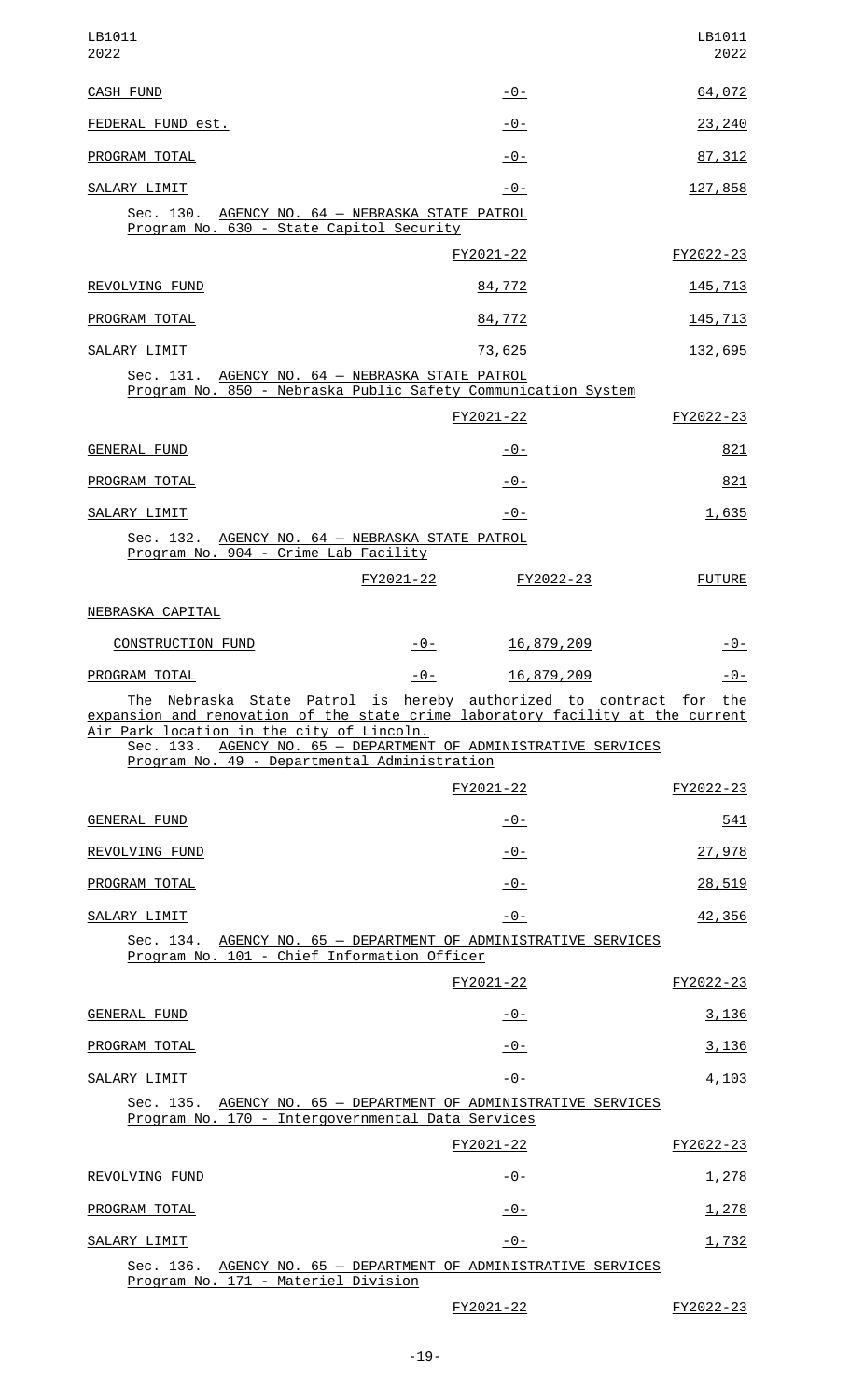| LB1011<br>2022                                                                                                                   |             | LB1011<br>2022   |
|----------------------------------------------------------------------------------------------------------------------------------|-------------|------------------|
| REVOLVING FUND                                                                                                                   | $-0-$       | 36,034           |
| PROGRAM TOTAL                                                                                                                    | $-0-$       | 36,034           |
| SALARY LIMIT                                                                                                                     | $-0-$       | 51,919           |
| Sec. 137. AGENCY NO. 65 - DEPARTMENT OF ADMINISTRATIVE SERVICES<br>Program No. 172 - Information Management Services Division    |             |                  |
|                                                                                                                                  | FY2021-22   | FY2022-23        |
| REVOLVING FUND                                                                                                                   | $-0-$       | 168,044          |
| PROGRAM TOTAL                                                                                                                    | $-0-$       | 168,044          |
| SALARY LIMIT                                                                                                                     | $ \Theta$ – | 241,038          |
| Sec. 138. AGENCY NO. 65 - DEPARTMENT OF ADMINISTRATIVE SERVICES<br>Program No. 173 - Communications Division                     |             |                  |
|                                                                                                                                  | FY2021-22   | FY2022-23        |
| REVOLVING FUND                                                                                                                   | 637,660     | 945,751          |
| PROGRAM TOTAL                                                                                                                    | 637,660     | 945,751          |
| SALARY LIMIT                                                                                                                     | 85,672      | 306,151          |
| Sec. 139. AGENCY NO. 65 - DEPARTMENT OF ADMINISTRATIVE SERVICES<br>Program No. 180 - Transportation Services Bureau              |             |                  |
|                                                                                                                                  | FY2021-22   | FY2022-23        |
| REVOLVING FUND                                                                                                                   | 237,500     | 576,331          |
| PROGRAM TOTAL                                                                                                                    | 237,500     | 576,331          |
| SALARY LIMIT                                                                                                                     | <u>-0-</u>  | 10,008           |
| Sec. 140. AGENCY NO. 65 - DEPARTMENT OF ADMINISTRATIVE SERVICES<br>Program No. 245 - Nebraska Public Safety Communication System |             |                  |
|                                                                                                                                  | FY2021-22   | FY2022-23        |
| REVOLVING FUND                                                                                                                   | $-0-$       | 6,335            |
| PROGRAM TOTAL                                                                                                                    | $-0-$       | 6,335            |
| SALARY LIMIT                                                                                                                     | $-0-$       | 8,067            |
| Sec. 141. AGENCY NO. 65 - DEPARTMENT OF ADMINISTRATIVE SERVICES<br>Program No. 509 - Budget Division                             |             |                  |
|                                                                                                                                  | FY2021-22   | FY2022-23        |
| GENERAL FUND                                                                                                                     | $-0-$       | 9,818            |
| PROGRAM TOTAL                                                                                                                    | $-0-$       | 9,818            |
| SALARY LIMIT                                                                                                                     | -0-         | 13,354           |
| Sec. 142. AGENCY NO. 65 - DEPARTMENT OF ADMINISTRATIVE SERVICES<br>Program No. 535 - Risk Management Division                    |             |                  |
|                                                                                                                                  | FY2021-22   | FY2022-23        |
| REVOLVING FUND                                                                                                                   | $-0-$       | 3,580            |
| PROGRAM TOTAL                                                                                                                    | $-0-$       | 3,580            |
| SALARY LIMIT                                                                                                                     | $-0-$       | 3,785            |
| Sec. 143. AGENCY NO. 65 - DEPARTMENT OF ADMINISTRATIVE SERVICES<br>Program No. 560 - State Building Division                     |             |                  |
|                                                                                                                                  | FY2021-22   | FY2022-23        |
| <b>GENERAL FUND</b>                                                                                                              | 2,590       | 4,081            |
| REVOLVING FUND                                                                                                                   | 903,982     | 1,612,423        |
| PROGRAM TOTAL                                                                                                                    | 906,572     | <u>1,616,504</u> |
| SALARY LIMIT                                                                                                                     | 606,426     | 969,692          |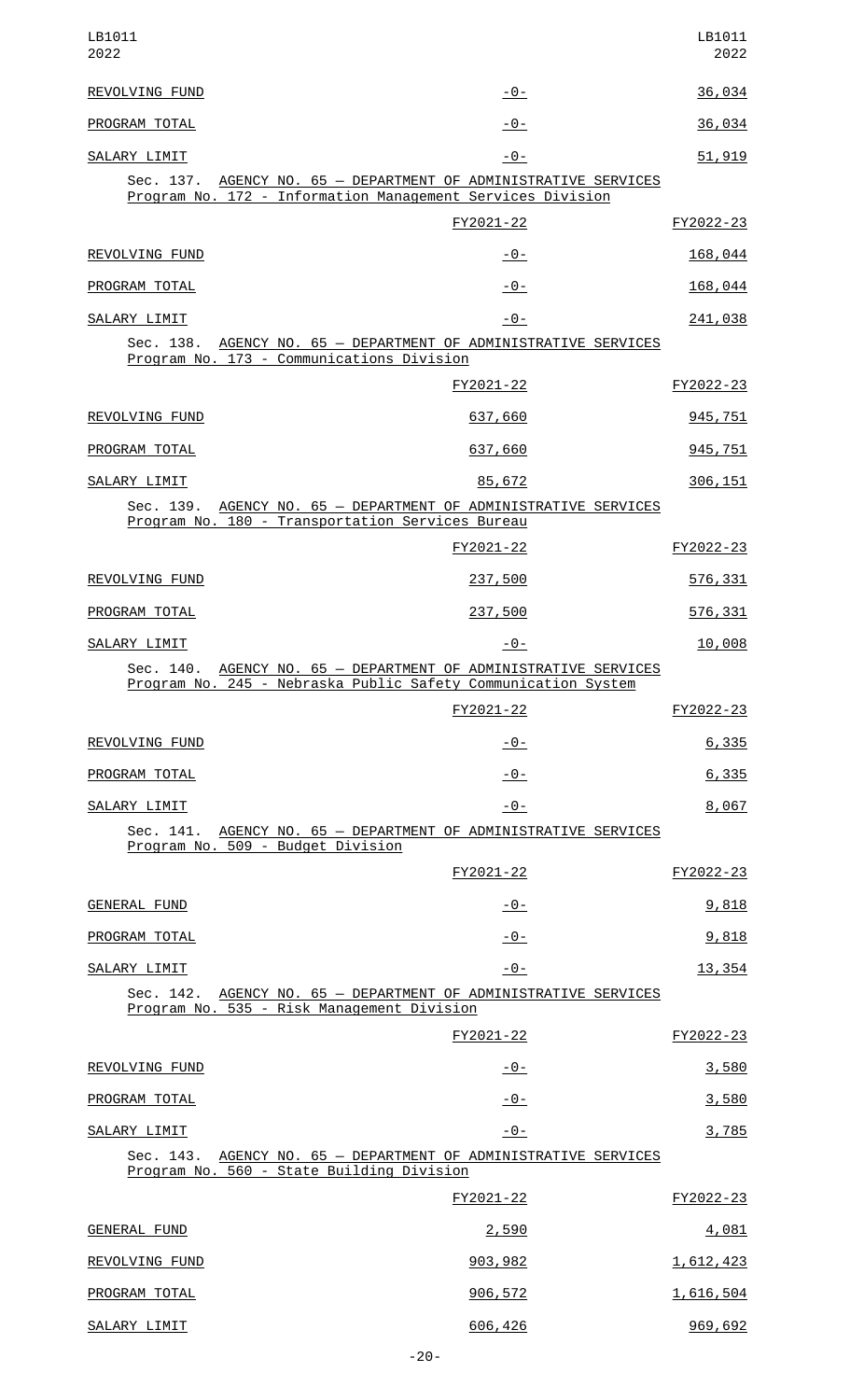|                                      | Sec. 144. AGENCY NO. 65 - DEPARTMENT OF ADMINISTRATIVE SERVICES<br>Program No. 567 - Accounting Division                       |             |
|--------------------------------------|--------------------------------------------------------------------------------------------------------------------------------|-------------|
|                                      | FY2021-22                                                                                                                      | FY2022-23   |
| REVOLVING FUND                       | $-0-$                                                                                                                          | 31,063      |
| PROGRAM TOTAL                        | $-0-$                                                                                                                          | 31,063      |
| SALARY LIMIT                         | $ \Theta$ –                                                                                                                    | 38,948      |
|                                      | Sec. 145. AGENCY NO. 65 - DEPARTMENT OF ADMINISTRATIVE SERVICES<br>Program No. 573 - Task Force for Building Renewal           |             |
|                                      | FY2021-22                                                                                                                      | FY2022-23   |
| <b>CASH FUND</b>                     | $-0-$                                                                                                                          | 3,663       |
| PROGRAM TOTAL                        | $-0-$                                                                                                                          | 3,663       |
| SALARY LIMIT                         | $-0-$                                                                                                                          | 4,338       |
| Program No. 594 - State Insurance    | Sec. 146. AGENCY NO. 65 - DEPARTMENT OF ADMINISTRATIVE SERVICES                                                                |             |
|                                      | FY2021-22                                                                                                                      | FY2022-23   |
| <b>GENERAL FUND</b>                  | 1,476                                                                                                                          | -0-         |
| REVOLVING FUND                       | <u> - 0 - </u>                                                                                                                 | 1,458       |
| PROGRAM TOTAL                        | 1,476                                                                                                                          | 1,458       |
| SALARY LIMIT                         | <u> - 0 - </u>                                                                                                                 | 1,266       |
| Program No. 605 - Personnel Division | Sec. 147. AGENCY NO. 65 - DEPARTMENT OF ADMINISTRATIVE SERVICES                                                                |             |
|                                      | FY2021-22                                                                                                                      | FY2022-23   |
| <b>GENERAL FUND</b>                  | <u> - 0 - </u>                                                                                                                 | 12,069      |
| REVOLVING FUND                       | 1,091,308                                                                                                                      | 1,179,280   |
| PROGRAM TOTAL                        | 1,091,308                                                                                                                      | 1, 191, 349 |
| SALARY LIMIT                         | 1,107,964                                                                                                                      | 1, 148, 805 |
|                                      | Sec. 148. AGENCY NO. 65 - DEPARTMENT OF ADMINISTRATIVE SERVICES<br>Program No. 606 - Benefits Administration                   |             |
|                                      | FY2021-22                                                                                                                      | FY2022-23   |
| CASH FUND                            | 500,000                                                                                                                        | 1,004,158   |
| PROGRAM TOTAL                        | 500,000                                                                                                                        | 1,004,158   |
| SALARY LIMIT                         | $-0-$                                                                                                                          | 6,069       |
|                                      | Sec. 149. AGENCY NO. 65 - DEPARTMENT OF ADMINISTRATIVE SERVICES<br>Program No. 608 - Employee Relations Division               |             |
|                                      | FY2021-22                                                                                                                      | FY2022-23   |
| GENERAL FUND                         | $-0-$                                                                                                                          | 2,152       |
| PROGRAM TOTAL                        | $-0-$                                                                                                                          | 2,152       |
| SALARY LIMIT                         | $-0-$                                                                                                                          | 3,532       |
|                                      | Sec. 150. AGENCY NO. 65 - DEPARTMENT OF ADMINISTRATIVE SERVICES<br>Program No. 685 - Office of the Nebraska Capitol Commission |             |
|                                      | FY2021-22                                                                                                                      | FY2022-23   |
| <b>GENERAL FUND</b>                  | 82,617                                                                                                                         | 135,574     |
| PROGRAM TOTAL                        | 82,617                                                                                                                         | 135,574     |
| SALARY LIMIT                         | 71,754                                                                                                                         | 126,468     |
|                                      | Sec. 151. AGENCY NO. 66 - ABSTRACTERS BOARD OF EXAMINERS<br>Program No. 58 - Enforcement of Standards - Abstracters            |             |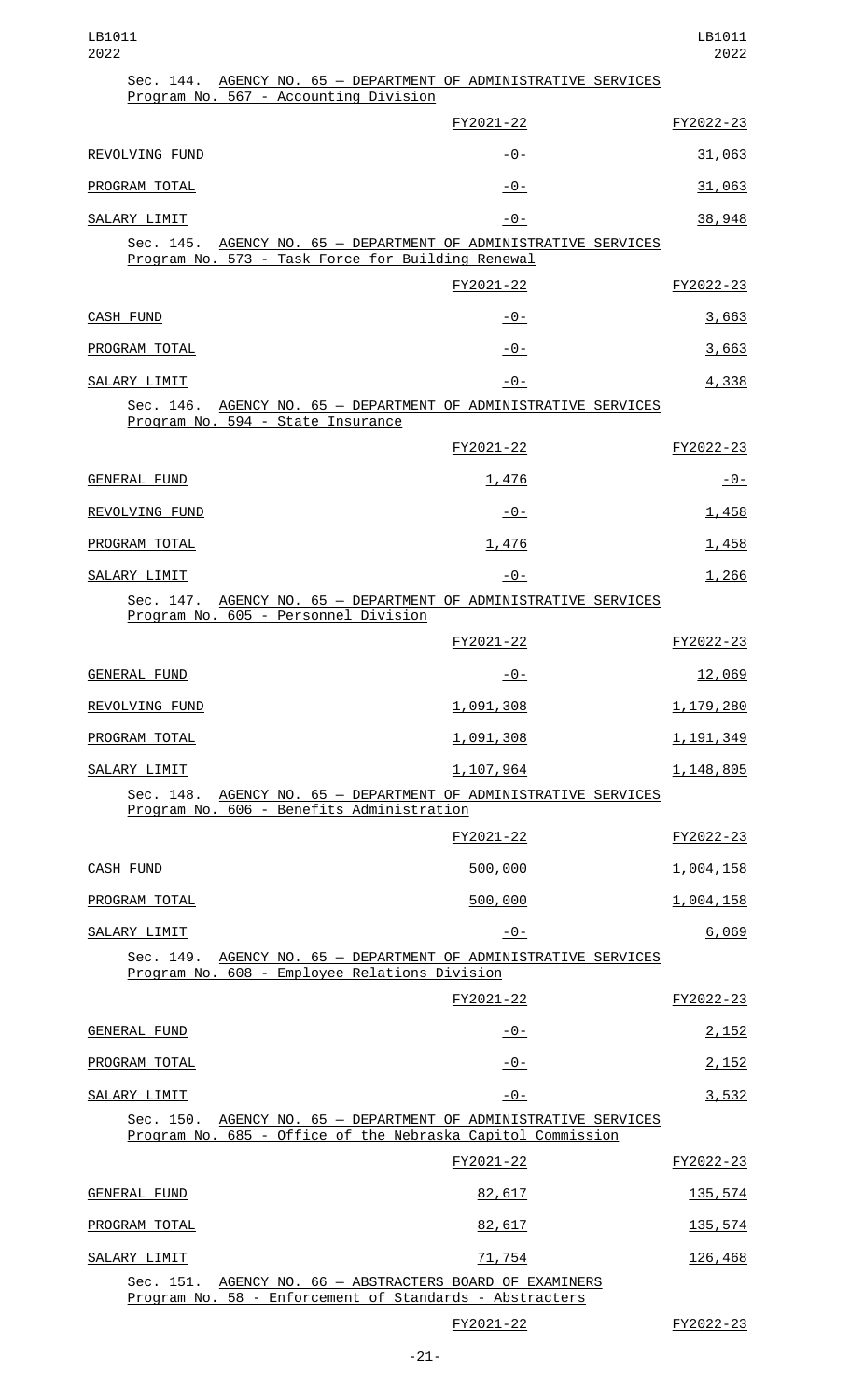| LB1011<br>2022                                                                                                    |                | LB1011<br>2022 |
|-------------------------------------------------------------------------------------------------------------------|----------------|----------------|
| <b>CASH FUND</b>                                                                                                  | $-0-$          | 417            |
| PROGRAM TOTAL                                                                                                     | $-0-$          | 417            |
| SALARY LIMIT                                                                                                      | $-0-$          | 362            |
| Sec. 152. AGENCY NO. 67 - EQUAL OPPORTUNITY COMMISSION<br>Program No. 59 - Enforcement of Standards               |                |                |
|                                                                                                                   | FY2021-22      | FY2022-23      |
| <b>GENERAL FUND</b>                                                                                               | $-0-$          | 18,439         |
| PROGRAM TOTAL                                                                                                     | $-0-$          | 18,439         |
| SALARY LIMIT                                                                                                      | $-0-$          | 22,724         |
| Sec. 153. AGENCY NO. 68 - COMMISSION ON LATINO-AMERICANS<br>Program No. 537 - Commission on Latino-Americans      |                |                |
|                                                                                                                   | FY2021-22      | FY2022-23      |
| <b>GENERAL FUND</b>                                                                                               | $-0-$          | 1,026          |
| PROGRAM TOTAL                                                                                                     | $-0-$          | 1,026          |
| SALARY LIMIT                                                                                                      | -0-            | 2,336          |
| Sec. 154. AGENCY NO. 69 - NEBRASKA ARTS COUNCIL<br>Program No. 326 - Promotion and Development of the Arts        |                |                |
|                                                                                                                   | FY2021-22      | FY2022-23      |
| <b>GENERAL FUND</b>                                                                                               | $-0-$          | 48,855         |
| FEDERAL FUND est.                                                                                                 | <u> - 0 - </u> | 3,118          |
| PROGRAM TOTAL                                                                                                     | -0-            | 51,973         |
| SALARY LIMIT                                                                                                      | $-0-$          | 47,731         |
| Sec. 155. AGENCY NO. 69 - NEBRASKA ARTS COUNCIL<br>Program No. 329 - Arts and Humanities Preservation             |                |                |
|                                                                                                                   | FY2021-22      | FY2022-23      |
| <b>CASH FUND</b>                                                                                                  | $-0-$          | 83             |
| PROGRAM TOTAL                                                                                                     | $-0-$          | 83             |
| SALARY LIMIT                                                                                                      | $-0-$          | 72             |
| Sec. 156. AGENCY NO. 70 - FOSTER CARE REVIEW OFFICE<br>Program No. 116 - Foster Care Review Office                |                |                |
|                                                                                                                   | FY2021-22      | FY2022-23      |
| <b>GENERAL FUND</b>                                                                                               | 134,759        | 213,655        |
| PROGRAM TOTAL                                                                                                     | 134,759        | 213,655        |
| SALARY LIMIT                                                                                                      | 117,039        | 194,048        |
| Sec. 157. AGENCY NO. 70 - FOSTER CARE REVIEW OFFICE<br>Program No. 353 - Nebraska Children's Commission           |                |                |
|                                                                                                                   | FY2021-22      | FY2022-23      |
| <b>CASH FUND</b>                                                                                                  | $-0-$          | 904            |
| PROGRAM TOTAL                                                                                                     | $-0-$          | 904            |
| SALARY LIMIT                                                                                                      | $-0-$          | 2,133          |
| Sec. 158. AGENCY NO. 72 - DEPARTMENT OF ECONOMIC DEVELOPMENT<br>Program No. 601 - Community and Rural Development |                |                |
|                                                                                                                   | FY2021-22      | FY2022-23      |
| <b>GENERAL FUND</b>                                                                                               | $-0-$          | 10,536         |
| CASH FUND                                                                                                         | $-0-$          | 100, 257, 659  |
| FEDERAL FUND est.                                                                                                 | $ \Theta$ –    | 6,286          |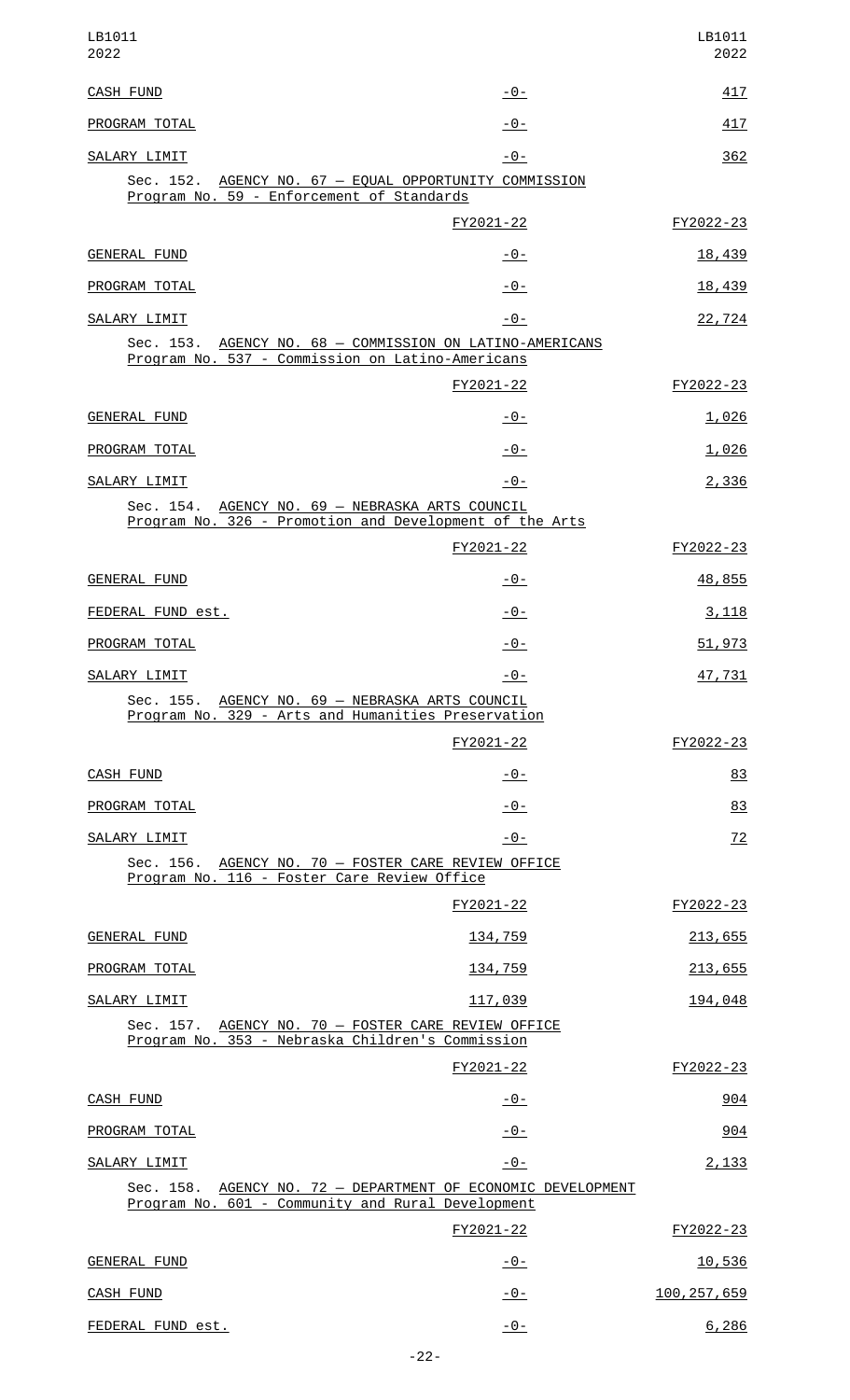| LB1011<br>2022                                                                                                                                                                                                                                                                                                                |           | LB1011<br>2022                                             |
|-------------------------------------------------------------------------------------------------------------------------------------------------------------------------------------------------------------------------------------------------------------------------------------------------------------------------------|-----------|------------------------------------------------------------|
| PROGRAM TOTAL                                                                                                                                                                                                                                                                                                                 | - 0 -     | <u>100, 274, 481</u>                                       |
| SALARY LIMIT                                                                                                                                                                                                                                                                                                                  | $-0-$     | 250,509                                                    |
| <u>There is included in the appropriation to this program for FY2022-23</u><br>\$99,823,480 Cash Funds for state aid, which shall only be used for such<br>purpose.                                                                                                                                                           |           |                                                            |
| There is included in the amount shown as aid to this program for FY2022-23<br>\$50,000,000 Cash Funds from the Nebraska Rural Projects Fund.                                                                                                                                                                                  |           |                                                            |
| There is included in the amount shown as aid to this program for FY2022-23<br>\$29,785,330 Cash Funds from the Rural Workforce Housing Investment Fund.<br>There is included in the amount shown as aid to this program for FY2022-23<br>\$19,788,150 Cash Funds from the Middle Income Workforce Housing Investment<br>Fund. |           |                                                            |
| There is included in the amount shown as aid to this program for FY2022-23<br>\$250,000 Cash Funds from the Lead-Based Paint Hazard Control Cash Fund.<br>Sec. 159. AGENCY NO. 72 - DEPARTMENT OF ECONOMIC DEVELOPMENT<br>Program No. 604 - Business Incentives                                                               |           |                                                            |
|                                                                                                                                                                                                                                                                                                                               | FY2021-22 | FY2022-23                                                  |
| SALARY LIMIT                                                                                                                                                                                                                                                                                                                  | -0-       | 7,847                                                      |
| Sec. 160. AGENCY NO. 72 - DEPARTMENT OF ECONOMIC DEVELOPMENT<br>Program No. 655 - Civic and Community Center Financing Fund                                                                                                                                                                                                   |           |                                                            |
|                                                                                                                                                                                                                                                                                                                               | FY2021-22 | FY2022-23                                                  |
| SALARY LIMIT                                                                                                                                                                                                                                                                                                                  | -0-       | 456                                                        |
| Sec. 161. AGENCY NO. 74 - NEBRASKA POWER REVIEW BOARD<br>Program No. 72 - Enforcement of Standards                                                                                                                                                                                                                            |           |                                                            |
|                                                                                                                                                                                                                                                                                                                               | FY2021-22 | FY2022-23                                                  |
| <b>CASH FUND</b>                                                                                                                                                                                                                                                                                                              | -0-       | 1,814                                                      |
| PROGRAM TOTAL                                                                                                                                                                                                                                                                                                                 | $-0-$     | 1,814                                                      |
| SALARY LIMIT                                                                                                                                                                                                                                                                                                                  | $-0-$     | 4,394                                                      |
| Sec. 162. AGENCY NO. 75 - NEBRASKA INVESTMENT COUNCIL<br>Program No. 610 - Investments Administration                                                                                                                                                                                                                         |           |                                                            |
|                                                                                                                                                                                                                                                                                                                               | FY2021-22 | FY2022-23                                                  |
| <b>CASH FUND</b>                                                                                                                                                                                                                                                                                                              | -0-       | <u>126,929</u>                                             |
| PROGRAM TOTAL                                                                                                                                                                                                                                                                                                                 | -0-       | <u>126,929</u>                                             |
| SALARY LIMIT                                                                                                                                                                                                                                                                                                                  | $-0-$     | 27,792                                                     |
| Sec. 163. AGENCY NO. 76 - COMMISSION ON INDIAN AFFAIRS<br>Program No. 584 - Indian Affairs                                                                                                                                                                                                                                    |           |                                                            |
|                                                                                                                                                                                                                                                                                                                               | FY2021-22 | FY2022-23                                                  |
| <b>GENERAL FUND</b>                                                                                                                                                                                                                                                                                                           | -0-       | 13,186                                                     |
| PROGRAM TOTAL                                                                                                                                                                                                                                                                                                                 | $-0-$     | 13, 186                                                    |
| SALARY LIMIT                                                                                                                                                                                                                                                                                                                  | $-0-$     | 12,814                                                     |
| Sec. 164. AGENCY NO. 77 - COMMISSION OF INDUSTRIAL RELATIONS<br>Program No. 531 - Administration                                                                                                                                                                                                                              |           |                                                            |
|                                                                                                                                                                                                                                                                                                                               | FY2021-22 | FY2022-23                                                  |
| <b>GENERAL FUND</b>                                                                                                                                                                                                                                                                                                           | -0-       | 2,598                                                      |
| PROGRAM TOTAL                                                                                                                                                                                                                                                                                                                 | -0-       | 2,598                                                      |
| SALARY LIMIT                                                                                                                                                                                                                                                                                                                  | -0-       | 2,979                                                      |
| AGENCY NO. 78 - NEBRASKA COMMISSION ON LAW ENFORCEMENT AND<br>Sec. 165.<br>CRIMINAL JUSTICE<br>Program No. 150 - Juvenile Services Act                                                                                                                                                                                        |           |                                                            |
|                                                                                                                                                                                                                                                                                                                               | FY2021-22 | FY2022-23                                                  |
| SALARY LIMIT                                                                                                                                                                                                                                                                                                                  | -0-       | 767                                                        |
| Sec. 166.                                                                                                                                                                                                                                                                                                                     |           | AGENCY NO. 78 - NEBRASKA COMMISSION ON LAW ENFORCEMENT AND |
| CRIMINAL JUSTICE<br>Program No. 155 - County Juvenile Services Aid                                                                                                                                                                                                                                                            |           |                                                            |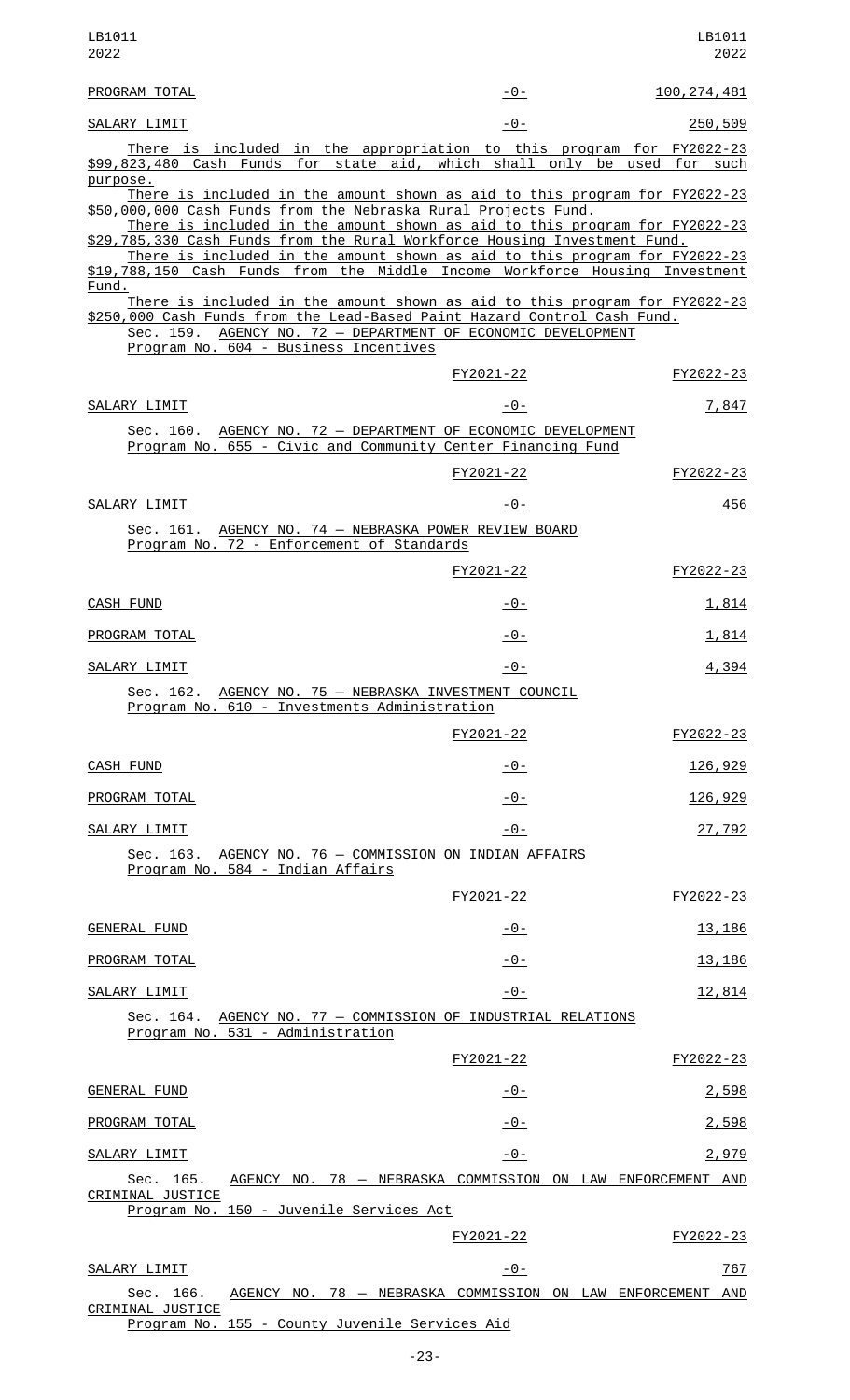| LB1011<br>2022                                                                              |                |  | LB1011<br>2022  |
|---------------------------------------------------------------------------------------------|----------------|--|-----------------|
|                                                                                             | FY2021-22      |  | FY2022-23       |
| <b>GENERAL FUND</b>                                                                         | <u> - 0 - </u> |  | 5,919           |
| PROGRAM TOTAL                                                                               | $-0-$          |  | 5,919           |
| <b>SALARY LIMIT</b>                                                                         | $-0-$          |  | 6,593           |
| AGENCY NO. 78 - NEBRASKA COMMISSION ON LAW ENFORCEMENT AND<br>Sec. 167.<br>CRIMINAL JUSTICE |                |  |                 |
| Program No. 198 - Central Administration                                                    |                |  |                 |
|                                                                                             | FY2021-22      |  | FY2022-23       |
| <b>GENERAL FUND</b>                                                                         | <u> - 0 - </u> |  | 5,453           |
| <b>CASH FUND</b>                                                                            | $-0-$          |  | 522             |
| FEDERAL FUND est.                                                                           | -0-            |  | 2,242           |
| PROGRAM TOTAL                                                                               | $-0-$          |  | 8,217           |
| SALARY LIMIT                                                                                | $-0-$          |  | 10,706          |
| AGENCY NO. 78 - NEBRASKA COMMISSION ON LAW ENFORCEMENT AND<br>Sec. 168.<br>CRIMINAL JUSTICE |                |  |                 |
| Program No. 199 - Nebraska Law Enforcement Training Center                                  |                |  |                 |
|                                                                                             | FY2021-22      |  | FY2022-23       |
| GENERAL FUND                                                                                | <u> - 0 - </u> |  | 4,410           |
| CASH FUND                                                                                   | $-0-$          |  | 6,098           |
| PROGRAM TOTAL                                                                               | $-0-$          |  | 10,508          |
| SALARY LIMIT                                                                                | $-0-$          |  | 15,887          |
| AGENCY NO. 78 - NEBRASKA COMMISSION ON LAW ENFORCEMENT AND<br>Sec. 169.<br>CRIMINAL JUSTICE |                |  |                 |
| Program No. 201 - Victim-Witness Assistance                                                 |                |  |                 |
|                                                                                             | FY2021-22      |  | FY2022-23       |
| <b>GENERAL FUND</b>                                                                         | <u> - 0 - </u> |  | 20              |
| FEDERAL FUND est.                                                                           | $-0-$          |  | 6,753           |
| PROGRAM TOTAL                                                                               | $-0-$          |  | 6,773           |
| SALARY LIMIT                                                                                | -0-            |  | 9,885           |
| AGENCY NO. 78 - NEBRASKA COMMISSION ON LAW ENFORCEMENT AND<br>Sec. 170.<br>CRIMINAL JUSTICE |                |  |                 |
| Program No. 203 - Jail Standards Board                                                      |                |  |                 |
|                                                                                             | FY2021-22      |  | FY2022-23       |
| <b>GENERAL FUND</b>                                                                         | -0-            |  | <u>3,305</u>    |
| PROGRAM TOTAL                                                                               | $-0-$          |  | 3,305           |
| SALARY LIMIT<br>Sec. 171.<br>AGENCY NO. 78 - NEBRASKA COMMISSION ON LAW ENFORCEMENT AND     | $-0-$          |  | 4,048           |
| CRIMINAL JUSTICE<br>Program No. 204 - Office of Violence Prevention                         |                |  |                 |
|                                                                                             | FY2021-22      |  | FY2022-23       |
| <b>GENERAL FUND</b>                                                                         | -0-            |  | $\underline{6}$ |
| PROGRAM TOTAL                                                                               | -0-            |  | $\underline{6}$ |
|                                                                                             |                |  |                 |
| SALARY LIMIT<br>AGENCY NO. 78 - NEBRASKA COMMISSION ON LAW ENFORCEMENT<br>Sec. 172.         | $-0-$          |  | 584<br>AND      |
| CRIMINAL JUSTICE<br>Program No. 215 - Criminal Justice Information System                   |                |  |                 |
|                                                                                             | FY2021-22      |  | FY2022-23       |
| GENERAL FUND                                                                                | $-0-$          |  | 2,181           |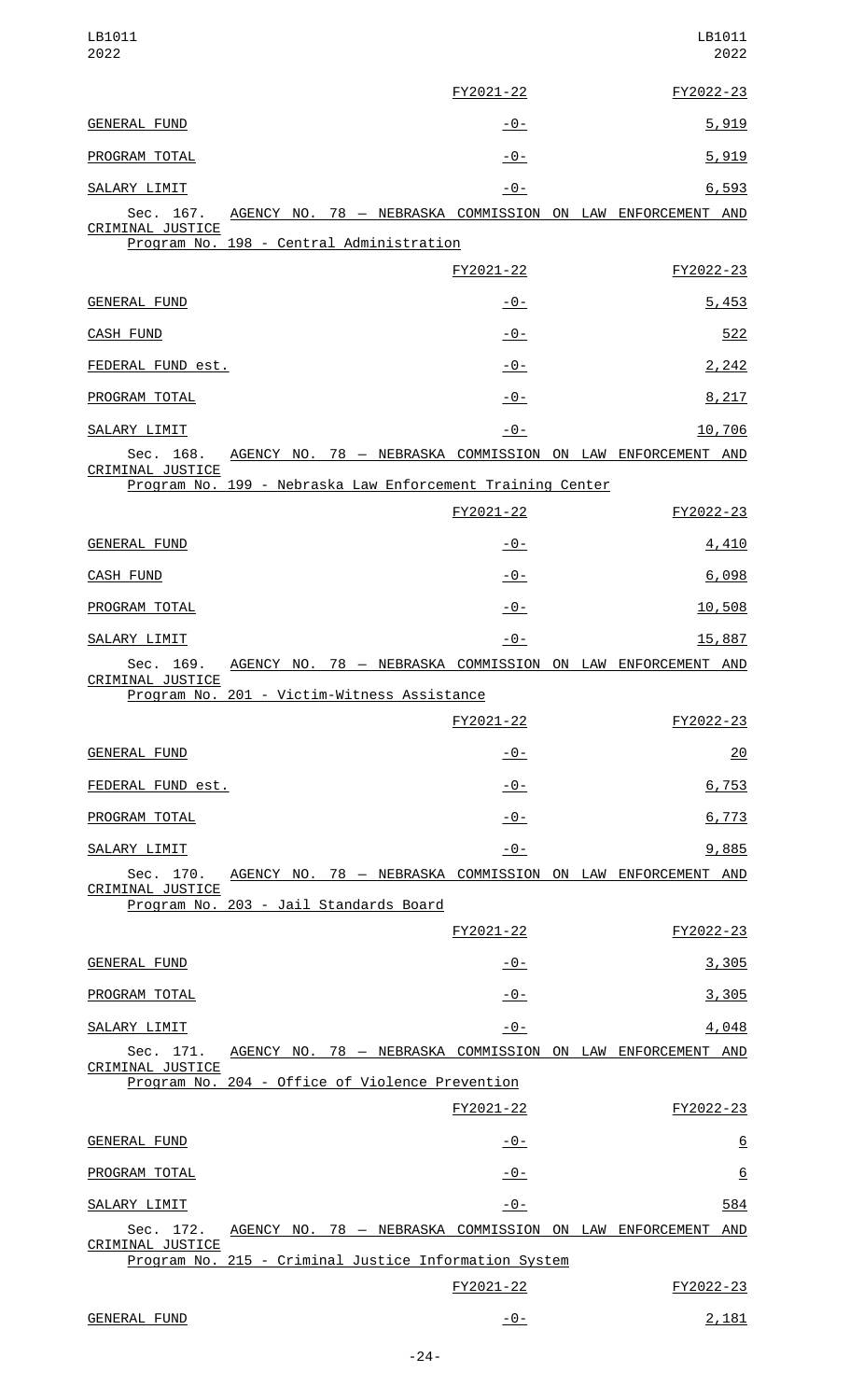| LB1011<br>2022                                                                                                                                  |                | LB1011<br>2022 |
|-------------------------------------------------------------------------------------------------------------------------------------------------|----------------|----------------|
| FEDERAL FUND est.                                                                                                                               | $-0-$          | 348            |
| PROGRAM TOTAL                                                                                                                                   | -0-            | 2,529          |
| SALARY LIMIT                                                                                                                                    | $-0-$          | 3,576          |
| AGENCY NO. 78 - NEBRASKA COMMISSION ON LAW ENFORCEMENT AND<br>Sec. 173.<br>CRIMINAL JUSTICE<br>Program No. 220 - Community Corrections Division |                |                |
|                                                                                                                                                 | FY2021-22      | FY2022-23      |
| <b>GENERAL FUND</b>                                                                                                                             | <u> - 0 - </u> | 258            |
| CASH FUND                                                                                                                                       | -0-            | 802            |
| PROGRAM TOTAL                                                                                                                                   | -0-            | 1,060          |
| SALARY LIMIT                                                                                                                                    | $-0-$          | 2,004          |
| Sec. 174. AGENCY NO. 81 - COMMISSION FOR THE BLIND AND VISUALLY IMPAIRED<br>Program No. 357 - Blind and Visually Impaired                       |                |                |
|                                                                                                                                                 | FY2021-22      | FY2022-23      |
| GENERAL FUND                                                                                                                                    | -0-            | 3,479          |
| FEDERAL FUND est.                                                                                                                               | -0-            | 14,051         |
| PROGRAM TOTAL                                                                                                                                   | -0-            | 17,530         |
| SALARY LIMIT                                                                                                                                    | -0-            | 283,055        |
| Sec. 175. AGENCY NO. 82 - COMMISSION FOR THE DEAF AND HARD OF HEARING<br>Program No. 578 - Deaf and Hard of Hearing                             |                |                |
|                                                                                                                                                 | FY2021-22      | FY2022-23      |
| <b>GENERAL FUND</b>                                                                                                                             | $-0-$          | 9,139          |
| PROGRAM TOTAL                                                                                                                                   | -0-            | 9,139          |
| SALARY LIMIT                                                                                                                                    | <u> - 0 - </u> | 12,566         |
| Sec. 176. AGENCY NO. 84 - DEPARTMENT OF ENVIRONMENT AND ENERGY<br>Program No. 106 - Energy Office Administration                                |                |                |
|                                                                                                                                                 | FY2021-22      | FY2022-23      |
| <b>CASH FUND</b>                                                                                                                                | -0-            | 993            |
| FEDERAL FUND est.                                                                                                                               | <u> - 0 - </u> | 6,279          |
| PROGRAM TOTAL                                                                                                                                   | $-0-$          | 7,272          |
| SALARY LIMIT                                                                                                                                    | $-0-$          | 13,382         |
| Sec. 177. AGENCY NO. 84 - DEPARTMENT OF ENVIRONMENT AND ENERGY<br>Program No. 513 - Environmental Quality                                       |                |                |
|                                                                                                                                                 | FY2021-22      | FY2022-23      |
| <b>GENERAL FUND</b>                                                                                                                             | <u>- 0 - </u>  | 35, 337        |
| CASH FUND                                                                                                                                       | $-0-$          | 59,219         |
| FEDERAL FUND est.                                                                                                                               | $-0-$          | 85,504         |
| PROGRAM TOTAL                                                                                                                                   | $-0-$          | 180,060        |
| SALARY LIMIT                                                                                                                                    | $-0-$          | 225,610        |
| Sec. 178. AGENCY NO. 85 - PUBLIC EMPLOYEES RETIREMENT BOARD<br>Program No. 41 - Administration of Retirement Systems and<br>Compensation        |                | Deferred       |
|                                                                                                                                                 | FY2021-22      | FY2022-23      |
| <b>CASH FUND</b>                                                                                                                                | $-0-$          | 30,396         |
| PROGRAM TOTAL                                                                                                                                   | $-0-$          | 30,396         |
| SALARY LIMIT                                                                                                                                    | $-0-$          | 44,464         |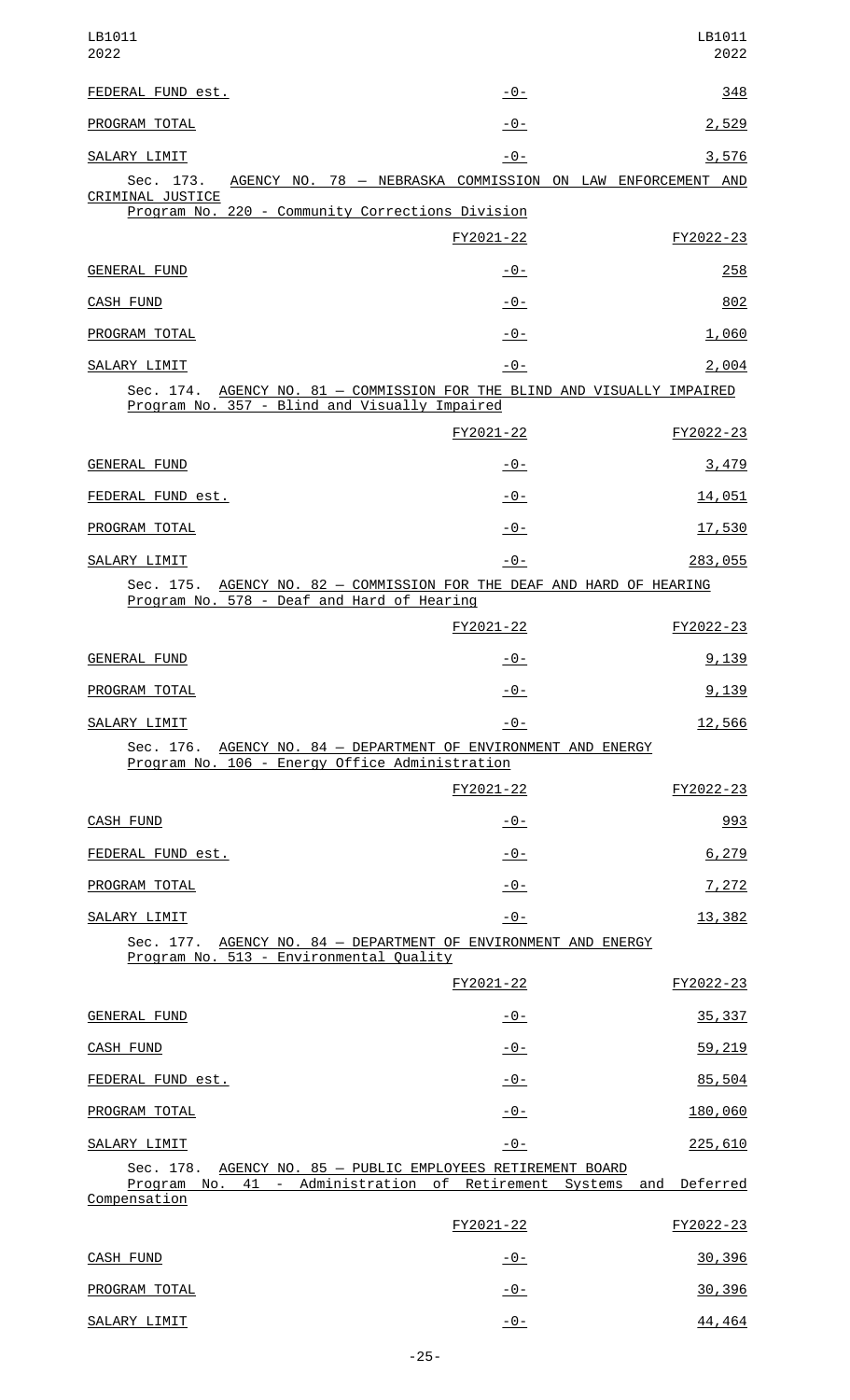| LB1011<br>2022                                                                                                                             |                | LB1011<br>2022    |
|--------------------------------------------------------------------------------------------------------------------------------------------|----------------|-------------------|
| Sec. 179. AGENCY NO. 86 - DRY BEAN COMMISSION<br>Program No. 137 - Dry Bean Commission                                                     |                |                   |
|                                                                                                                                            | FY2021-22      | FY2022-23         |
| <b>CASH FUND</b>                                                                                                                           | -0-            | 1,092             |
| PROGRAM TOTAL                                                                                                                              | -0-            | 1,092             |
| SALARY LIMIT                                                                                                                               | $-0-$          | <u>1,154</u>      |
| 180. AGENCY NO. 87 - NEBRASKA ACCOUNTABILITY AND<br>Sec.<br>COMMISSION                                                                     |                | <b>DISCLOSURE</b> |
| Program No. 94 - Nebraska Political Accountability                                                                                         |                |                   |
|                                                                                                                                            | FY2021-22      | FY2022-23         |
| <b>GENERAL FUND</b>                                                                                                                        | -0-            | 7,945             |
| PROGRAM TOTAL                                                                                                                              | $-0-$          | 7,945             |
| SALARY LIMIT<br>AGENCY NO. 88 - CORN DEVELOPMENT, UTILIZATION, AND MARKETING<br>Sec. 181.                                                  | $-0-$          | 9,419             |
| <b>BOARD</b><br>Program No. 384 - Corn Development, Utilization, and Marketing Board                                                       |                |                   |
|                                                                                                                                            | FY2021-22      | FY2022-23         |
| CASH FUND                                                                                                                                  | <u> - 0 - </u> | 8,113             |
| PROGRAM TOTAL                                                                                                                              | $-0-$          | 8,113             |
| SALARY LIMIT                                                                                                                               | $-0-$          | 8,799             |
| Sec. 182. AGENCY NO. 91 - NEBRASKA TOURISM COMMISSION<br>Program No. 618 - Tourism Promotion                                               |                |                   |
|                                                                                                                                            | FY2021-22      | FY2022-23         |
| CASH FUND                                                                                                                                  | $-0-$          | 10,955            |
| PROGRAM TOTAL                                                                                                                              | $-0-$          | 10,955            |
| SALARY LIMIT                                                                                                                               | $-0-$          | 12,694            |
| Sec. 183.<br>AGENCY NO. 92 - GRAIN SORGHUM DEVELOPMENT, UTILIZATION, AND<br>MARKETING BOARD                                                |                |                   |
| Program No. 406 - Grain Sorghum Development                                                                                                |                |                   |
|                                                                                                                                            | FY2021-22      | FY2022-23         |
| <b>CASH FUND</b>                                                                                                                           | <u> - 0 - </u> | 1,383             |
| PROGRAM TOTAL                                                                                                                              | $-0-$          | 1,383             |
| SALARY LIMIT                                                                                                                               | $-0-$          | 1,201             |
| Sec. 184. AGENCY NO. 93 - TAX EQUALIZATION AND REVIEW COMMISSION<br>Program No. 115 - Operations                                           |                |                   |
|                                                                                                                                            | FY2021-22      | FY2022-23         |
| <b>GENERAL FUND</b>                                                                                                                        | -0-            | 10,220            |
| PROGRAM TOTAL                                                                                                                              | -0-            | 10,220            |
| SALARY LIMIT                                                                                                                               | $-0-$          | 34,424            |
| AGENCY NO. 94 - COMMISSION ON PUBLIC ADVOCACY<br>Sec. 185.<br>Program No. 425 - Operations                                                 |                |                   |
|                                                                                                                                            | FY2021-22      | FY2022-23         |
| <b>CASH FUND</b>                                                                                                                           | $-0-$          | 17,840            |
| PROGRAM TOTAL                                                                                                                              | $-0-$          | 17,840            |
| SALARY LIMIT                                                                                                                               | $-0-$          | 18, 197           |
| Sec. 186. Laws 2021, LB380, section 24, is amended to read:<br>Sec. 24. AGENCY NO. 5 - SUPREME COURT<br>Program No. 437 - Juvenile Justice |                |                   |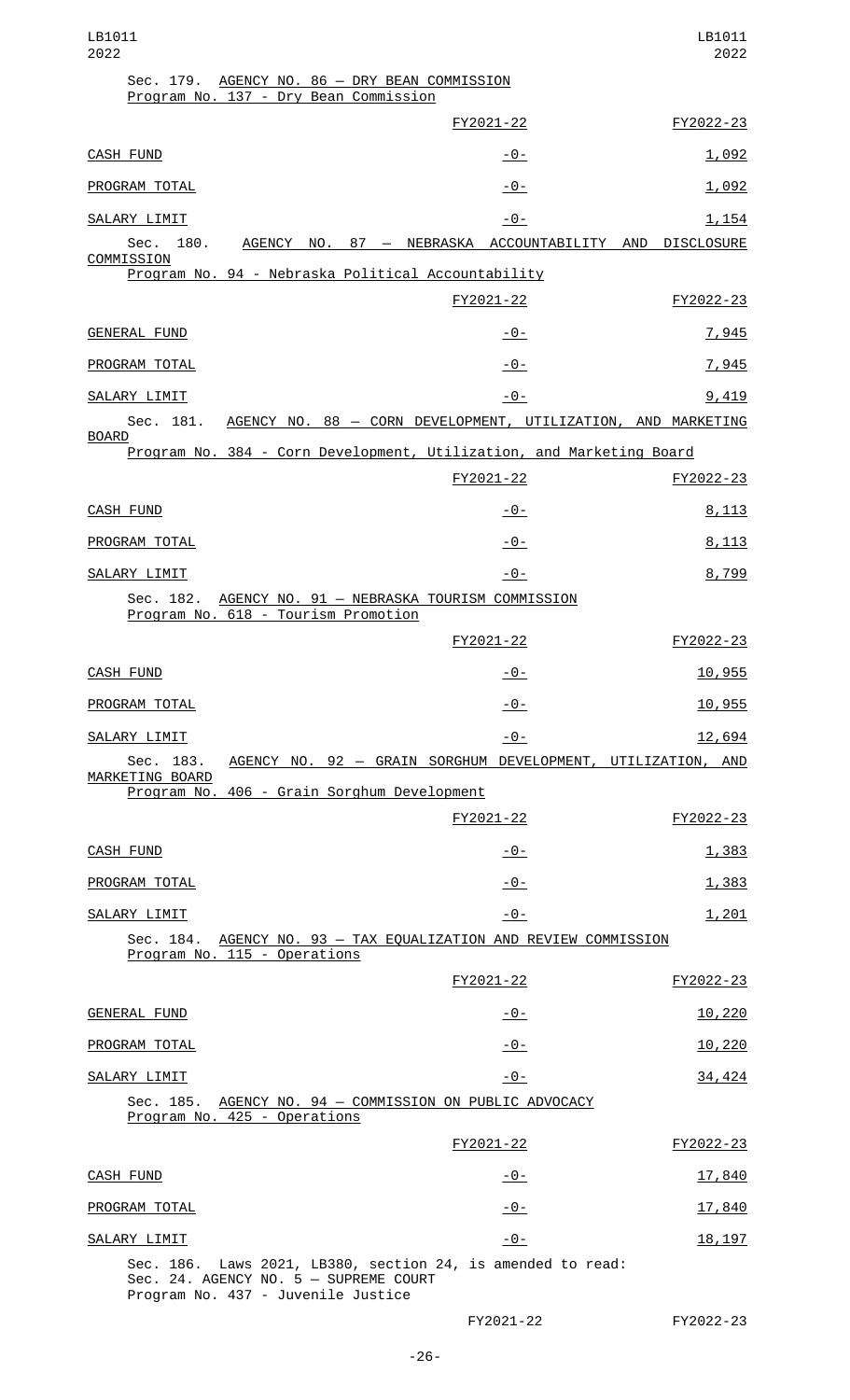|              | LB1011<br>2022 |
|--------------|----------------|
| 62,505,422   | 61,748,990     |
| 62, 505, 422 | 64, 424, 067   |
| 25,000       | 25,000         |
| 62,530,422   | 61, 773, 990   |
| 14,087,720   | 14,668,848     |
| 62,530,422   | 64, 449, 067   |
| 14,087,720   | 14, 369, 475   |
|              |                |

The unexpended General Fund appropriation balance existing on June 30, 2021, is hereby reappropriated. Cash Fund expenditures for this program shall not be limited to the

amounts shown.

included in the appropriation to this program for FY2022-23 \$3,590,367 for equivalent to 15% provider rate increases for juvenile services and behavioral health services providers.

Sec. 187. Laws 2021, LB380, section 48, is amended to read: Sec. 48. AGENCY NO. 13 — STATE DEPARTMENT OF EDUCATION Program No. 158 - Education Aid

|                      | FY2021-22                   | FY2022-23                   |
|----------------------|-----------------------------|-----------------------------|
| <b>GENERAL FUND</b>  | 1, 279, 814, 262            | 1,306,056,097               |
| CASH FUND            | 3,790,938                   | 3,790,938                   |
| FEDERAL FUND est.    | 592, 183, 782               | 401, 155, 053               |
| PROGRAM TOTAL        | <u>1,875,788,982</u>        | 1,711,002,088               |
| GENERAL FUND         | <del>1, 279, 951, 733</del> | <del>1,306,509,822</del>    |
| CASH FUND            | 50,762,299                  | 30, 762, 299                |
| FEDERAL FUND est.    | 545, 212, 421               | 374, 183, 692               |
| <b>PROGRAM TOTAL</b> | <del>1,875,926,453</del>    | <del>1, 711, 455, 813</del> |

There is included in the appropriation to this program for FY2021-22 \$1,279,814,262 \$1,279,951,733 General Funds, \$3,790,938 \$50,762,299 Cash Funds, and <u>\$592,183,782</u> <del>\$545,212,421</del> Federal Funds estimate for state aid, which shall only be used for such purpose. There is included in the appropriation to this program for FY2022-23 \$1,306,056,097 \$1,306,509,822 General Funds, \$3,790,938 \$30,762,299 Cash Funds, and \$401,155,053 \$374,183,692 Federal Funds estimate for state aid, which shall only be used for such purpose.

There is included in the amount shown for FY2021-22 <u>\$1,014,778,305</u> \$1,014,915,776 General Funds which are hereby appropriated to the Tax Equity and Educational Opportunities Fund, which fund is hereby appropriated to provide state aid to public school districts pursuant to the Tax Equity and Educational Opportunities Support Act. There is included in the amount shown for FY2022-23 <u>\$1,038,686,234</u> <del>\$1,039,139,959</del> General Funds which are hereby appropriated to the Tax Equity and Educational Opportunities Fund, which fund is hereby appropriated to provide state aid to public school districts pursuant to the Tax Equity and Educational Opportunities Support Act.

There is included in the amount shown for this program \$233,390,568 General Funds provided as state aid for FY2021-22 for special education reimbursement. There is included in the amount shown for this program \$235,724,474 General Funds provided as state aid for FY2022-23 for special education reimbursement.

There is included in the amount shown for this program \$1,465,500 General Funds provided as state aid for FY2021-22 and \$1,465,500 General Funds provided as state aid for FY2022-23 to carry out the provisions of subsection (2) of section 79-734.

There is included in the amount shown for this program \$10,161,395 General Funds provided as state aid for FY2021-22 and \$10,161,395 General Funds provided as state aid for FY2022-23 for core services for educational service units.

There is included in the amount shown for this program \$3,170,927 General Funds provided as state aid for FY2021-22 and \$3,170,927 General Funds provided as state aid for FY2022-23 for technology infrastructure for educational service units.

There is included in the amount shown for this program \$281,654 General Funds provided as state aid for FY2021-22 and \$281,654 General Funds provided as state aid for FY2022-23 for distance education aid to educational service units.

There is included in the amount shown for this program \$617,898 General Funds provided as state aid for FY2021-22 and \$617,898 General Funds provided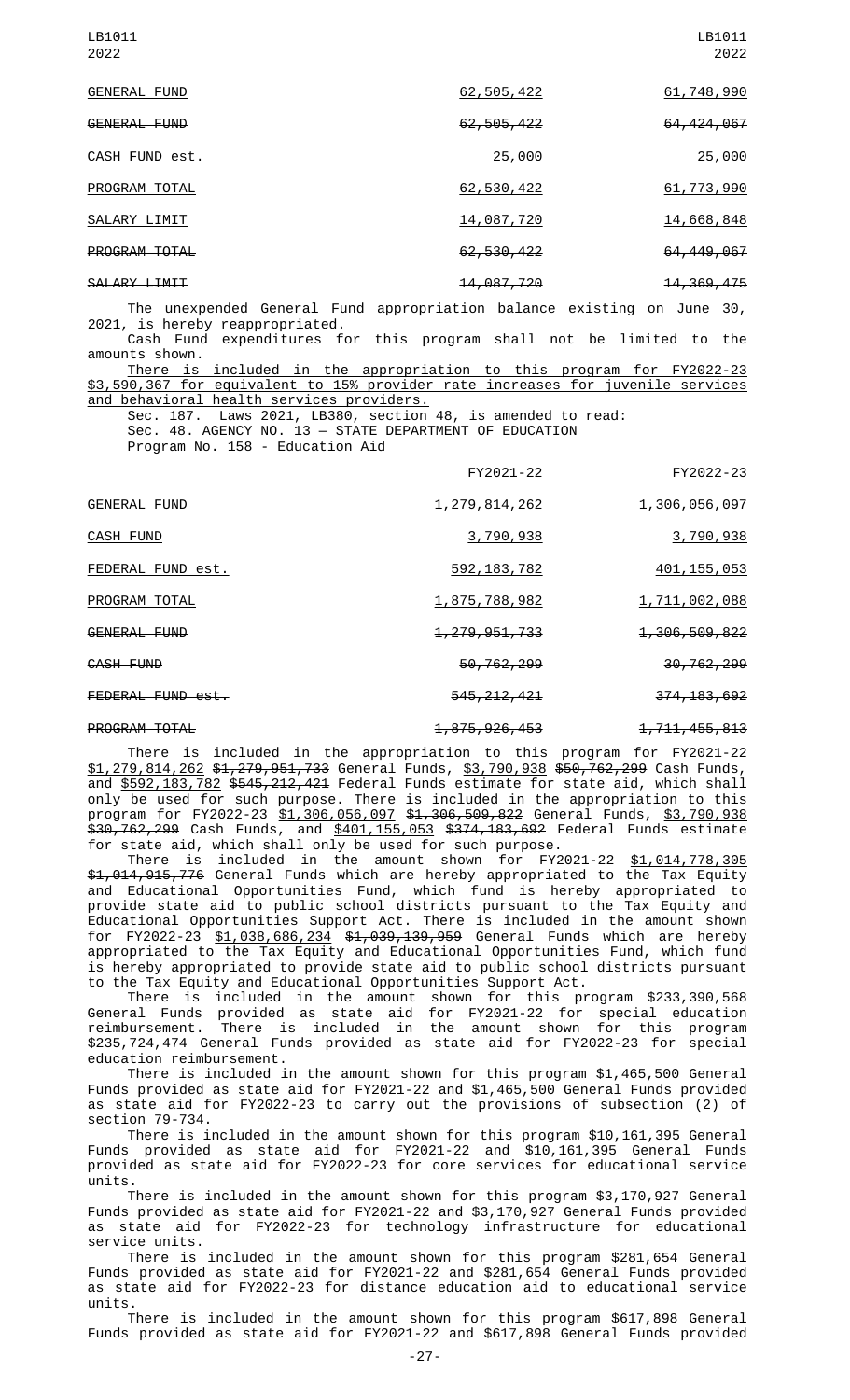There is included in the amount shown for this program \$392,032 General Funds provided as state aid for FY2021-22 and \$392,032 General Funds provided as state aid for FY2022-23 for the school lunch program.

There is included in the amount shown for this program \$90,000 General Funds provided as state aid for FY2021-22 and \$90,000 General Funds provided as state aid for FY2022-23 for the Summer Food Service Program.

There is included in the amount shown for this program \$214,664 General Funds provided as state aid for FY2021-22 and \$214,664 General Funds provided as state aid for FY2022-23 for adult basic education programs.

There is included in the amount shown for this program \$750,000 General Funds provided as state aid for FY2021-22 and \$750,000 General Funds provided as state aid for FY2022-23 for aid to institutions offering high school equivalency programs.

There is included in the amount shown for this program \$3,619,357 General Funds provided as state aid for FY2021-22 and \$3,619,357 General Funds provided as state aid for FY2022-23 for early childhood education projects.

There is included in the amount shown for this program \$7,500,000 General Funds provided as state aid for FY2021-22 and \$7,500,000 General Funds provided as state aid for FY2022-23 for the Early Childhood Education Grant Program for at-risk children from birth to age three. It is the intent of the Legislature that a maximum of five percent of General Funds appropriated each fiscal year for the Early Childhood Education Grant Program for at-risk children from birth to age three may be used for evaluation and technical assistance.

There is included in the amount shown for this program \$100,000 General Funds provided as state aid for FY2021-22 and \$100,000 General Funds provided as state aid for FY2022-23 for scholarships for early childhood education providers.

There is included in the amount shown for this program \$69,000 General Funds provided as state aid for FY2021-22 and \$69,000 General Funds provided as state aid for FY2022-23 for incentive bonuses for providers of child care and early childhood education programs.

There is included in the amount shown for this program \$400,000 General Funds provided as state aid for FY2021-22 and \$400,000 General Funds provided as state aid for FY2022-23 for the Nurturing Healthy Behaviors program.

There is included in the amount shown for this program \$470,000 General Funds provided as state aid for FY2021-22 and \$470,000 General Funds provided as state aid for FY2022-23 for learning community aid.

There is included in the amount shown for this program \$2,342,962 General Funds provided as state aid for FY2021-22 and \$2,342,962 General Funds provided as state aid for FY2022-23 for programs for learners with high ability.

Sec. 188. Laws 2021, LB380, section 81, is amended to read:

Sec. 81. AGENCY NO. 22 — DEPARTMENT OF INSURANCE

Program No. 69 - Enforcement of Standards - Insurance

|                   | FY2021-22               | FY2022-23               |
|-------------------|-------------------------|-------------------------|
| <b>CASH FUND</b>  | 12,207,676              | 11,709,323              |
| FEDERAL FUND est. | 1,806,700               | 1,719,619               |
| PROGRAM TOTAL     | 14,014,376              | 13, 428, 942            |
| CASH FUND         | <del>12, 486, 497</del> | <del>11, 811, 991</del> |
| FEDERAL FUND est. | <del>1, 527, 879</del>  | <del>1, 529, 336</del>  |
| PROGRAM TOTAL     | <del>14,014,376</del>   | 13, 341, 327            |
| SALARY LIMIT      | 8,311,163               | 8,441,814               |

There is included in the appropriation to this program for FY2021-22 \$664,722 Federal Funds estimate for state aid, which shall only be used for this purpose. There is included in the appropriation to this program for FY2022-23 \$664,722 Federal Funds estimate for state aid, which shall only be used for this purpose.

Sec. 189. Laws 2021, LB380, section 89, is amended to read: Sec. 89. AGENCY NO. 25 — DEPARTMENT OF HEALTH AND HUMAN SERVICES Program No. 38 - Behavioral Health Aid

|                     | FY2021-22             | FY2022-23             |
|---------------------|-----------------------|-----------------------|
| <b>GENERAL FUND</b> | 77,956,716            | <u>74, 311, 162</u>   |
| CASH FUND           | 13,200,000            | 26,200,000            |
| GENERAL FUND        | 77,956,716            | 80,505,211            |
| CASH FUND           | <del>11,200,000</del> | <del>11,200,000</del> |
| FEDERAL FUND est.   | 10,504,971            | 10,504,971            |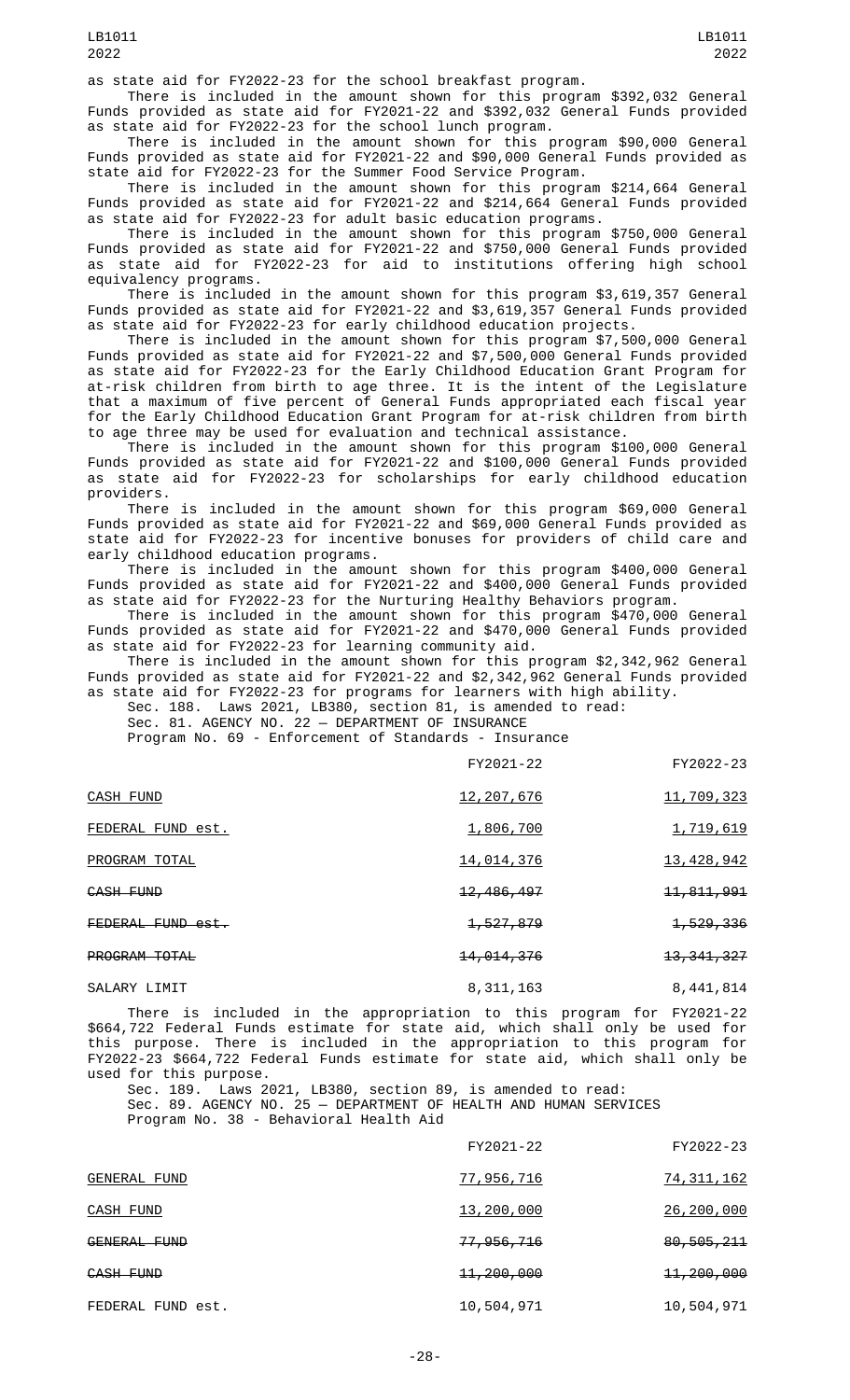#### PROGRAM TOTAL 101, 101, 661, 687 111, 016, 133

PROGRAM TOTAL 99,661,687 102,210,182

There is included in the appropriation to this program for FY2021-22 \$77,956,716 General Funds, \$13,200,000 \$11,200,000 Cash Funds, and \$10,504,971 Federal Funds estimate for state aid, which shall only be used for such purpose. There is included in the appropriation to this program for FY2022-23 \$74,311,162 \$80,505,211 General Funds, \$26,200,000 \$11,200,000 Cash Funds, and \$10,504,971 Federal Funds estimate for state aid, which shall only be used for such purpose.

There is included in the amount shown as aid for this program for FY2022-23 \$10,305,951 General Funds for behavioral health provider rate increases, which shall only be used for such purpose.

There is included in the appropriation to this program for FY2021-22 \$2,000,000 Cash Funds for state aid for the distribution of national opioid settlement funds, which shall only be used for such purpose. There is included in the appropriation to this program for FY2022-23 \$15,000,000 Cash Funds for state aid for the distribution of national opioid settlement funds, which shall only be used for such purpose.

There is included in the amount shown as aid for this program for FY2021-22 \$442,527 General Funds, which is to be used for purposes of the outpatient competency restoration program. There is included in the amount shown as aid for this program for FY2022-23 \$1,248,947 General Funds, which is to be used for purposes of the outpatient competency restoration program.

There is included in the amount shown as Cash Fund aid in this program \$6,500,000 Cash Funds for FY2021-22 and \$6,500,000 Cash Funds for FY2022-23 from the Nebraska Health Care Cash Fund to be used for community-based mental health and substance abuse services, including intermediate-level residential mental health services. It is the intent of the Legislature that these funds shall be distributed to each of the six behavioral health regions based upon a formula determined by the Department of Health and Human Services.

There is included in the amount shown as Cash Fund aid in this program \$1,500,000 Cash Funds for FY2021-22 and \$1,500,000 Cash Funds for FY2022-23 from the Nebraska Health Care Cash Fund to be used for the cost of maintenance and treatment of persons in emergency protective custody under the Nebraska Mental Health Commitment Act.

It is the intent of the Legislature that any appropriation to the department for behavioral health aid and designated as funding to be allocated to the regional behavioral health authorities in behavioral health regions shall be utilized to provide activities pursuant to the approved annual budgets of the regional behavioral health authorities or activities identified through demonstrated need.

Whenever circumstances occur during the budget year that impact the initial projected regional behavioral health authority budgets, the Director of Behavioral Health shall allow for reallocation of funding to accommodate emerging needs identified by the regional behavioral health authorities to maximize the ability of the behavioral health regions to implement new behavioral health services and supports. The Director of Behavioral Health shall determine whether to approve the reallocation of funding within thirty days after receiving a request by a regional behavioral health authority. Any request for reallocation of funding under this section shall be deemed approved thirty days after receipt by the Director of Behavioral Health unless sooner approved or denied.

Sec. 190. Laws 2021, LB380, section 95, is amended to read: Sec. 95. AGENCY NO. 25 — DEPARTMENT OF HEALTH AND HUMAN SERVICES Program No. 347 - Public Assistance

|                      | FY2021-22                | FY2022-23                |
|----------------------|--------------------------|--------------------------|
| <b>GENERAL FUND</b>  | 87, 950, 162             | 89,156,005               |
| CASH FUND            | 4,160,000                | 4,160,000                |
| FEDERAL FUND est.    | 115,044,870              | 118, 275, 593            |
| PROGRAM TOTAL        | 207, 155, 032            | 211,591,598              |
| FEDERAL FUND est.    | <del>115,044,870</del>   | <del>115, 903, 378</del> |
| <b>PROGRAM TOTAL</b> | <del>207, 155, 032</del> | 209, 219, 383            |

There is included in the appropriation to this program for FY2021-22 \$87,950,162 General Funds, \$4,160,000 Cash Funds, and \$115,044,870 Federal Funds estimate for state aid, which shall only be used for such purpose. There is included in the appropriation to this program for FY2022-23 \$89,156,005 General Funds, \$4,160,000 Cash Funds, and <u>\$118,275,593</u> \$<del>115,903,378</del> Federal Funds estimate for state aid, which shall only be used for such purpose.

There is included in the amount shown as aid for this program for FY2021-22 \$810,000 Cash Funds from the Nebraska Health Care Cash Fund to aid in carrying out the Nebraska Lifespan Respite Services Program and to provide payment to caregivers to purchase services under the respite subsidy program. There is included in the amount shown as aid for this program for FY2022-23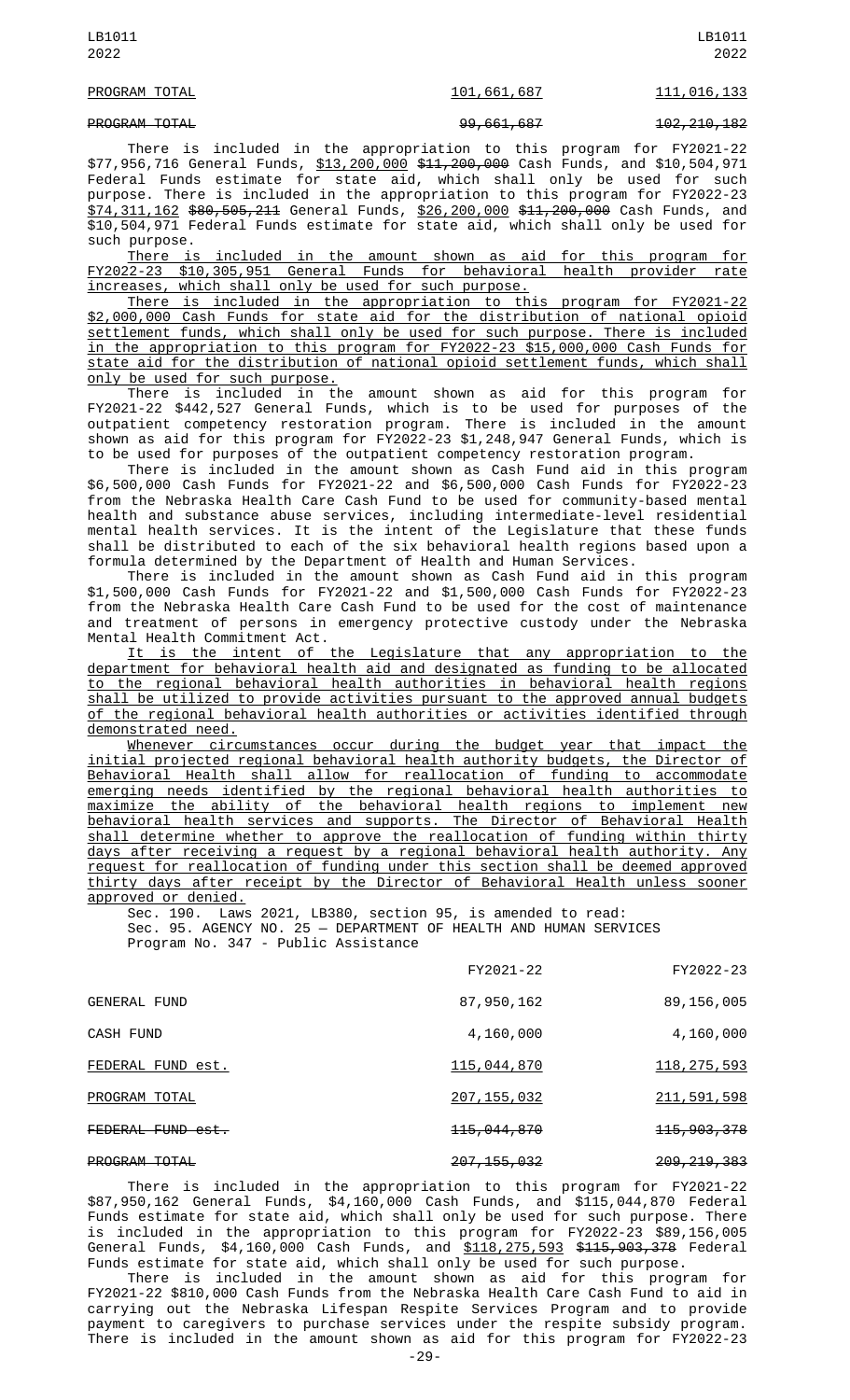\$810,000 Cash Funds from the Nebraska Health Care Cash Fund to aid in carrying out the Nebraska Lifespan Respite Services Program and to provide payment to caregivers to purchase services under the respite subsidy program.

For the period beginning July 1, 2022, through June 30, 2023, funds provided to the State of Nebraska pursuant to the federal Child Care and Development Block Grant Act of 1990, 42 U.S.C. 9857 et seq., as such act and sections existed on March 24, 2021, shall be used to increase child care provider rates at the seventy-fifth percentile of the Market Rate Survey. If the available amount of such funds is insufficient to pay such costs, then funds provided to the state for the Temporary Assistance for Needy Families program established in 42 U.S.C. 601 et seq. may also be used. It is the intent of the Legislature to continue to pay child care providers at the seventy-fifth percentile in FY2023-24 and FY2024-25 using the same federal funding sources.

Sec. 191. Laws 2021, LB380, section 96, is amended to read: Sec. 96. AGENCY NO. 25 — DEPARTMENT OF HEALTH AND HUMAN SERVICES Program No. 348 - Medical Assistance

|                      | FY2021-22                | FY2022-23        |
|----------------------|--------------------------|------------------|
| <b>GENERAL FUND</b>  | 899, 933, 133            | 991, 327, 208    |
| CASH FUND            | 63,665,261               | 42, 117, 244     |
| FEDERAL FUND est.    | 2,068,509,419            | 2,268,331,036    |
| PROGRAM TOTAL        | 3,032,107,813            | 3, 301, 775, 488 |
| GENERAL FUND         | 899, 933, 133            | 951, 835, 510    |
| CASH FUND            | 42, 109, 354             | 42, 117, 244     |
| FEDERAL FUND est.    | 1,793,045,470            | 1,871,333,807    |
| <b>PROGRAM TOTAL</b> | <del>2,735,087,957</del> | 2,865,286,561    |

The Department of Administrative Services shall monitor the appropriations and expenditures for this program according to the following program classification:

No. 348 - Medical Assistance

No. 349 - Medicaid Expansion Aid

There is included in the appropriation to this program for FY2021-22 \$899,933,133 General Funds, <u>\$63,665,261</u> \$<del>42,109,354</del> Cash Funds, and \$2,068,509,419 \$1,793,045,470 Federal Funds estimate for state aid, which shall only be used for such purpose. There is included in the appropriation to this program for FY2022-23 <u>\$991,327,208</u> <del>\$951,835,510</del> General Funds, \$42,117,244 Cash Funds, and \$2,268,331,036 \$1,871,333,807 Federal Funds estimate for state aid, which shall only be used for such purpose.

There is included in the amount shown as aid for this program for FY2021-22 \$21,555,907 Cash Funds from the Medicaid Managed Care Excess Profit Fund for Medical Assistance.

There is included in the amount shown as aid for this program for FY2021-22 \$450,000 Cash Funds from the Nebraska Health Care Cash Fund for a state plan amendment covering tobacco-use cessation in compliance with Title XIX of the federal Social Security Act. There is included in the amount shown as aid for this program for FY2022-23 \$450,000 Cash Funds from the Nebraska Health Care Cash Fund for a state plan amendment covering tobacco-use cessation in compliance with Title XIX of the federal Social Security Act. The smoking cessation funding for FY2021-22 and FY2022-23 is for the costs of tobacco-use cessation counseling and tobacco-use cessation pharmaceuticals approved by the federal Food and Drug Administration for such purpose.

It is the intent of the Legislature that phased-down state contributions to the federal government as defined and required by the federal Medicare Prescription Drug, Improvement, and Modernization Act of 2003 may be made from appropriations to this program.

The chief executive officer of the Department of Health and Human Services may certify to the budget administrator of the budget division of the Department of Administrative Services FY2021-22 and FY2022-23 unexpended appropriation balances for Medical Assistance, Program No. 348, available to transfer to Developmental Disability Aid, Program No. 424, to be used only to maintain individuals with an intellectual or developmental disability in a medicaid program that best serves their needs at a cost that does not exceed the cost of services provided in an institution. The budget administrator of the budget division of the Department of Administrative Services shall administratively transfer during FY2021-22 and FY2022-23 available appropriations as certified by the chief executive officer of the Department of Health and Human Services from Medical Assistance, Program No. 348, to Developmental Disability Aid, Program No. 424.

It is the intent of the Legislature that the Department of Health and Human Services shall provide monthly status reports electronically to the Clerk of the Legislature and the Legislative Fiscal Analyst on Medicaid Expansion. The department shall include in the report information on policy decisions on services, community engagement, wellness requirements, and rate setting.

It is the intent of the Legislature that the total amount appropriated for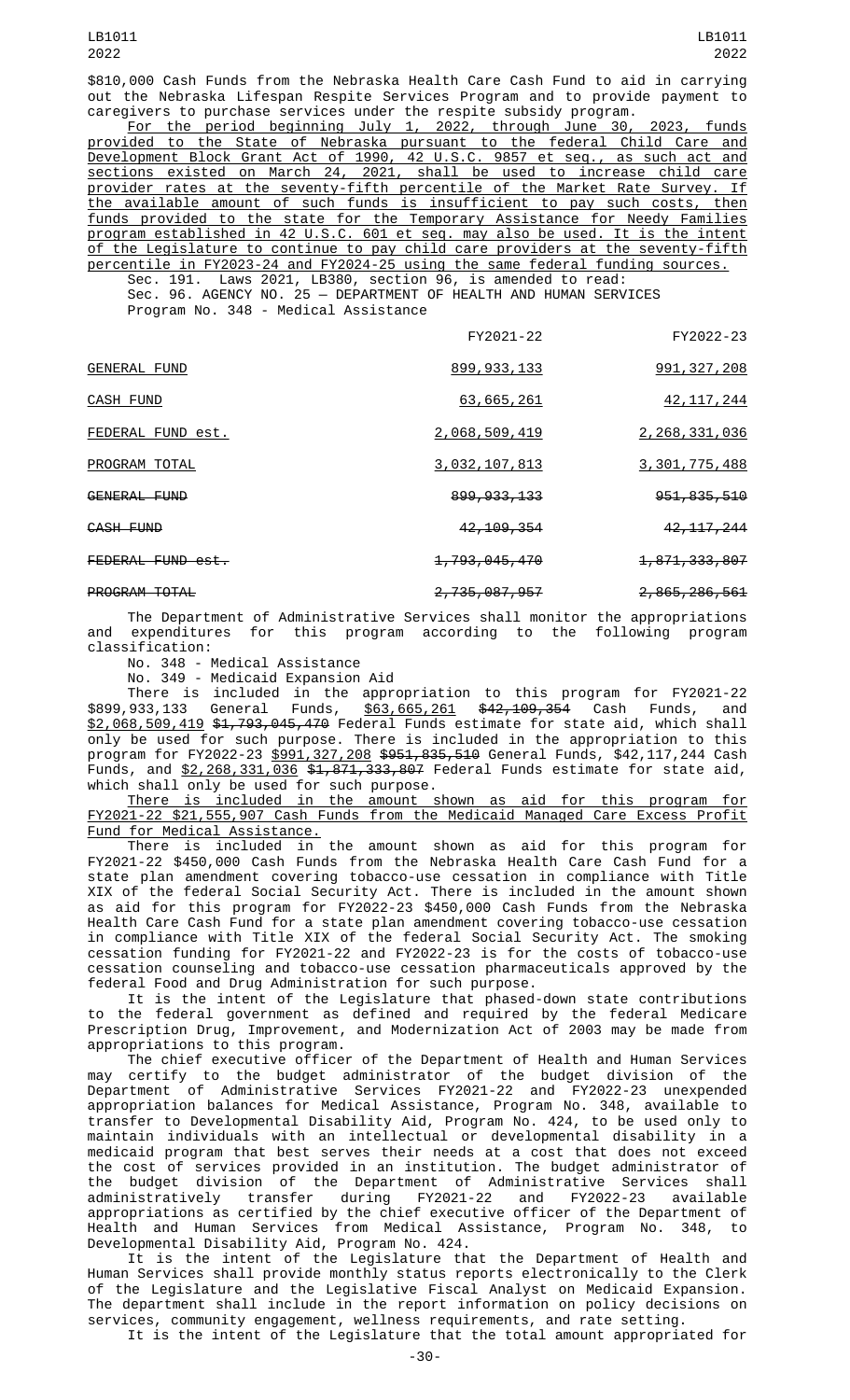medicaid nursing facility rates for Program No. 348, specified as \$363,073,810 for FY2021-22 (\$154,415,291 General Funds and \$208,658,519 Federal Funds) and \$436,263,610 \$375,781,394 for FY2022-23 (\$184,579,748 \$158,579,748 General Funds and \$251,683,862 \$217,201,646 Federal Funds), shall be used in the medicaid nursing facility rate calculation for Program No. 348, including the calculation of the annual inflation factor.

The total amount appropriated for medicaid nursing facility rates for Program No. 348 includes amounts for rate enhancement and any other purpose related to medicaid nursing facility services and shall be used as the base for funding appropriations in FY2023-24.

The Department of Health and Human Services shall file a report with the Legislative Fiscal Office and the Clerk of the Legislature no later than August 1, 2021, on how the inflation factor was calculated for FY2021-22 rates and no later than August 1, 2022, on how the inflation factor was calculated for FY2022-23.

The Department of Health and Human Services shall file a report electronically with the Legislative Fiscal Analyst and the Clerk of the Legislature between December 15 and December 31 of each year of the biennium, identifying the amount of any unspent remaining appropriation from the prior fiscal year's appropriations earmarked for nursing facility payments. The report shall include an identification of encumbrances and retroactive payments.

The unexpended General Fund appropriation balance existing on June 30, 2021, is hereby reappropriated,  $\overline{up}$  to \$19,518,297, for medicaid aid.<br>Sec. 192. Laws 2021, LB380, section 98, is amended to read:

Laws 2021, LB380, section 98, is amended to read: Sec. 98. AGENCY NO. 25 — DEPARTMENT OF HEALTH AND HUMAN SERVICES Program No. 354 - Child Welfare Aid

|                      | FY2021-22                | FY2022-23                |
|----------------------|--------------------------|--------------------------|
| GENERAL FUND         | 170, 231, 157            | 178,022,285              |
| FEDERAL FUND est.    | 53,756,041               | 52,130,846               |
| PROGRAM TOTAL        | 223, 987, 198            | 230, 153, 131            |
| GENERAL FUND         | <del>177, 231, 157</del> | <del>179, 813, 140</del> |
| FEDERAL FUND est.    | 36, 120, 476             | 36, 274, 743             |
| <b>PROGRAM TOTAL</b> | 213, 351, 633            | <del>216,087,883</del>   |

There is included in the appropriation to this program for FY2021-22 \$170,231,157 \$177,231,157 General Funds and \$53,756,041 \$36,120,476 Federal Funds estimate for state aid, which shall only be used for such purpose. There is included in the appropriation to this program for FY2022-23 \$178,022,285 \$179,813,140 General Funds and \$52,130,846 \$36,274,743 Federal Funds estimate for state aid, which shall only be used for such purpose.

It is the intent of the Legislature that the funds appropriated to this program be used for a two-percent increase in child welfare provider rates excluding the eastern service area and that a two-percent increase in child welfare provider rates within the eastern service area be funded by the existing child welfare case management contract for that area.

The unexpended General Fund appropriation balance existing on June 30, 2021, is hereby reappropriated, for Child Welfare Aid.<br>Sec. 193. Laws 2021, LB380, section 103, is amen

Sec. 193. Laws 2021, LB380, section 103, is amended to read: Sec. 103. AGENCY NO. 25 — DEPARTMENT OF HEALTH AND HUMAN SERVICES Program No. 502 - Public Health Aid

|                     | FY2021-22  | FY2022-23  |
|---------------------|------------|------------|
| <b>GENERAL FUND</b> | 9,283,060  | 10,783,060 |
| CASH FUND           | 9,230,000  | 9,230,000  |
| PROGRAM TOTAL       | 18,513,060 | 20,013,060 |

There is included in the appropriation to this program for FY2021-22 \$9,283,060 General Funds and \$9,230,000 Cash Funds for state aid, which shall only be used for such purpose. There is included in the appropriation to this program for FY2022-23 \$10,783,060 General Funds and \$9,230,000 Cash Funds for state aid, which shall only be used for such purpose.

There is included in the amount shown as aid for this program for FY2021-22 \$2,100,000 General Funds and for FY2022-23 \$2,100,000 General Funds for the seven community health centers funded through Federal Program 330, Public Law 104-299, the federal Health Centers Consolidation Act of 1996. Each of the following centers is to receive \$300,000: Charles Drew Health Center, One World Community Health Center, East Central District Health Department — Good Neighbor Community Health Center, Community Action Partnership of Western Nebraska, Midtown Community Health Center, Bluestem Health, and Heartland Health Center.

There is included in the amount shown as aid for this program for FY2021-22 \$1,400,000 General Funds and for FY2022-23 \$1,400,000 General Funds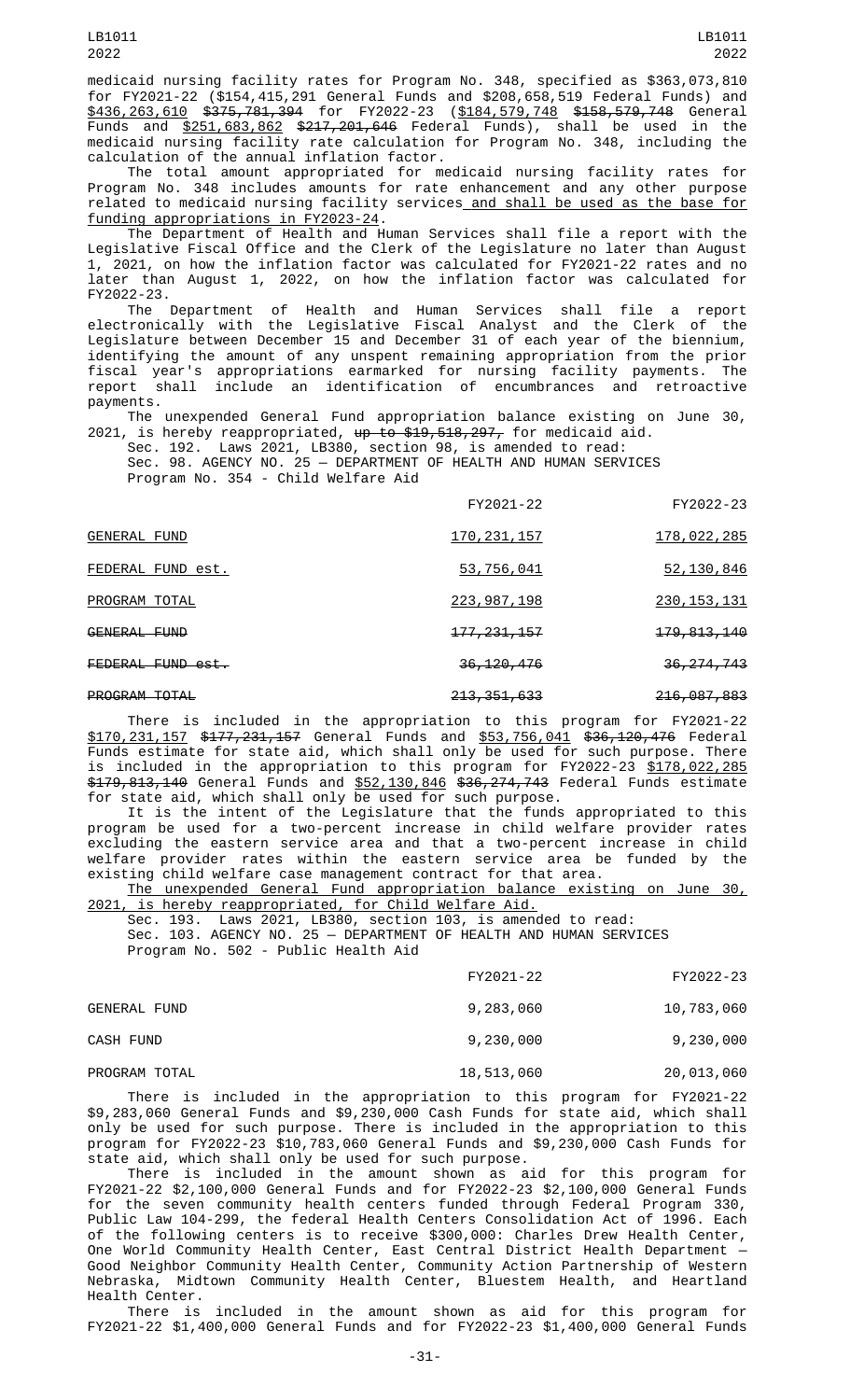for the seven community health centers funded through Federal Program 330, Public Law 104-299, the federal Health Centers Consolidation Act of 1996 for dental services. Each of the following centers is to receive \$200,000: Charles Drew Health Center, One World Community Health Center, East Central District Health Department — Good Neighbor Community Health Center, Community Action Partnership of Western Nebraska, Midtown Community Health Center, Bluestem Health, and Heartland Health Center.

There is included in the amount shown as aid for this program for FY2021-22 \$825,000 General Funds and \$750,000 Cash Funds from the Nebraska Health Care Cash Fund and for FY2022-23 \$825,000 General Funds and \$750,000 Cash Funds from the Nebraska Health Care Cash Fund for the seven community health centers funded through Federal Program 330, Public Law 104-299, the federal Health Centers Consolidation Act of 1996. Each center is to receive an amount to be distributed proportionally based on the previous fiscal year's number of uninsured clients as reported on the Uniform Data System Report provided to the United States Department of Health and Human Services Bureau of Primary Health Care. The distribution shall be made to Charles Drew Health Center, One World Community Health Center, East Central District Health Department — Good Neighbor Community Health Center, Community Action Partnership of Western Nebraska Health Center, Midtown Community Health Center, Bluestem Health, and Heartland Health Center.

There is included in the amount shown as aid for this program for FY2021-22 \$4,898,246 General Funds and \$5,605,000 Cash Funds from the Nebraska Health Care Cash Fund for public health departments. There is included in the amount shown as aid for this program for FY2022-23 \$6,398,246 General Funds and \$5,605,000 Cash Funds from the Nebraska Health Care Cash Fund for public health departments. Included in the funds in this section for FY2021-22 are \$4,898,246 General Funds and in FY2022-23 \$4,898,246 General Funds to be distributed equally among the eighteen public health departments. Included in the funds in this section for FY2021-22 are \$5,405,000 Cash Funds and for FY2022-23 \$5,405,000 Cash Funds to be distributed among the eighteen public health departments pursuant to section 71-1628.08. Included in the funds in this section for FY2021-22 are \$200,000 Cash Funds and for FY2022-23 \$200,000 Cash Funds to be distributed equally among the eighteen public health departments. Included in the funds in this section for FY2022-23 is \$1,500,000 General Funds to be distributed among the eighteen public health departments on a per capita basis as determined by the most recent federal decennial census.

There is included in the amount shown as aid for this program for FY2021-22 \$4,898,246 General Funds and \$5,605,000 Cash Funds from the Nebraska Health Care Cash Fund for public health departments. There is included in the amount shown as aid for this program for FY2022-23 \$6,398,246 General Funds and \$5,605,000 Cash Funds from the Nebraska Health Care Cash Fund for public health departments. Included in the funds in this section for FY2021-22 are \$1,898,246 General Funds and \$5,405,000 Cash Funds and in FY2022-23 \$3,398,246 General Funds and \$5,405,000 Cash Funds to be distributed proportionately based on population to the eighteen public health departments. Included in the funds in this section for FY2021-22 are \$3,000,000 General Funds and \$200,000 Cash Funds and for FY2022-23 \$3,000,000 General Funds and \$200,000 Cash Funds to be distributed equally among the eighteen public health departments.

There is included in the amount shown as aid for this program for FY2021-22 \$31,713 General Funds and \$1,526,000 Cash Funds from the Nebraska Health Care Cash Fund for minority public health services in counties having a minority population equal to or exceeding five percent of the total population of the county in the first and third congressional districts as determined by the most recent federal decennial census. There is included in the amount shown as aid for this program for FY2022-23 \$31,713 General Funds and \$1,526,000 Cash Funds from the Nebraska Health Care Cash Fund for minority public health services in counties having a minority population equal to or exceeding five percent of the total population of the county in the first and third congressional districts as determined by the most recent federal decennial census. The Department of Health and Human Services shall distribute the funds on a per capita basis for the purpose of implementing a minority health initiative which may target, but shall not be limited to, infant mortality, cardiovascular disease, obesity, diabetes, and asthma.

There is included in the amount shown as aid for this program for FY2021-22 \$28,101 General Funds and \$1,349,000 Cash Funds from the Nebraska Health Care Cash Fund to be distributed equally to the community health centers in the second congressional district funded through Federal Program 330, Public Law 104-299, the federal Health Centers Consolidation Act of 1996. Such funds shall be used for the purpose of implementing a minority health initiative which may target, but shall not be limited to, infant mortality, cardiovascular disease, obesity, diabetes, and asthma. There is included in the amount shown as aid for this program for FY2022-23 \$28,101 General Funds and \$1,349,000 Cash Funds from the Nebraska Health Care Cash Fund to be distributed equally to the community health centers in the second congressional district funded through Federal Program 330, Public Law 104-299, the federal Health Centers Consolidation Act of 1996. Such funds shall be used for the purpose of implementing a minority health initiative which may target, but shall not be limited to, infant mortality, cardiovascular disease, obesity, diabetes, and asthma.

Sec. 194. Laws 2021, LB380, section 104, is amended to read: Sec. 104. AGENCY NO. 25 — DEPARTMENT OF HEALTH AND HUMAN SERVICES Program No. 514 - Health Aid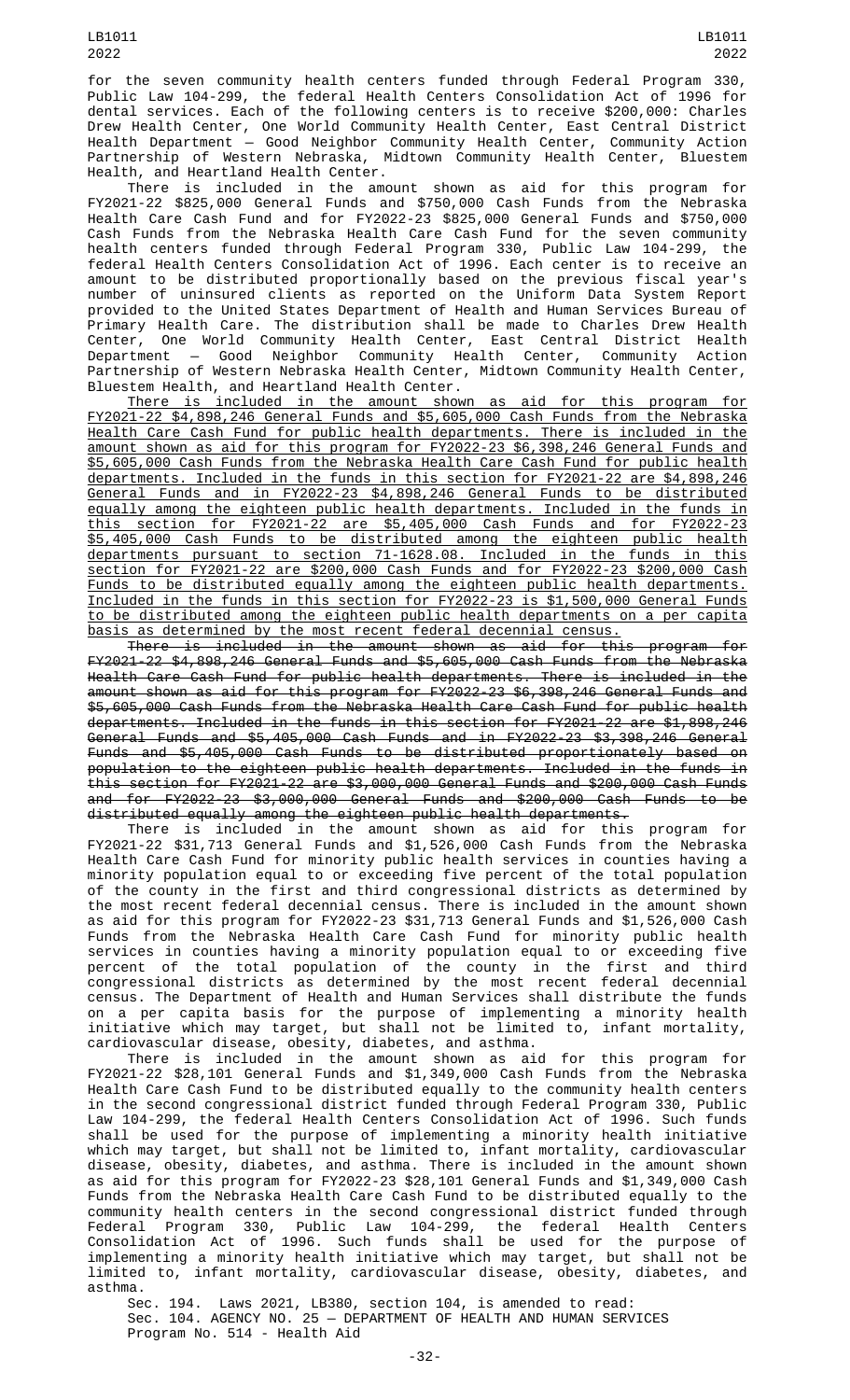|                      | FY2021-22               | FY2022-23               |
|----------------------|-------------------------|-------------------------|
| <b>GENERAL FUND</b>  | 6,877,196               | 6,877,196               |
| <b>CASH FUND</b>     | 11,995,817              | 12, 125, 817            |
| CASH FUND            | <del>11, 995, 817</del> | <del>11, 995, 817</del> |
| FEDERAL FUND est.    | 54,079,725              | 54,079,725              |
| PROGRAM TOTAL        | 72,952,738              | 73,082,738              |
| <b>PROGRAM TOTAL</b> | <del>72, 952, 738</del> | <del>72, 952, 738</del> |

There is included in the appropriation to this program for FY2021-22 \$6,877,196 General Funds, \$11,995,817 Cash Funds, and \$54,079,725 Federal Funds estimate for state aid, which shall only be used for such purpose. There is included in the appropriation to this program for FY2022-23 \$6,877,196 General Funds, \$12,125,817 \$11,995,817 Cash Funds, and \$54,079,725 Federal Funds estimate for state aid, which shall only be used for such purpose.

There is included in the amount shown as aid for this program \$653,759 General Funds for FY2021-22 and \$653,759 General Funds for FY2022-23, which shall only be used for the following purposes: Reimbursement for the provision of pap smears, colposcopy, cervical biopsy, cryotherapy, loop electrosurgical excision procedure (LEEP), and such other treatments and procedures as may be developed for the followup of abnormal pap smears; the diagnosis and treatment of sexually transmitted diseases, including, but not limited to, chlamydia, gonorrhea, HPV (genital warts), and herpes; and associated laboratory and equipment costs and staff training costs relating to the use of colposcopy equipment. None of the General Funds provided under this program shall be used to perform or facilitate the performance of abortion or to counsel or refer for abortion.

There is included in the amount shown as aid for this program for FY2021-22 \$200,000 Cash Funds from the Nebraska Health Care Cash Fund for the Poison Control Center at the University of Nebraska Medical Center, which shall only be used by the medical center for the Poison Control Center. There is included in the amount shown as aid for this program for FY2022-23 \$200,000 Cash Funds from the Nebraska Health Care Cash Fund for the Poison Control Center at the University of Nebraska Medical Center, which shall only be used by the medical center for the Poison Control Center.

There is included in the appropriation to this program for FY2021-22 \$500,000 Cash Funds from the Nebraska Health Care Cash Fund to carry out provisions of the Brain Injury Trust Fund Act. There is included in the appropriation to this program for FY2022-23 \$500,000 Cash Funds from the Nebraska Health Care Cash Fund to carry out provisions of the Brain Injury Trust Fund Act.

There is included in the amount shown as aid for this program for FY2021-22 \$1,100,000 General Funds for evidence-based early intervention home visitation programs. There is included in the amount shown as aid for this program for FY2022-23 \$1,100,000 General Funds for evidence-based early intervention home visitation programs.

There is included in the amount shown as aid for this program for FY2021-22 up to \$100,000 General Funds to contract with the University of Nebraska Medical Center for the Nebraska Perinatal Quality Improvement Collaborative. There is included in the amount shown as aid for this program for FY2022-23 up to \$70,000 \$100,000 General Funds and up to \$130,000 Cash Funds from the Nebraska Health Care Cash Fund to contract with the University of Nebraska Medical Center for the Nebraska Perinatal Quality Improvement Collaborative.

There is included in the amount shown as aid for this program for FY2021-22 \$289,416 General Funds to contract for services for implementation of a statewide drug disposal project. There is included in the amount shown as aid for this program for FY2022-23 \$289,416 General Funds to contract for services for implementation of a statewide drug disposal project.

There is included in the amount shown as aid for this program for FY2021-22 \$555,039 for citizen advocacy. There is included in the amount shown as aid for this program for FY2022-23 \$555,039 for citizen advocacy.

There is included in the amount shown as aid for this program for FY2021-22 up to \$542,000 General Funds for tuition reimbursement for emergency medical services responders' initial and ongoing training. There is included in the amount shown as aid for this program for FY2022-23 up to \$542,000 General Funds for tuition reimbursement for emergency medical services responders' initial and ongoing training.

Sec. 195. Laws 2021, LB380, section 110, is amended to read:

Sec. 110. AGENCY NO. 27 — DEPARTMENT OF TRANSPORTATION

Total expenditures by the Division of Roads for permanent and temporary salaries and per diems shall not exceed \$118,402,719 \$118,339,969 for FY2021-22. Total expenditures by the Division of Roads for permanent and temporary salaries and per diems shall not exceed \$121,878,787 \$119,814,444 for FY2022-23.

There is hereby appropriated for FY2021-22 \$477,000,000 from the Highway Cash Fund to the Roads Operations Cash Fund, which fund is hereby appropriated.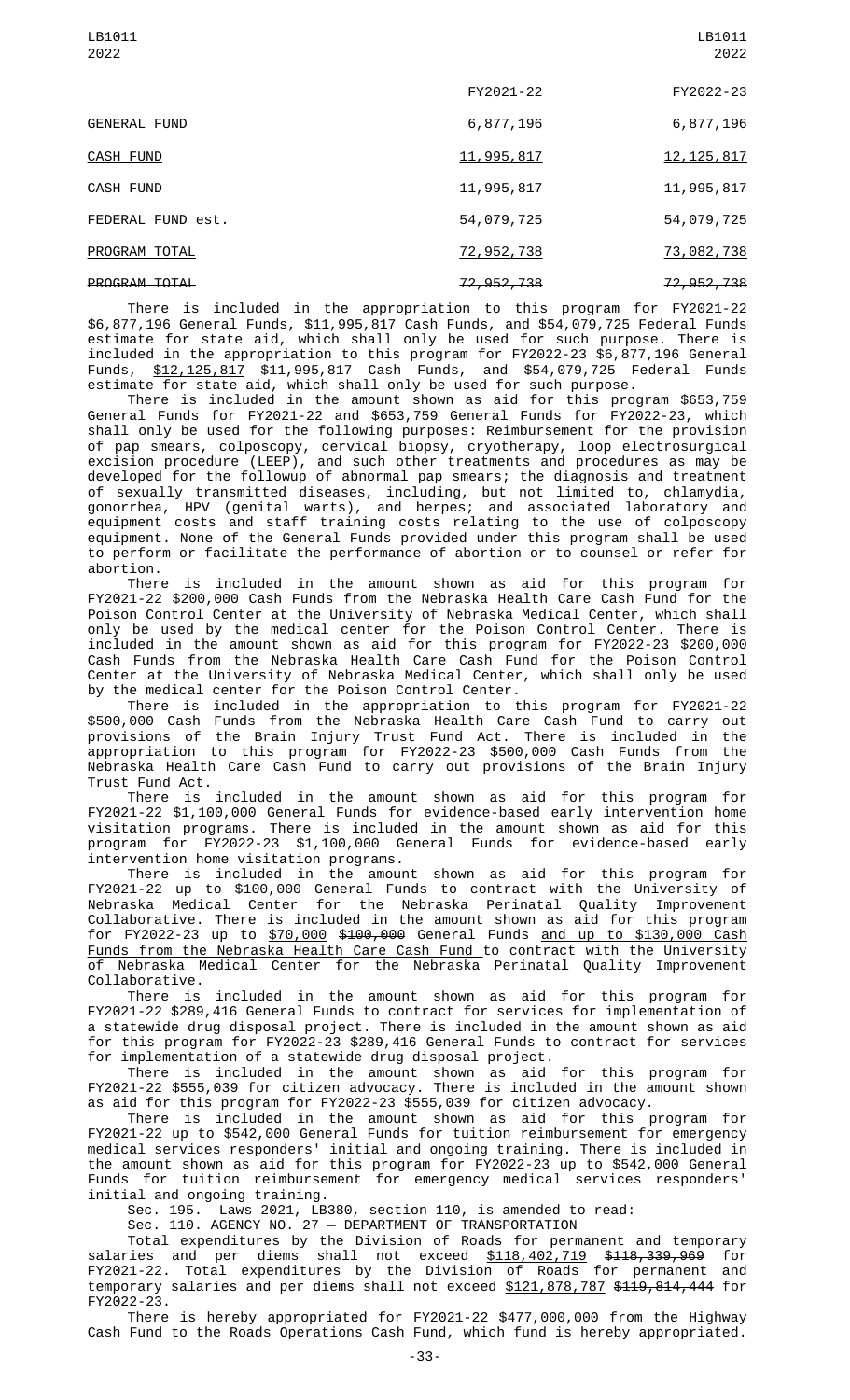There is included in the amount appropriated from the Highway Cash Fund to the Roads Operations Cash Fund for FY2021-22 \$6,312,705 for assistance to the local transit authorities program and intercity bus system assistance.

There is hereby appropriated for FY2022-23 \$480,000,000 from the Highway Cash Fund to the Roads Operations Cash Fund, which fund is hereby appropriated. There is included in the amount appropriated from the Highway Cash Fund to the Roads Operations Cash Fund for FY2022-23 \$6,312,705 for assistance to the local transit authorities program and intercity bus system assistance.

Sec. 196. Laws 2021, LB380, section 111, is amended to read:

Sec. 111. AGENCY NO. 27 — DEPARTMENT OF TRANSPORTATION

Total expenditures by the Division of Aeronautics for permanent and temporary salaries and per diems shall not exceed <u>\$1,406,232</u> <del>\$1,395,553</del> for FY2021-22. Total expenditures by the Division of Aeronautics for permanent and temporary salaries and per diems shall not exceed \$1,448,718 \$1,414,202 for FY2022-23.

Sec. 197. Laws 2021, LB380, section 116, is amended to read: Sec. 116. AGENCY NO. 27 — DEPARTMENT OF TRANSPORTATION Program No. 569 - Construction

|                      | FY2021-22     | FY2022-23              |
|----------------------|---------------|------------------------|
| CASH FUND est.       | 806, 719, 737 | 809, 253, 934          |
| PROGRAM TOTAL        | 806,719,737   | 809, 253, 934          |
| CASH FUND est.       | 807, 100, 872 | 810,041,625            |
| <b>PROGRAM TOTAL</b> | 807, 100, 872 | <del>810,041,625</del> |

Cash Fund expenditures shall not be limited to the amount shown.

The unexpended General Fund appropriation balance existing on June 30, 2021, is hereby reappropriated. Expenditure of the General Fund reappropriation shall be limited to completion of the feasibility study as authorized in Laws 2019, LB294, section 120.

It is the intent of the Legislature that the Department of Transportation shall apply for and make maximum use of available federal funding, including discretionary funding, on all highway construction projects which are eligible for such assistance.

All costs of providing the 511 Weather Line, including the portion previously funded by Agency 64 — Nebraska State Patrol, shall be paid from the appropriation to this program.

Sec. 198. Laws 2021, LB380, section 120, is amended to read: Sec. 120. AGENCY NO. 28 — DEPARTMENT OF VETERANS' AFFAIRS Program No. 511 - Veterans' Affairs

|                     | FY2021-22               | FY2022-23             |
|---------------------|-------------------------|-----------------------|
| <b>GENERAL FUND</b> | 31,905,888              | 39, 858, 125          |
| <b>CASH FUND</b>    | <u>17, 109, 028</u>     | 45, 133, 792          |
| FEDERAL FUND est.   | <u>23,647,277</u>       | <u>23, 992, 462</u>   |
| PROGRAM TOTAL       | 72,662,193              | <u>108, 984, 379</u>  |
| SALARY LIMIT        | 42,006,311              | 44, 320, 190          |
| <b>GENERAL FUND</b> | 31, 905, 888            | 35, 251, 607          |
| CASH FUND           | <del>16, 120, 440</del> | <del>13,706,245</del> |
| FEDERAL FUND est.   | <del>22,870,637</del>   | <del>22,870,637</del> |
| PROGRAM TOTAL       | <del>70,896,965</del>   | 71,828,489            |
| SALARY LIMIT        | 37, 389, 436            | 37,836,106            |

The Department of Administrative Services shall monitor the appropriations and expenditures for this program according to the following program classifications:

No. 36 - Departmental Administration

No. 37 - Veterans' Cemeteries

No. 510 - State Service Office Veterans' Homes System Administration

No. 519 - Central Nebraska Veterans' Home

No. 520 - Norfolk Veterans' Home

No. 521 - Western Nebraska Veterans' Home

No. 522 - Eastern Nebraska Veterans' Home

There is included in the appropriation to this program for FY2022-23 \$30,000,000 Cash Funds for state aid, which shall only be used for such purpose. Such funds shall be utilized by the Department of Veterans' Affairs for the purposes and eligible uses of the Military Base Development and Support Fund.

Sec. 199. Laws 2021, LB380, section 136, is amended to read: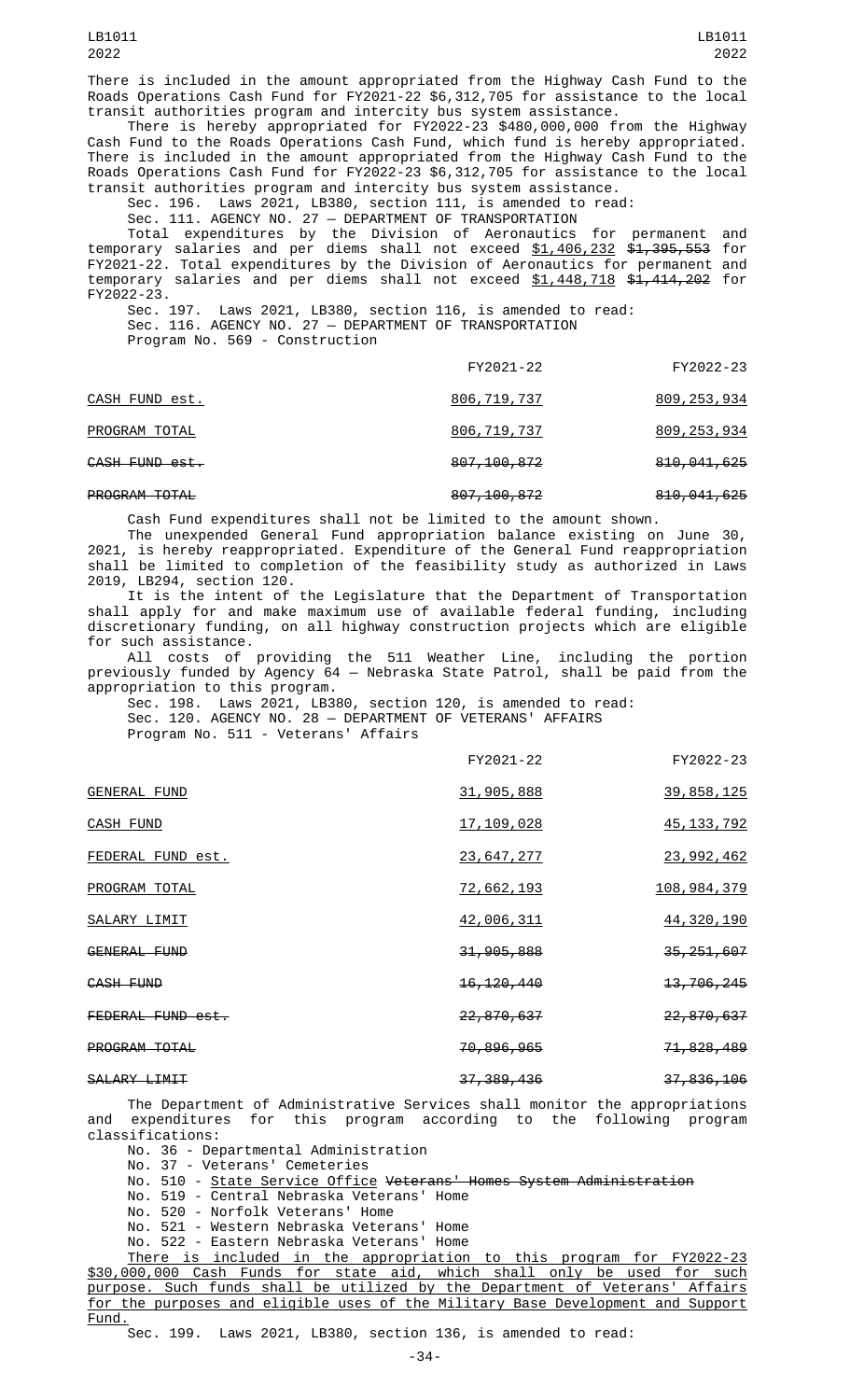| LB1011<br>2022                                                                                        |                         | LB1011<br>2022        |
|-------------------------------------------------------------------------------------------------------|-------------------------|-----------------------|
| Sec. 136. AGENCY NO. 32 - BOARD OF EDUCATIONAL LANDS AND FUNDS<br>Program No. 582 - School Land Trust |                         |                       |
|                                                                                                       | FY2021-22               | FY2022-23             |
| CASH FUND est.                                                                                        | 20,998,632              | 21,071,370            |
| PROGRAM TOTAL                                                                                         | 20,998,632              | 21,071,370            |
| CASH FUND est.                                                                                        | 20,998,632              | 21,045,324            |
| PROGRAM TOTAL                                                                                         | <del>20, 998, 632</del> | <del>21,045,324</del> |
| SALARY LIMIT                                                                                          | 1,710,089               | 1,740,361             |

Cash Fund expenditures shall not be limited to the amount shown. The appropriation contained in this program is provided pursuant to section 72-232.02.

Sec. 200. Laws 2021, LB380, section 156, is amended to read: Sec. 156. AGENCY NO. 46 — DEPARTMENT OF CORRECTIONAL SERVICES Program No. 200 - Operations

|                      | FY2021-22                | FY2022-23              |
|----------------------|--------------------------|------------------------|
| <b>GENERAL FUND</b>  | <u>223, 524, 071</u>     | 286, 881, 233          |
| <b>CASH FUND</b>     | 3,078,780                | 2, 130, 252            |
| FEDERAL FUND est.    | 1,784,709                | 1,796,659              |
| REVOLVING FUND est.  | 22, 135, 845             | 22,049,079             |
| PROGRAM TOTAL        | 250, 523, 405            | 312, 857, 223          |
| SALARY LIMIT         | 160, 671, 925            | 181,086,833            |
| GENERAL FUND         | <del>242, 450, 888</del> | 253, 235, 630          |
| CASH FUND            | 3,076,000                | 2,126,000              |
| FEDERAL FUND est.    | 1,762,858                | 1,762,858              |
| REVOLVING FUND est.  | 21, 346, 108             | <del>20,802,171</del>  |
| <b>PROGRAM TOTAL</b> | 268, 635, 854            | 277, 926, 659          |
| SALARY LIMIT         | <del>142, 290, 716</del> | <del>150,046,191</del> |

The unexpended General Fund appropriation balance existing on June 30, 2021, is hereby reappropriated.

Included in the salary limitations provided by this section is \$4,765,114 for FY2021-22 and \$4,765,114 for FY2022-23 for Revolving Fund salaries for program classifications 390 and 563, that shall not be limited to the amounts shown.

The Department of Administrative Services shall monitor the appropriations and expenditures for this program according to the following program classifications:

- No. 260 Nebraska Correctional Youth Facility
- No. 300 Tecumseh Correctional Center
- No. 368 Lincoln Community Corrections Center
- No. 369 Omaha Community Corrections Center
- No. 370 Central Office
- No. 372 Nebraska State Penitentiary
- No. 373 Nebraska Center for Women York
- No. 375 Diagnostic and Evaluation Center
- No. 376 Lincoln Correctional Center
- No. 377 Omaha Correctional Center
- No. 386 McCook Incarceration Work Camp
- No. 390 Federal Surplus Property
- No. 495 Department Central Warehouse
- No. 563 Correctional Industries
- Revolving Fund expenditures shall not be limited to the amounts shown.

It is intended that the Department of Correctional Services shall maintain a Department Contingency Fund and a Department Equipment Fund.

There is included in the appropriation to this program \$200,000 Cash Funds for FY2021-22 to contract with the University of Nebraska for a study of inmate classification within the Department of Correctional Services. The Department of Correctional Services shall provide all information necessary to carry out this study.

Sec. 201. Laws 2021, LB380, section 158, is amended to read: Sec. 158. AGENCY NO. 46 — DEPARTMENT OF CORRECTIONAL SERVICES Program No. 214 - Vocational and Life Skills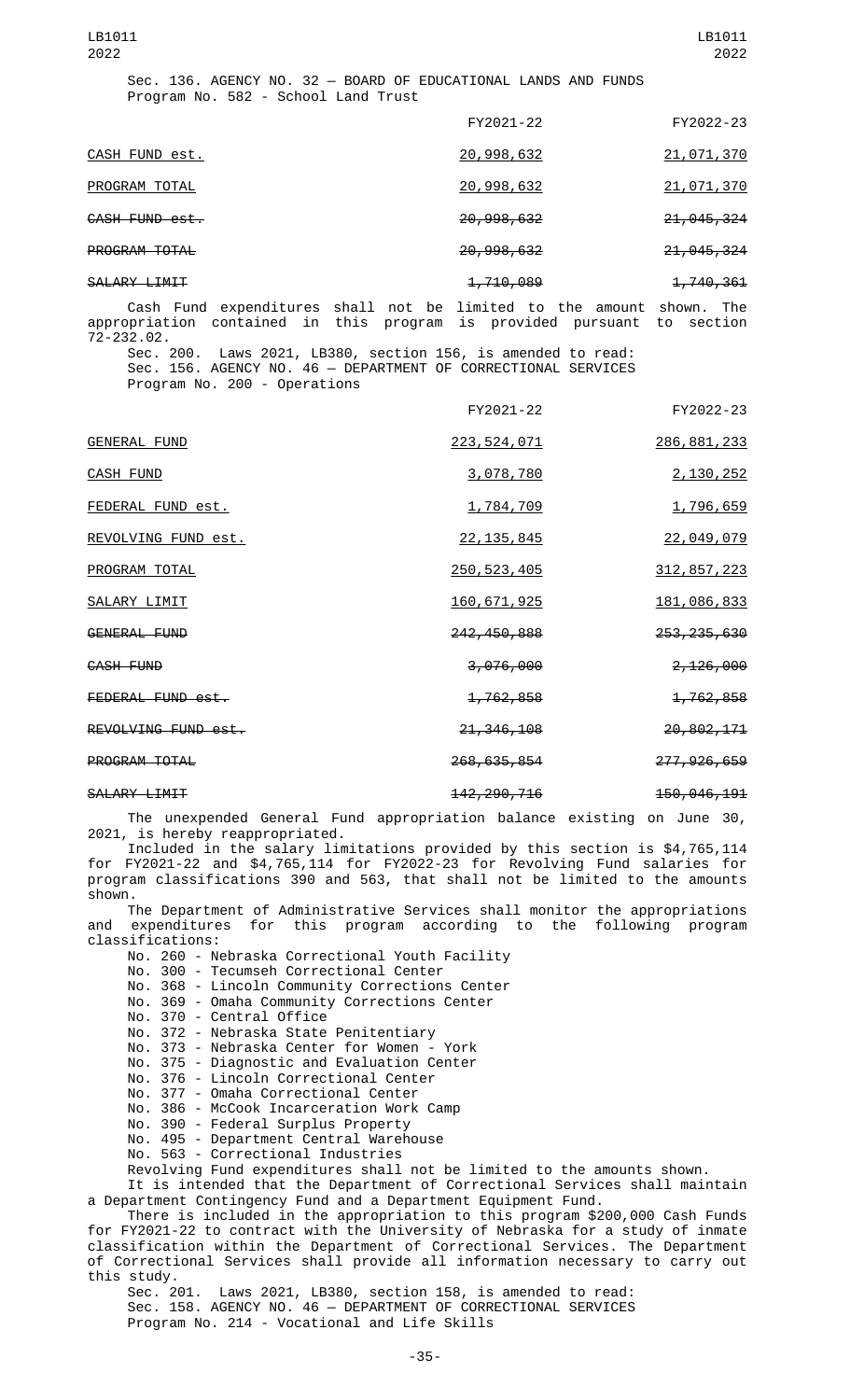| 2022                 |                        | 2022                 |
|----------------------|------------------------|----------------------|
|                      | FY2021-22              | FY2022-23            |
| <b>GENERAL FUND</b>  | 5,755,174              | 5,982,945            |
| <b>CASH FUND</b>     | $-0-$                  | 4,800,000            |
| PROGRAM TOTAL        | 5,755,174              | 10,782,945           |
| SALARY LIMIT         | 1,414,341              | 1,497,131            |
| GENERAL FUND         | 5,755,174              | 5,781,243            |
| <b>PROGRAM TOTAL</b> | <del>5,755,174</del>   | <del>5,781,243</del> |
| SALARY LIMIT         | <del>1, 298, 898</del> | 1, 315, 334          |

There is included in the appropriation to this program for FY2021-22 \$4,000,000 General Funds for state aid, which shall only be used for such purpose. There is included in the appropriation to this program for FY2022-23 \$4,000,000 General Funds and \$4,800,000 Cash Funds for state aid, which shall only be used for such purpose.

It is the intent of the Legislature that \$500,000 <u>General Funds of the</u> amount shown as state aid for FY2021-22 and \$500,000 General Funds and \$500,000 Cash Funds of the amount shown as state aid for of the \$4,000,000 in state aid in both FY2021-22 and FY2022-23 be awarded to organizations that provide paid preparatory training programs, preapprenticeship programs, or other paid training that leads directly into a Federal Registered Apprenticeship Program and that the grants require a minimum one-to-one cash or in-kind matching contribution. Unallocated grant funds held by the Department of Correctional Services at the end of the fiscal year shall be reappropriated for the next fiscal year.

It is the intent of the Legislature that \$4,300,000 Cash Funds of the amount shown as state aid for FY2022-23 be awarded as grants to organizations providing the following services: Reentry and restorative justice programming for adult and juvenile offenders who are committed to a facility and for adult and juvenile offenders who are released from commitment; reentry centers; transitional, community, and half-way housing; supportive permanent housing; wrap-around services; facility-based programming, including unit-based programing; community corrections; front-end, middle, and back-end services and interventions; and family support. Unallocated grant funds held by the Department of Correctional Services at the end of the fiscal year shall be reappropriated for the next fiscal year.

Sec. 202. Laws 2021, LB380, section 198, is amended to read: Sec. 198. AGENCY NO. 65 — DEPARTMENT OF ADMINISTRATIVE SERVICES Program No. 591 - Tort Claims

| FY2021-22 | FY2022-23 |
|-----------|-----------|
|           |           |

LB1011

GENERAL FUND 210,000 210,000

CASH FUND 50,000 50,000 50,000 50,000 50,000 50,000 50,000 50,000 50,000 50,000 50,000 50,000 50,000 50,000 50

LB1011

PROGRAM TOTAL 260,000 260,000 260,000

(1) The following amount is hereby transferred to the Tort Claims Fund from the respective agency fund balances:

(a) \$26,290 from the Department of Transportation;

(b) \$3,060 from the Game and Parks Commission;

(c) \$13 from the Department of Motor Vehicles; and

(d) \$3,161 from the Board of Trustees of the Nebraska State Colleges.

Such sum shall be transferred to the risk management and state claims division no later than August 1, 2021, or in four equal payments on August 1, October 1, January 1, and April 1, at the discretion of the Risk Manager.

(2) The following amount is hereby transferred to the Tort Claims Fund from the respective agency fund balances:

(a) <u>\$21,686</u> \$<del>26,290</del> from the Department of Transportation;

(b) <u>\$829</u> <del>\$3,060</del> from the Game and Parks Commission; <u>and</u>

(c) \$1,173 from the University System; and

(c) \$280 (d) \$3,161 from the Board of Trustees of the Nebraska State Colleges.

Such sum shall be transferred to the risk management and state claims division no later than August 1, 2022, or in four equal payments on August 1, October 1, January 1, and April 1, at the discretion of the Risk Manager.

It is the intent of the Legislature that transfers specified in this section for FY2022-23 be adjusted by the One Hundred Seventh Legislature, Second Session, 2022, in accordance with information available after July 1, 2021.

Sec. 203. Laws 2021, LB380, section 217, is amended to read: Sec. 217. AGENCY NO. 72 — DEPARTMENT OF ECONOMIC DEVELOPMENT

Program No. 603 - Industrial Recruitment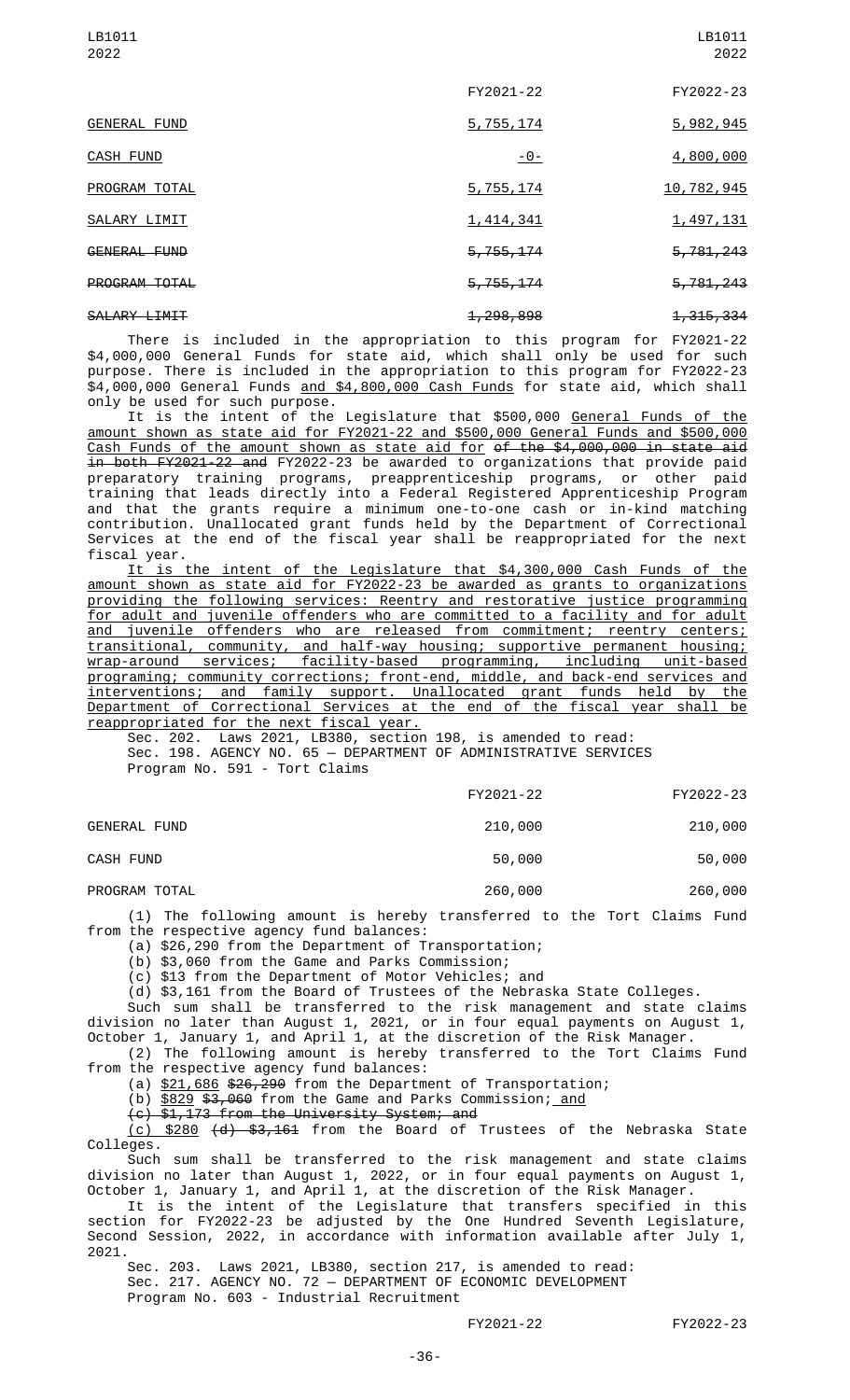| LB1011<br>2022      |                        | LB1011<br>2022          |
|---------------------|------------------------|-------------------------|
| <b>GENERAL FUND</b> | 21,767,509             | 24,879,211              |
| <b>CASH FUND</b>    | 15,896,892             | 52,400,037              |
| <b>GENERAL FUND</b> | 21,767,509             | 24, 835, 349            |
| <b>CASH FUND</b>    | 15,896,892             | 12, 398, 278            |
| FEDERAL FUND est.   | 352,772                | 352,772                 |
| PROGRAM TOTAL       | 38,017,173             | 77,632,020              |
| SALARY LIMIT        | 3, 165, 901            | 3, 247, 325             |
| PROGRAM TOTAL       | 38, 017, 173           | <del>37, 586, 399</del> |
| SALARY LIMIT        | <del>3, 165, 901</del> | <del>3, 195, 238</del>  |

(1) There is included in the appropriation to this program for FY2021-22 \$17,020,352 General Funds, \$15,339,197 Cash Funds, and \$249,341 Federal Funds estimate for state aid, which shall only be used for such purpose. There is included in the appropriation to this program for FY2022-23 \$20,020,352 General Funds, <u>\$51,839,197</u> <del>\$11,839,197</del> Cash Funds, and \$249,341 Federal Funds estimate for state aid, which shall only be used for such purpose.

It is the intent of the Legislature that of the amount appropriated as state aid for the Business Innovation Act, at least twenty percent is used for the small business investment program pursuant to section 81-12,162.

There is included in the amount shown as aid for FY2021-22 \$1,000,000 Cash Funds for the Nebraska Film Office Fund, to provide grants to Nebraska-based films, which shall only be used for such purpose.

There is included in the appropriation to this program for FY2021-22 \$2,500,000 Cash Funds for (a) general administrative costs of awarding job training reimbursement grants under the Customized Job Training Act and (b) job training reimbursement grants.

There is included in the amount shown as aid for this program for FY2022-23 \$20,000,000 Cash Funds for purposes of carrying out sections 81-1210.01 to 81-1210.03.

(2) There is included in the appropriation to this program for FY2021-22 \$250,000 General Funds for the Nebraska Developing Youth Talent Initiative, which shall only be used for such purpose. There is included in the appropriation to this program for FY2022-23 \$250,000 General Funds for the Nebraska Developing Youth Talent Initiative, which shall only be used for such purpose. The Department of Economic Development shall establish a separate budget subprogram to account for the expenditure of funds appropriated for the Nebraska Developing Youth Talent Initiative. It is the intent of the Legislature that the Department of Economic Development shall select industry partners or industry consortiums each fiscal year from regional industries identified by the department to participate in the initiative, which shall be in collaboration with public schools. The initiative shall be designed to reach students beginning in the seventh and eighth grades. An annual evaluation report detailing the outcomes of the initiative shall be provided to the Legislature electronically and to the Governor, not later than September 15th each year.

(3) There is included in the appropriation for this program for FY2021-22 \$3,000,000 \$2,000,000 General Funds for state aid for Nebraska Career Scholarships, of which <u>\$2,000,000</u> <del>\$1,000,000</del> shall be allocated to community colleges and \$1,000,000 shall be allocated to private nonprofit Nebraska postsecondary institutions, which shall only be used for such purpose. There is included in the appropriation for this program for FY2022-23 \$5,000,000 \$4,000,000 General Funds for state aid for Nebraska Career Scholarships, of which \$3,000,000 \$2,000,000 shall be allocated to community colleges and \$2,000,000 shall be allocated to private nonprofit Nebraska postsecondary institutions, which shall only be used for such purpose.

(4) The Department of Economic Development shall establish a separate budget subprogram for each of the allocations set forth in subsection (3) of this section to account for the expenditures of funds appropriated for the Nebraska Career Scholarships.

(5) It is the intent of the Legislature that for the allocation of funding for community colleges:

(a) The Department of Economic Development, in collaboration with the community colleges, shall award Nebraska Career Scholarships that shall not exceed a maximum of five thousand dollars to an eligible student attending a Nebraska community college in a program of study in identified shortage areas or skill trades that meet the workforce needs of the State of Nebraska;

(b) Each community college, acting as an agent for the state, shall determine the eligibility of students, receive and process applications for awards to individual students, and disperse any award directly to recipients during the fiscal year. Eligibility criteria shall include being a first-time freshman enrolling in the community college or a student transferring into a program of study as referred to in subdivision (a) of this subsection;

(c) A scholarship shall be automatically renewed if the student remains eligible. No student shall be eligible to receive a scholarship after three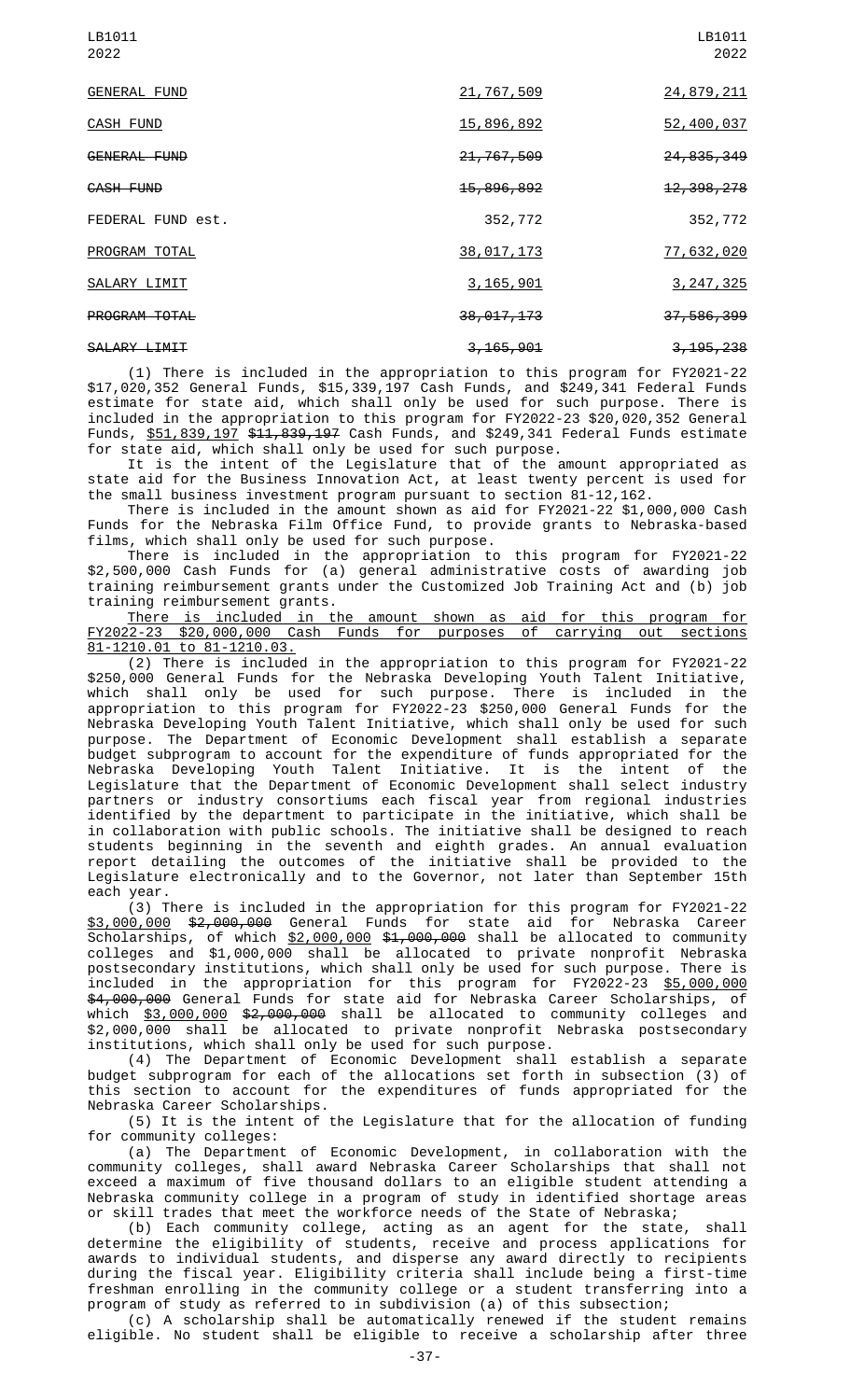(d) Nebraska Career Scholarship funds may be used for tuition, fees, required tools and equipment, room, and board. Each student who receives a Nebraska Career Scholarship shall register with the appropriate campus office to obtain a Nebraska-based internship, apprenticeship, clinical position, or major-related field of employment prior to completion of a community college program of study;

(e) Each community college shall collect information on each scholarship recipient and share such information with the Department of Economic Development; and

(f) The Department of Economic Development shall report electronically to the Clerk of the Legislature and the Governor by December 1 each year the following information:

(i) Total number of students enrolled in each eligible program of study in the prior academic year and such program's enrollment as of census date each year thereafter;

(ii) The number of scholarship recipients in each program;

(iii) The total number of first-time freshman scholarship recipients retained in year two and a comparison of the retention rate of first-time freshman scholarship recipients to the overall retention rate for first-time freshmen;

(iv) The total number of first-time freshman scholarship recipient completers (certificates, diplomas, degrees) and a comparison of the on-time award completion rate of scholarship recipients to the overall on-time completion rate for all first-time freshman students;

(v) The number of scholarship recipients obtaining jobs in Nebraska within five quarters of completing the program of study using Department of Labor data;

(vi) The average salary of scholarship recipients, as determined by the Department of Labor, for the fifth quarter following program of study Department of completion; and

(vii) The number of students in each program of study participating in an internship, apprenticeship, clinical position, or major-related field of employment during enrollment and comparing participation rates for scholarship and nonscholarship recipients.

(6) It is the intent of the Legislature that for the allocation of funding for private nonprofit Nebraska postsecondary institutions:

(a) The Department of Economic Development, in collaboration with the eligible private nonprofit Nebraska postsecondary institutions that elect to participate, shall award Nebraska Career Scholarships that shall not exceed a maximum of ten thousand dollars per year to an eligible student who achieved a score on the ACT of 18 or higher and enrolled in a program of study in math, health care, or computer information systems;

(b) Each participating private nonprofit Nebraska postsecondary institution, acting as an agent for the state, shall determine the eligibility of students, receive and process applications for awards to individual students, and disperse any award directly to recipients during the fiscal year. Eligibility criteria shall include being a first-time freshman or a transfer student enrolled in an eligible program of study;

(c) A scholarship recipient shall be automatically renewed if the student remains eligible. No student shall receive a scholarship after four years of participation in the program;

(d) Each participating private nonprofit Nebraska postsecondary institution shall collect information on each scholarship recipient and share such information with the Department of Economic Development;

(e) Nebraska Career Scholarship funds may be used for tuition, fees, required tools and equipment, room, and board. Each student who receives a Nebraska Career Scholarship shall register with the appropriate campus office to obtain a Nebraska-based internship, apprenticeship, clinical position, or major-related field of employment prior to completion of the program of study;

(f) Every four years the Department of Economic Development shall evaluate which programs of study are needed to meet the workforce needs of the State of Nebraska; and

(g) The Department of Economic Development shall report electronically to the Clerk of the Legislature and the Governor by December 1 each year the following information:

(i) Total number of students enrolled in each eligible program of study in the prior school year and such program's enrollment as of September 30 each year thereafter;

(ii) The starting number of scholarship recipients in each program of study;

(iii) The total number of students retained year-over-year in each program of study;

(iv) A comparison of the retention rate of scholarship recipients and nonscholarship recipients;

(v) The number of students in each program of study participating in an internship, apprenticeship, clinical position, or major-related field of employment during enrollment and comparing participation rates for scholarship and nonscholarship recipients;

(vi) The total number of graduates in each program of study, stating the number of scholarship recipients and comparing the graduation rate versus nonscholarship students;

(vii) The number of students in each program of study obtaining jobs in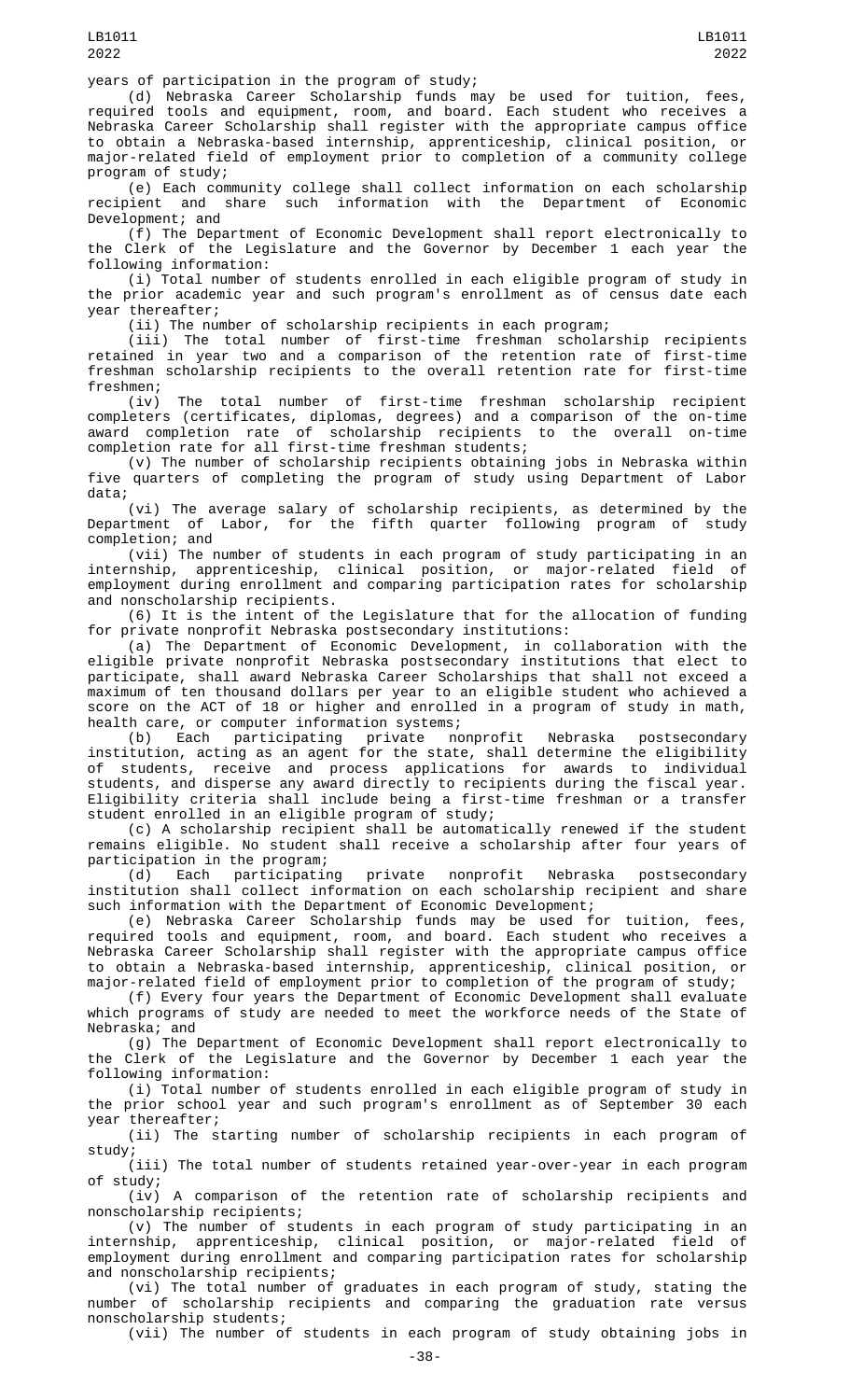|                      | FY2021-22             | FY2022-23  |
|----------------------|-----------------------|------------|
| <b>GENERAL FUND</b>  | 57,053,947            | 57,826,161 |
| PROGRAM TOTAL        | 57,053,947            | 57,826,161 |
| GENERAL FUND         | <del>57,053,947</del> | 58,831,000 |
| <b>PROGRAM TOTAL</b> | 57, 053, 947          | 58,831,000 |

There is included in the appropriation to this program for FY2021-22 \$43,034,416 General Funds to provide additional funding to the School Employees Retirement System of the State of Nebraska, which shall only be used for such purpose. There is included in the appropriation to this program for FY2022-23 \$44,704,077 \$43,900,000 General Funds to provide additional funding to the School Employees Retirement System of the State of Nebraska, which shall only be used for such purpose.

There is included in the appropriation to this program for FY2021-22 \$8,509,788 General Funds to provide additional funding to the Class V School Employees Retirement System, which shall only be used for such purpose. There is included in the appropriation to this program for FY2022-23 <u>\$9,137,567</u> \$8,700,000 General Funds to provide additional funding to the Class V School Employees Retirement System, which shall only be used for such purpose.

There is included in the appropriation to this program for FY2021-22 \$4,082,024 General Funds to provide additional funding to the Nebraska State Patrol Retirement System, which shall only be used for such purpose. There is included in the appropriation to this program for FY2022-23 \$3,752,980 \$4,700,000 General Funds to provide additional funding to the Nebraska State Patrol Retirement System, which shall only be used for such purpose.

There is included in the appropriation to this program for FY2021-22 \$1,427,719 General Funds to provide additional funding to the Nebraska Judges Retirement System, which shall only be used for such purpose. There is included in the appropriation to this program for FY2022-23 <u>\$231,537</u> <del>\$1,531,000</del> General Funds to provide additional funding to the Nebraska Judges Retirement System, which shall only be used for such purpose.

Pursuant to section 84-1319.01, each state agency participating in the State Employees Retirement System of the State of Nebraska shall contribute an amount to the State Equal Retirement Benefit Fund to provide all similarly situated male and female members with equal benefits. It is the intent of the Legislature that the Public Employees Retirement Board notify each state agency of the amount to be paid to the fund for FY2021-22 and FY2022-23.

Sec. 205. Laws 2021, LB380, section 261, is amended to read:

Sec. 261. CASH FUNDS.

The receipts for FY2021-22 and FY2022-23 inuring to the several Cash Funds, together with any amounts held in account by the State Treasurer on June 30, 2021, are hereby credited to each of the funds respectively.

Expenditure of Cash Funds appropriated in this act shall be limited to the amount shown by program except when specific exceptions are made. The amounts appropriated in this act include the following funds:

(1) Legislative Council: Nebraska Legislative Shared Information System Cash Fund, Donations/Contributions Cash Fund, Nebraska Statutes Cash Fund, Clerk of the Legislature Cash Fund, Biotechnology Development Cash Fund;

(2) Supreme Court: Supreme Court Reports Cash Fund, Court Appointed Special Advocate Fund, Nebraska Statutes Distribution Cash Fund, Supreme Court Attorney Services Cash Fund, Probation Program Cash Fund, Probation Cash Fund, State Probation Contractual Services Cash Fund, Dispute Resolution Cash Fund, Counsel for Discipline Cash Fund, Supreme Court Education Fund, Supreme Court Automation Cash Fund, Parenting Act Fund, Public Guardianship Cash Fund, Administrative Office of the Courts Cash Fund, Bar Commission Cash Fund;

(3) Governor: Governor's Policy Research Cash Fund;

(4) Secretary of State: Records Management Cash Fund, Secretary of State Cash Fund, Election Administration Fund;

(5) Auditor of Public Accounts: Cooperative Audit Cash Fund;

(6) Attorney General: Motor Vehicle Fraud Cash Fund, Department of Justice Natural Resources Enforcement Fund, State Settlement Cash Fund, Nebraska Health Care Cash Fund, State Medicaid Fraud Control Unit Cash Fund;

(7) State Treasurer: State Treasurer Administrative Fund, Unclaimed Property Cash Fund, Mutual Finance Assistance Fund, College Savings Plan Administrative Fund, College Savings Plan Expense Fund, Convention Center Support Fund, State Disbursement Unit Cash Fund, Treasury Management Cash Fund, Sports Arena Facility Support Fund, Political Subdivision Recapture Cash Fund;

(8) State Department of Education: State Department of Education Cash Fund, Certification Fund, Professional Practices Commission Fund, Tax Equity and Educational Opportunities Fund, School Technology Fund, Tuition Recovery Cash Fund, Private Postsecondary Career Schools Cash Fund, Excellence in Teaching Cash Fund, School District Reorganization Fund, Early Childhood Education Endowment Cash Fund, Nebraska Education Improvement Fund, High School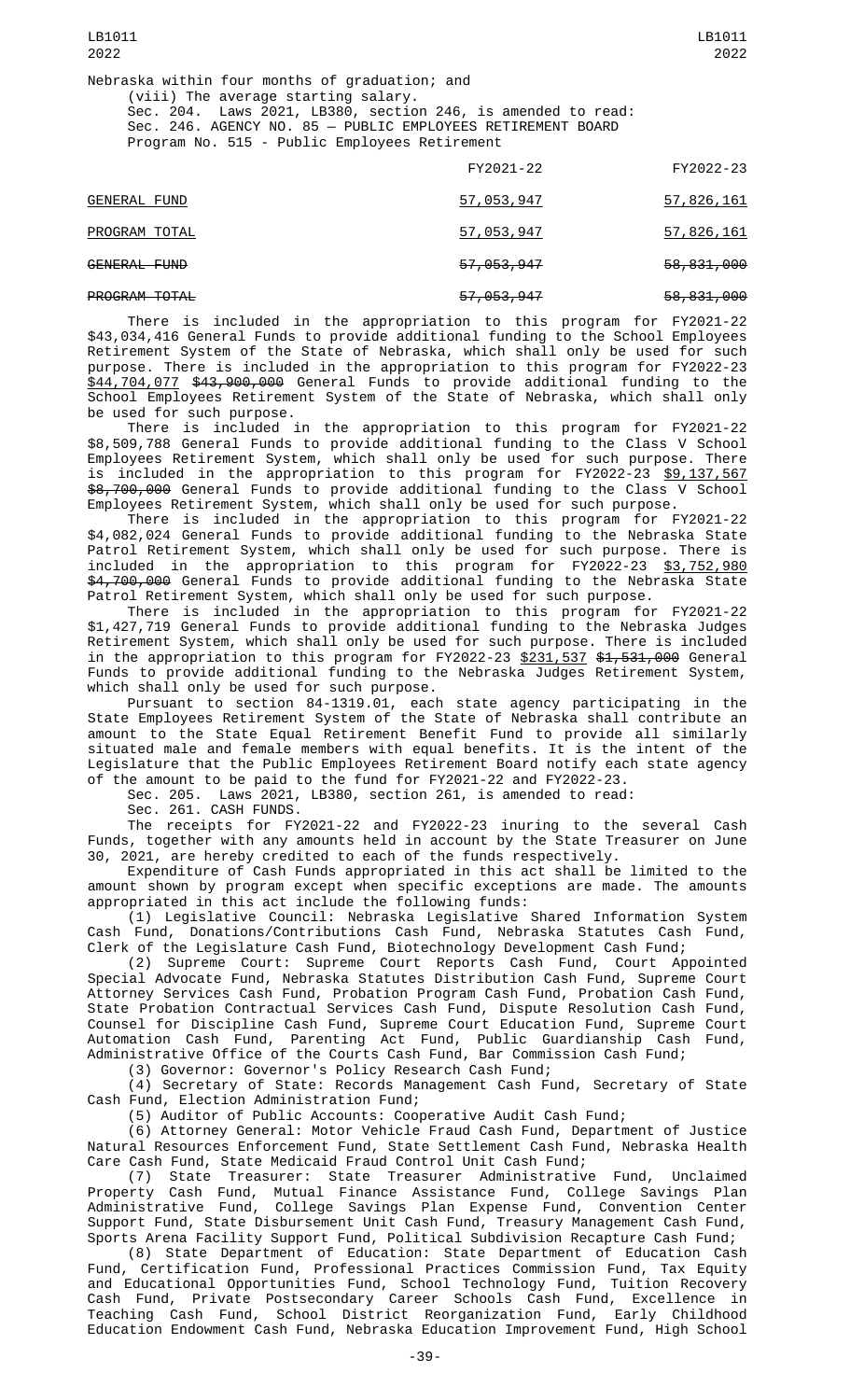Equivalency Grant Fund, Expanded Learning Opportunity Grant Fund;

(9) Public Service Commission: Nebraska Grain Warehouse Surveillance Cash<br>Eund, Nebraska Telecommunications Relay System Fund, Public Service Commission Nebraska Telecommunications Relay System Fund, Public Service Commission Housing and Recreational Vehicle Cash Fund, Nebraska Telecommunications Universal Service Fund, Nebraska Internet Enhancement Fund, Nebraska Competitive Telephone Marketplace Fund, Moisture Testing Examination Fund, Grain Warehouse Auditing Fund, Municipal Rate Negotiations Revolving Loan Fund, Public Service Commission Pipeline Regulation Fund, 911 Service System Fund, Transportation Network Company Regulation Cash Fund;

(10) Board of Parole: Parole Program Cash Fund, Board of Parole Grant Awards Cash Fund;

(11) Department of Revenue: Department of Revenue Enforcement Fund, State Lottery Operation Cash Fund, Marijuana and Controlled Substances Administration Cash Fund, Waste Reduction and Recycling Incentive Fees Collection Fund, Petroleum Release Remedial Action Collection Fund, Litter Fee Collection Fund, Severance Tax Administration Fund, Department of Revenue Miscellaneous Receipts Fund, Charitable Gaming Operations Fund, Tobacco Products Administration Cash Fund, Nebraska Incentives Fund, Motor Fuel Tax Enforcement and Collection Cash Fund, Nebraska Health Care Cash Fund, State Athletic Commissioner's Cash Fund, Department of Revenue Property Assessment Division Cash Fund, Property Tax Credit Cash Fund, Nebraska Advantage Transformational Tourism and Redevelopment Act Cash Fund, Airline and Carline Cash Fund, Compulsive Gamblers Assistance Fund;

Department of Agriculture: Fertilizers and Soil Conditioners Administrative Fund, Commercial Feed Administration Cash Fund, Pure Milk Cash Fund, Soil and Plant Analysis Laboratory Cash Fund, Livestock Auction Market Fund, Nebraska Potato Development Fund, Weights and Measures Administrative Fund, Nebraska Poultry and Egg Development, Utilization, and Marketing Fund, Agricultural Products Marketing Information Cash Fund, Pure Food Cash Fund, Nebraska Agricultural Products Marketing Cash Fund, State Apiary Cash Fund, Weed Book Cash Fund, Pesticide Administrative Cash Fund, Nebraska Seed Administrative Cash Fund, Plant Protection and Plant Pest Cash Fund, Tractor Administrative Cash Fund, Plant Protection and Plant Pest Cash Fund, Tractor<br>Permit Cash Fund, Nebraska Origin and Premium Quality Grain Cash Fund, Animal Damage Control Cash Fund, Noxious Weed Cash Fund, Buffer Strip Incentive Fund, Winery and Grape Producers Promotional Fund, Commercial Dog and Cat Operator Inspection Program Cash Fund, Domesticated Cervine Animal Cash Fund, Noxious Weed and Invasive Plant Species Assistance Fund, Agricultural Laboratory Testing Services Cash Fund, Agricultural Suppliers Lease Protection Cash Fund, Nebraska Beer Industry Promotional Fund, Animal Health and Disease Control Act Cash Fund, Nebraska Hemp Program Fund;

(13) Department of Banking and Finance: Financial Institution Assessment Cash Fund, Securities Act Cash Fund, Department of Banking and Finance Settlement Cash Fund;

(14) State Fire Marshal: Nebraska Natural Gas Pipeline Safety Cash Fund, State Fire Marshal Cash Fund, Underground Storage Tank Fund, Training Division Cash Fund, Reduced Cigarette Ignition Propensity Fund, Boiler Inspection Cash Fund, Mechanical Safety Inspection Fund;

(15) Department of Insurance: Department of Insurance Cash Fund;

(16) Department of Labor: Employment Security Special Contingent Fund, Nebraska Training and Support Cash Fund, Contractor and Professional Employer Organization Registration Cash Fund, Sector Partnership Program Fund;

(17) Department of Motor Vehicles: Motor Carrier Division Cash Fund, Department of Motor Vehicles Cash Fund, Department of Motor Vehicles Ignition Interlock Fund, License Plate Cash Fund, Vehicle Title and Registration System Replacement and Maintenance Cash Fund;

(18) Department of Health and Human Services: Health and Human Services Cash Fund, School District Reimbursement Fund, Nebraska Child Abuse Prevention Fund, Nebraska Health Care Cash Fund, Childhood Care Cash Fund, University of Nebraska Medical Center Medical Education Revolving Fund, Behavioral Health Services Fund, Professional and Occupational Credentialing Cash Fund, Rural Health Professional Incentive Fund, Organ and Tissue Donor Awareness and Education Fund, Prescription Drug Monitoring Program Fund, ICF/DD Reimbursement Protection Fund, Nebraska Emergency Medical System Operations Fund, Radiation Transportation Emergency Response Cash Fund, Nursing Facility Quality Assurance Fund, Health Care Homes for the Medically Underserved Fund, Nursing Faculty Student Loan Cash Fund, Nursing Facility Penalty Cash Fund, Homeless Shelter Assistance Trust Fund, Patient Safety Cash Fund, Medicaid Managed Care Excess Profit Fund, Nebraska Opioid Recovery Fund;

(19) Department of Transportation: Highway Cash Fund, Grade Crossing Protection Fund, State Recreation Road Fund, Roads Operations Cash Fund, State Highway Capital Improvement Fund, Transportation Infrastructure Bank Fund, Aeronautics Cash Fund;

(20) Department of Veterans' Affairs: Veteran Cemetery Construction Fund, Nebraska Veteran Cemetery System Operation Fund, Department of Veterans' Affairs Cash Fund, Veterans' Home Building Fund, Pets for Vets Cash Fund, Veterans Employment Program Fund, Military Base Development and Support Fund;

(21) Department of Natural Resources: Water Resources Cash Fund, Small Watersheds Flood Control Fund, Nebraska Resources Development Fund, Nebraska Soil and Water Conservation Fund, Natural Resources Water Quality Fund, Water Well Decommissioning Fund, Water Resources Trust Fund, Department of Natural Resources Cash Fund, Water Sustainability Fund, Critical Infrastructure Facilities Cash Fund, Dam Safety Cash Fund, Perkins County Canal Project Fund, Surface Water Irrigation Infrastructure Fund, Jobs and Economic Development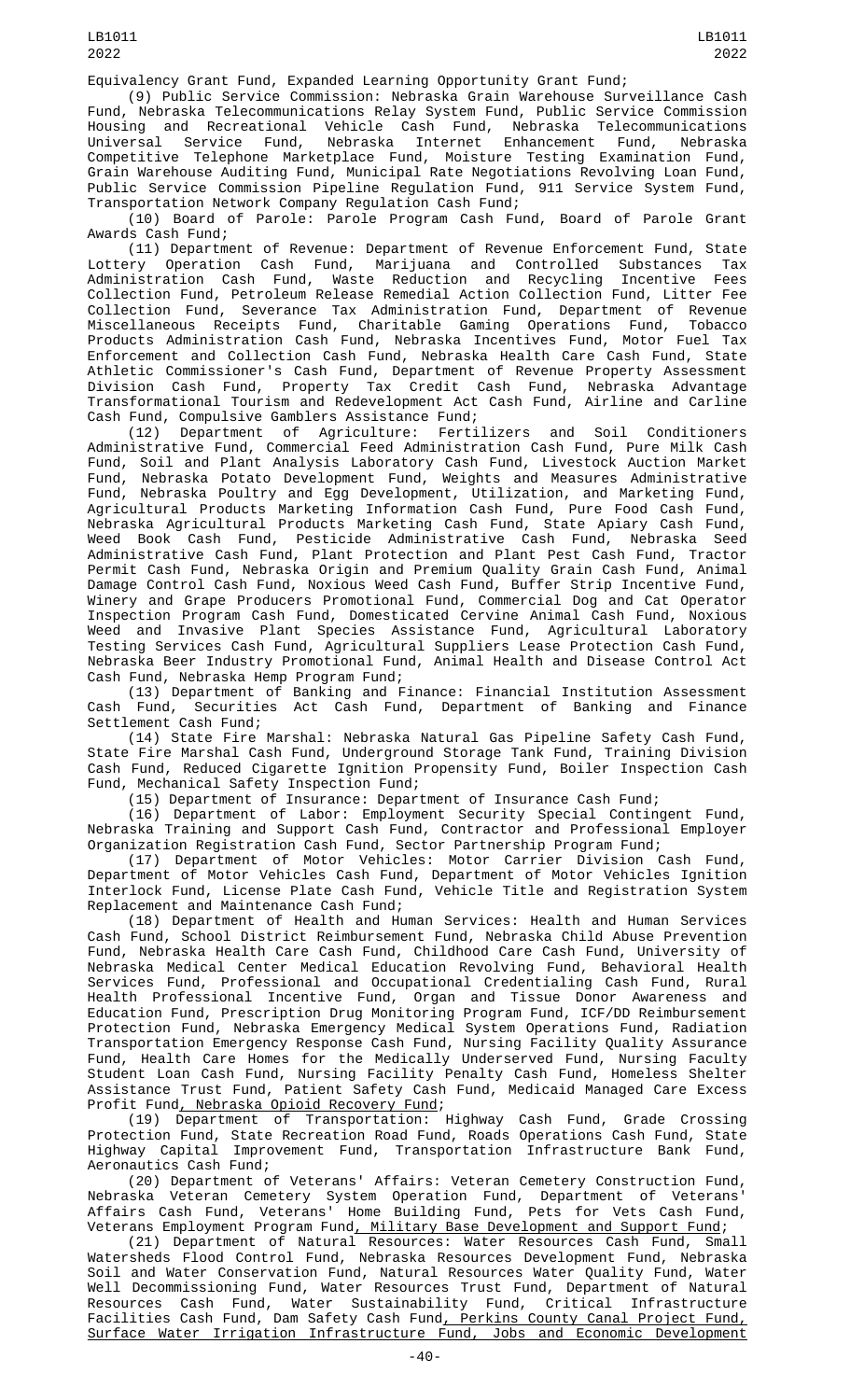## Initiative Fund;

(22) State Electrical Board: Electrical Division Fund;

(23) Military Department: Military Department Cash Fund, Governor's Emergency Cash Fund, Nebraska Emergency Management Agency Cash Fund, Nebraska Emergency Planning and Community Right to Know Cash Fund;

(24) Board of Educational Lands and Funds: Surveyors' Cash Fund, Board of Educational Lands and Funds Cash Fund, Survey Record Repository Fund;

(25) Game and Parks Commission: State Game Fund, State Park Cash Revolving Fund, Nebraska Habitat Fund, Nebraska Aquatic Habitat Fund, Nebraska Snowmobile Trail Cash Fund, Nebraska Outdoor Recreation Development Cash Fund, Wildlife Conservation Fund, Nebraska Environmental Trust Fund, Cowboy Trail Fund, Game Law Investigation Cash Fund, Niobrara Council Fund, Nebraska Environmental Endowment Fund, Ferguson House Fund, Hunters Helping the Hungry Cash Fund, Game and Parks Commission Capital Maintenance Fund, Game and Parks State Park <code>Improvement</code> and Maintenance Fund, Game and Parks Commission Educational Fund $_{\rm {\mathcal L}}$ Water Recreation Enhancement Fund, Trail Development and Maintenance Fund;

(26) Nebraska Library Commission: Nebraska Library Commission Cash Fund;

(27) Nebraska Liquor Control Commission: Nebraska Liquor Control Commission Rule and Regulation Cash Fund;

(28) State Racing Commission: Racing Commission's Cash Fund, Track Distribution Fund;

(29) Nebraska Workers' Compensation Court: Compensation Court Cash Fund; (30) Nebraska Brand Committee: Nebraska Brand Inspection and Theft

Prevention Fund;

(31) Nebraska Motor Vehicle Industry Licensing Board: Nebraska Motor Vehicle Industry Licensing Fund;

(32) State Real Estate Commission: State Real Estate Commission's Fund;

(33) Board of Barber Examiners: Board of Barber Examiners Fund;

(34) Department of Correctional Services: Department of Correctional Services Facility Cash Fund, Reentry Cash Fund, Vocational and Life Skills Programming Fund, Prison Overcrowding Contingency Fund;

(35) Nebraska Educational Telecommunications Commission: State Educational Telecommunications Fund, NEB\*SAT Cash Fund;

(36) Coordinating Commission for Postsecondary Education: Coordinating Commission for Postsecondary Education Cash Fund, Nebraska Opportunity Grant Fund, Guaranty Recovery Cash Fund;

(37) Nebraska State Colleges: Chadron Cash Fund, Peru Cash Fund, Wayne Cash Fund, Chadron State College Designated Cash Fund, Peru State College Designated Cash Fund, Wayne State College Designated Cash Fund, Board of Trustees Cash Fund, State Colleges Sport Facilities Cash Fund;

(38) University of Nebraska: Financial Literacy Cash Fund, University Cash Fund, Temporary University Fund, University of Nebraska at Omaha Cash Fund, University of Nebraska Medical Center Cash Fund, University of Nebraska at Kearney Cash Fund, University of Nebraska Central Administration Designated Cash Fund, University of Nebraska-Lincoln Designated Cash Fund, University of Nebraska at Omaha Designated Cash Fund, University of Nebraska Medical Center Designated Cash Fund, University of Nebraska at Kearney Designated Cash Fund, State Anatomical Board Cash Fund;<br>(39) Nebraska State Fair

Board: Nebraska State Fair Support and

Improvement Cash Fund; (40) Real Property Appraiser Board: Real Property Appraiser Fund, Appraisal Management Company Fund;

(41) Nebraska State Historical Society: Historical Society Fund, Historical Landmark Cash Fund, Nebraska Job Creation and Mainstreet Revitalization Fund, Nebraska 150 Sesquicentennial Plate Proceeds Fund, Willa Cather National Statuary Hall Cash Fund, Willa Cather Historical Building Cash Fund;

(42) Nebraska Wheat Development, Utilization, and Marketing Board: Nebraska Wheat Development, Utilization, and Marketing Fund;

(43) Nebraska Oil and Gas Conservation Commission: Oil and Gas Conservation Fund;<br>(44) Board

of Engineers and Architects: Engineers and Architects Regulation Fund;

(45) Board of Geologists: Geologists Regulation Fund;

(46) Nebraska Ethanol Board: Agricultural Alcohol Fuel Tax Fund, Ethanol Production Incentive Cash Fund;

(47) Nebraska Dairy Industry Development Board: Nebraska Dairy Industry Development Fund;

(48) State Board of Examiners for Land Surveyors: Land Surveyor Examiner's Fund;<br> $(49)$ 

Nebraska State Board of Public Accountancy: Certified Public Accountants Fund;

(50) Nebraska State Patrol: Nebraska State Patrol Cash Fund, Investigation Petty Cash Fund, Carrier Enforcement Cash Fund, Nebraska State Patrol Drug Control and Education Cash Fund, Public Safety Cash Fund, Nebraska State Patrol Vehicle Replacement Cash Fund, Nebraska Public Safety Communication System Cash Fund, Combined Law Enforcement Information Network Cash Fund, State DNA Sample and Data Base Fund, Treasury Agency Forfeitures Cash Fund;

(51) Department of Administrative Services: Building Renewal Allocation Fund, State Building Renewal Assessment Fund, University Building Renewal Assessment Fund, State College Building Renewal Assessment Fund, Capitol Restoration Cash Fund, Vacant Building and Excess Land Cash Fund, Resource Recovery Fund, Tort Claims Fund, Information Technology Infrastructure Fund,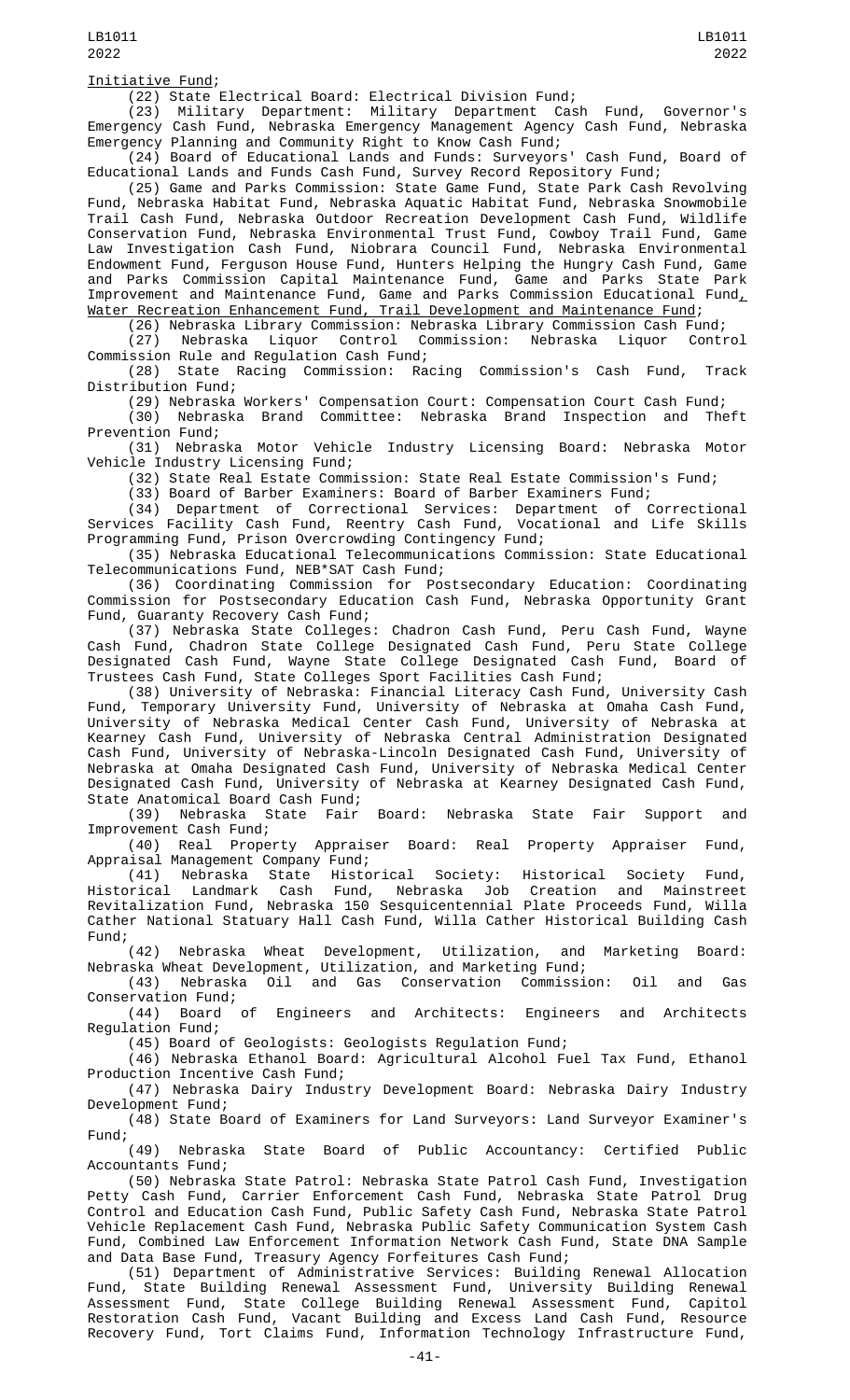Health and Life Benefit Administration Cash Fund, Rural Broadband Task Force Fund, Community College State Dependents Fund;

(52) Abstracters Board of Examiners: Abstracters Board of Examiners Cash Fund;

(53) Commission on Latino-Americans: Hispanic Awareness Cash Fund, Commission on Latino-Americans Cash Fund;

(54) Nebraska Arts Council: Nebraska Arts Council Cash Fund, Nebraska Arts and Humanities Cash Fund, Support the Arts Cash Fund;

(55) Foster Care Review Office: Foster Care Review Office Cash Fund, Nebraska Health Care Cash Fund;

(56) Department of Economic Development: Nebraska Agricultural Products Research Fund, Job Training Cash Fund, Administrative Cash Fund, Affordable Housing Trust Fund, <del>Comprehensive Housing Strategy Cash Fund, Economic</del> <del>Development Cash Fund,</del> Civic and Community Center Financing Fund, Lead-Based Paint Hazard Control Cash Fund, Intern Nebraska Cash Fund, Rural Workforce Housing Investment Fund, Bioscience Innovation Cash Fund, Nebraska Film Office Fund, Customized Job Training Cash Fund, ImagiNE Nebraska Cash Fund, Middle Income Workforce Housing Investment Fund, ImagiNE Nebraska Revolving Loan Fund, Nebraska Transformational Project Fund, Site and Building Development Fund $_{\textit{\tiny{L}}}$ 

Nebraska Rural Projects Fund;<br>(57) State Board of I Landscape Architects: State Board of Landscape Architects Cash Fund;

(58) Nebraska Power Review Board: Nebraska Power Review Fund;

(59) Nebraska Investment Council: State Investment Officer's Cash Fund;

(60) Nebraska Commission on Law Enforcement and Criminal Justice: Nebraska Law Enforcement Training Center Cash Fund, Law Enforcement Improvement Fund, Victim's Compensation Fund, Community Corrections Uniform Data Analysis Cash Fund, Violence Prevention Cash Fund;

(61) Commission for the Blind and Visually Impaired: Commission for the Blind and Visually Impaired Cash Fund;

(62) Commission for the Deaf and Hard of Hearing: Commission for the Deaf and Hard of Hearing Fund;

(63) Department of Environment and Energy: Integrated Solid Waste Management Cash Fund, Nebraska Litter Reduction and Recycling Fund, Environmental Cash Fund, Chemigation Costs Fund, Low-Level Radioactive Waste Cash Fund, Petroleum Products and Hazardous Substances Storage and Handling Fund, Petroleum Release Remedial Action Cash Fund, Wastewater Treatment Operator Certification Cash Fund, Local Site Selection Cash Fund, Local Monitoring Committee Cash Fund, Waste Reduction and Recycling Incentive Fund, Wastewater Treatment Facilities Construction Loan Fund, Remedial Action Plan Monitoring Fund, Livestock Waste Management Cash Fund, Drinking Water Administration Fund, Clean Air Title V Cash Fund, Air Quality Permit Cash Fund, Superfund Cost Share Cash Fund, Private Onsite Wastewater Treatment System Certification and Registration Cash Fund, Solid Waste Landfill Closure Assistance Fund, Private Onsite Wastewater Treatment System Permit and Approval Cash Fund, State Energy Cash Fund, Clean-burning Motor Fuel Development Fund, Volkswagen Settlement Cash Fund, Renewable Fuel Infrastructure Fund, Engineering Plan Review Cash Fund, Environmental Safety Cash Fund;

(64) Public Employees Retirement Board: School Expense Fund, Judges Expense Fund, State Patrol Expense Fund, Deferred Compensation Expense Fund, State Employees Retirement System Expense Fund, County Employees Retirement System Expense Fund, State Cash Balance Expense Fund, County Cash Balance Expense Fund, Class V School Employees Retirement System Management Work Plan Fund;

(65) Dry Bean Commission: Dry Bean Development, Utilization, Promotion, and Education Fund;

(66) Nebraska Accountability and Disclosure Commission: Nebraska Accountability and Disclosure Commission Cash Fund;

(67) Corn Development, Utilization, and Marketing Board: Nebraska Corn Development, Utilization, and Marketing Fund;

(68) Nebraska Hemp Commission: Hemp Promotion Fund;

(69) Community College Aid: Nebraska Community College Aid Cash Fund;

(70) Grain Sorghum Development, Utilization, and Marketing Board: Grain Sorghum Development, Utilization, and Marketing Fund, Grain Sorghum National Checkoff Fund;

(71) Tax Equalization and Review Commission: Tax Equalization and Review Commission Cash Fund;

(72) Commission on Public Advocacy: Legal Education for Public Service and Rural Practice Loan Repayment Assistance Fund, Commission on Public Advocacy Operations Cash Fund, Legal Aid and Services Fund, Civil Legal Services Fund;

(73) Commission on Indian Affairs: Commission on Indian Affairs Cash Fund, Chief Standing Bear National Statuary Hall Cash Fund, Native American Scholarship and Leadership Fund;

(74) Nebraska Tourism Commission: State Visitors Promotion Cash Fund, Tourism Conference Cash Fund, Nebraska Tourism Commission Promotional Cash Fund; and

(75) Dry Pea and Lentil Commission: Dry Pea and Lentil Fund.

Sec. 206. Laws 2021, LB380, section 262, is amended to read:

Sec. 262. FEDERAL FUNDS.

The receipts for FY2021-22 and FY2022-23 inuring to the several Federal Funds, together with any amounts held in account by the State Treasurer on June 30, 2021, are hereby credited to each of the funds respectively. Expenditure of Federal Funds appropriated in this act shall not be limited to the amount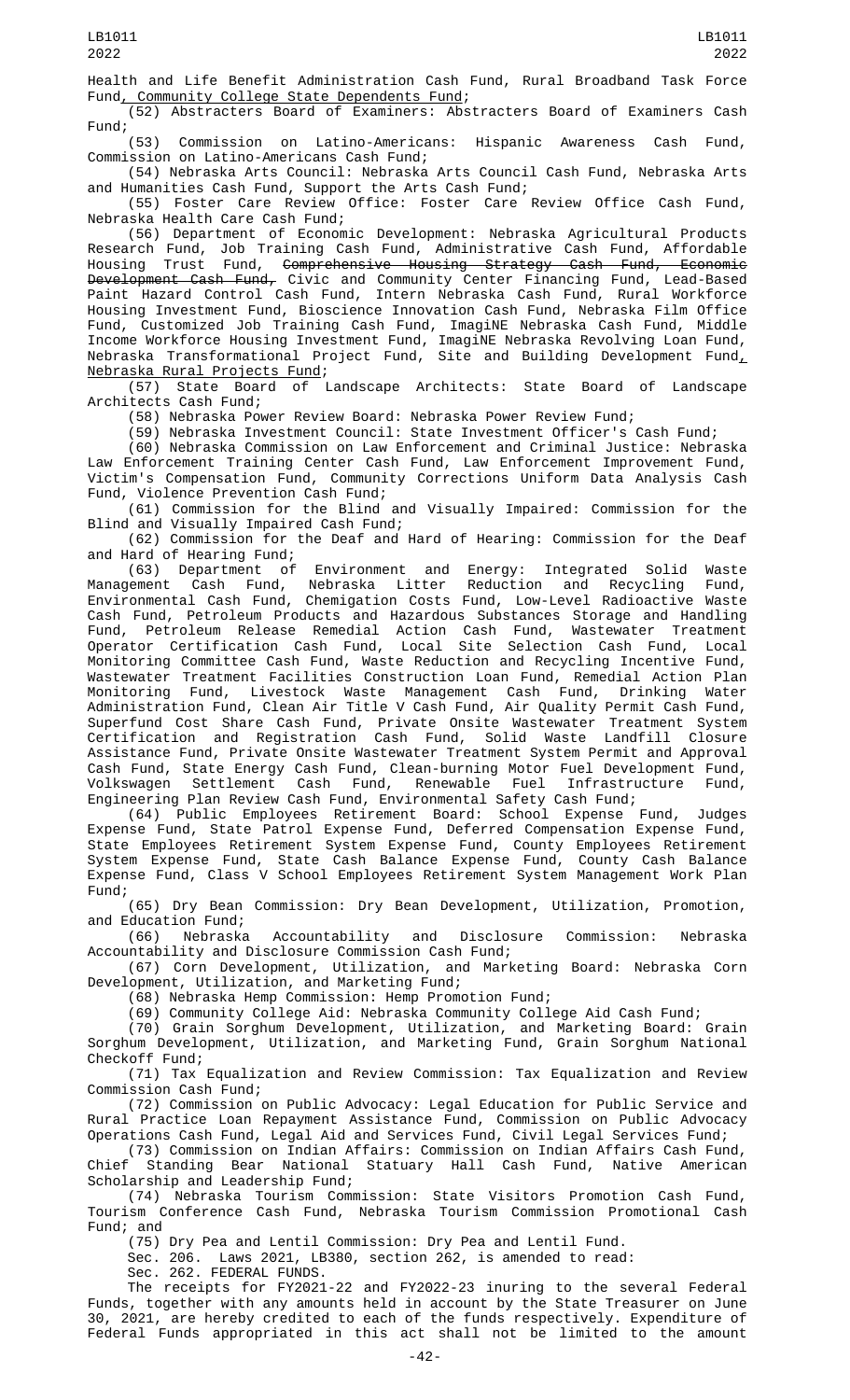shown.

Any Federal Funds, not otherwise appropriated, any additional Federal Funds made available to the credit of the State Treasurer, and any amounts on hand in any such Federal Funds on June 30, 2021, <u>excluding any funds allocated</u> to the State of Nebraska from the federal Coronavirus State Fiscal Recovery

Fund pursuant to the federal American Rescue Plan Act of 2021, 42 U.S.C. 802, as amended, are hereby appropriated to the expending agency designated by the federal government or, if none is designated, to such expending agency as may be designated by the Governor.

Sec. 207. Laws 2021, LB380, section 266, is amended to read:

Sec. 266. GENERAL FUND TRANSFERS.

(1) The State Treasurer shall make the transfers specified in this section from the General Fund to the designated fund, in the amounts indicated. Unless otherwise noted, transfers for FY2021-22 shall occur on July 1, 2021, or as soon thereafter as administratively possible, and transfers for FY2022-23 shall occur on July 1, 2022, or as soon thereafter as administratively possible. All agencies with administrative responsibilities for these funds shall assist the State Treasurer as needed in implementing the transfers.

(2) Transfers from the General Fund for FY2021-22 shall include transfers to:

(a) The Nebraska State Patrol Cash Fund: \$115,000 less the unexpended balance existing on June 30, 2021, in (i) the Nebraska State Patrol Cash Fund, (ii) the Investigation Petty Cash Fund, (iii) any special checking account or accounts used by the Nebraska State Patrol, and (iv) the possession of agency personnel involved in investigations, when the unexpended balances resulted from General Fund transfers to the Nebraska State Patrol Cash Fund or from General Fund appropriations. Any transfers made shall be subject to a final reconciliation of available investigation cash fund balances as of June 30, 2021, by the Nebraska State Patrol.

It is the intent of the Legislature that the Nebraska State Patrol have available a total of \$115,000 from the General Fund for FY2021-22 to be used in making drug purchases, for enforcing Nebraska laws relating to felonies, for enforcing the Nebraska liquor laws, and for payment of investigative expenses;

(b) The Property Tax Credit Cash Fund: \$297,000,000 on or before December 15, 2021, on such date as directed by the budget administrator of the budget division of the Department of Administrative Services;

(c) The Water Sustainability Fund: \$11,000,000 on or before June 30, 2022, on such date as directed by the budget administrator of the budget division of the Department of Administrative Services;

(d) The Water Resources Cash Fund: \$3,300,000 on or before June 30, 2022, on such date as directed by the budget administrator of the budget division of the Department of Administrative Services;

(e) The Nebraska Capital Construction Fund: \$100,000,000 on or before July 15, 2021, on such date as directed by the budget administrator of the budget division of the Department of Administrative Services. It is the intent of the Legislature that these funds remain in the Nebraska Capital Construction Fund until sufficient details are provided to the Legislature regarding plans to reduce prison overcrowding;

(f) The Customized Job Training Cash Fund: \$2,500,000 on or before October 2021, on such date as directed by the budget administrator of the budget division of the Department of Administrative Services;

(g) The ImagiNE Nebraska Revolving Loan Fund: \$5,000,000 on or before July 15, 2021, on such date as directed by the budget administrator of the budget division of the Department of Administrative Services;

(h) The Cash Reserve Fund: \$50,000,000 on or before June 30, 2022, on such date as directed by the budget administrator of the budget division of the Department of Administrative Services;

(i) The Nebraska Film Office Fund: \$1,000,000 on or before July 30, 2021, on such date as directed by the budget administrator of the budget division of the Department of Administrative Services; and

(j) The Commission on Public Advocacy Operations Cash Fund: \$520,000 on such date as directed by the budget administrator of the budget division of the Department of Administrative Services.

(3) Transfers from the General Fund for FY2022-23 shall include transfers to:

(a) The Nebraska State Patrol Cash Fund: \$115,000 less the unexpended balance existing on June 30, 2022, in (i) the Nebraska State Patrol Cash Fund, (ii) the Investigation Petty Cash Fund, (iii) any special checking account or accounts used by the Nebraska State Patrol, and (iv) the possession of agency personnel involved in investigations, when the unexpended balances resulted from General Fund transfers to the Nebraska State Patrol Cash Fund or from General Fund appropriations. Any transfers made shall be subject to a final reconciliation of available investigation cash fund balances as of June 30, 2022, by the Nebraska State Patrol.

It is the intent of the Legislature that the Nebraska State Patrol have available a total of \$115,000 from the General Fund for FY2022-23 to be used in making drug purchases, for enforcing Nebraska laws relating to felonies, for enforcing the Nebraska liquor laws, and for payment of investigative expenses;

(b) The Property Tax Credit Cash Fund: \$310,000,000 on or before December 15, 2022, on such date as directed by the budget administrator of the budget division of the Department of Administrative Services;

(c) The Water Sustainability Fund: \$11,000,000 on or before June 30, 2023, on such dates and in such amounts as directed by the budget administrator of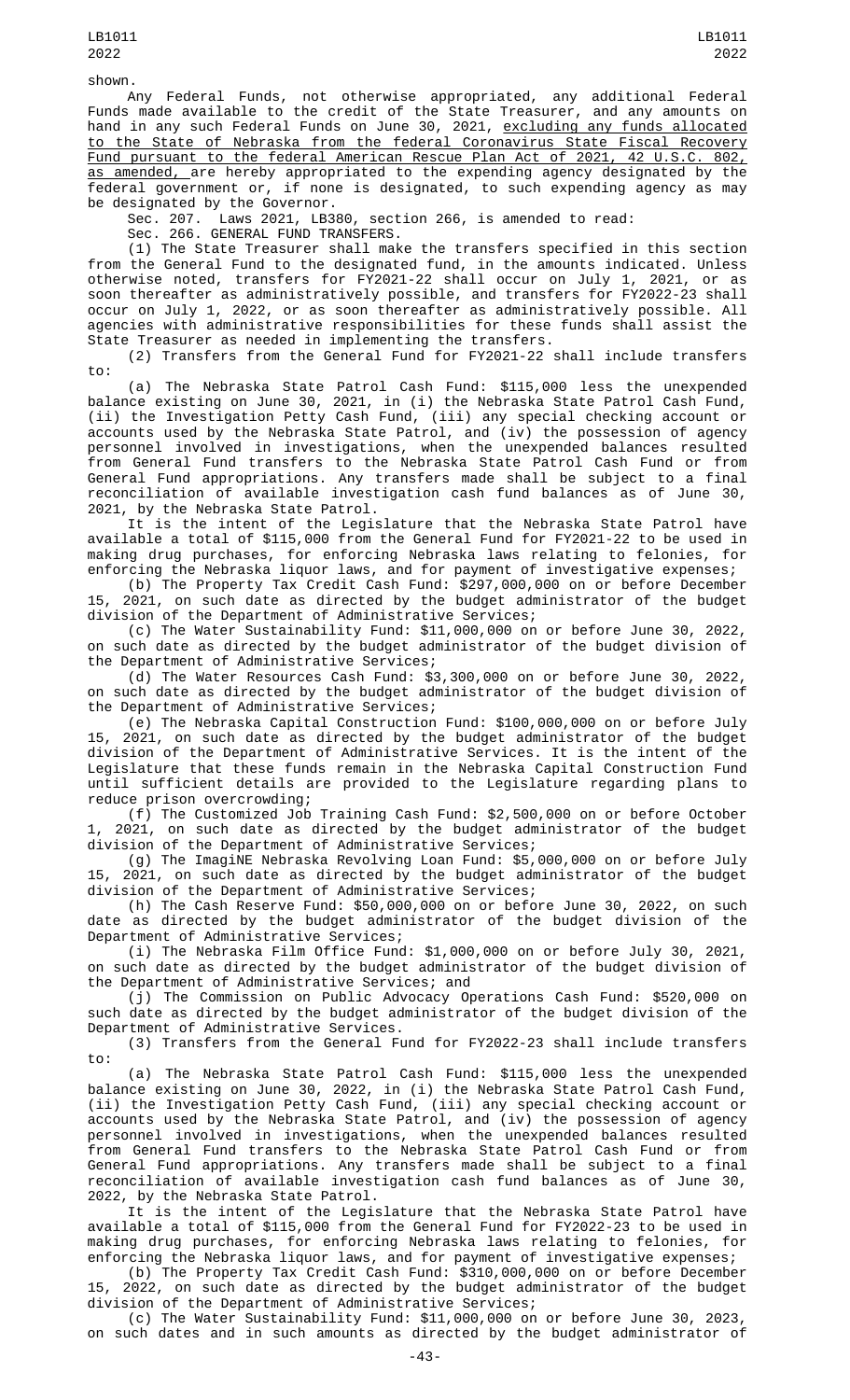the budget division of the Department of Administrative Services;

(d) The Water Resources Cash Fund: \$3,300,000 on or before June 30, 2023, on such dates and in such amounts as directed by the budget administrator of the budget division of the Department of Administrative Services;

(e) The ImagiNE Nebraska Revolving Loan Fund: \$5,000,000 on or before July 15, 2022, on such date as directed by the budget administrator of the budget division of the Department of Administrative Services;

(f) The Cash Reserve Fund: \$50,000,000 on or before June 30, 2023, on such date as directed by the budget administrator of the budget division of the Department of Administrative Services; and

(g) The Commission on Public Advocacy Operations Cash Fund: \$520,000 on such date as directed by the budget administrator of the budget division of the Department of Administrative Services $\frac{1}{L}$  -

(h) The Water Recreation Enhancement Fund: \$100,000,000 on or before July 15, 2022, on such date as directed by the budget administrator of the budget division of the Department of Administrative Services;

(i) The Nebraska Capital Construction Fund: \$40,723,459 after July 1, 2022, but before June 30, 2023, on such dates and in such amounts as directed by the budget administrator of the budget division of the Department of Administrative Services;

(j) The Jobs and Economic Development Initiative Fund: \$20,000,000 on or before June 30, 2023, on such dates and in such amounts as directed by the budget administrator of the budget division of the Department of Administrative Services; and

(k) The Governor's Emergency Cash Fund: \$5,000,000 after July 1, 2022, but before June 30, 2023, on such dates and in such amounts as directed by the budget administrator of the budget division of the Department of Administrative Services.

Sec. 208. Laws 2021, LB380, section 267, is amended to read:

Sec. 267. CASH, REVOLVING, AND TRUST FUND LAPSES AND TRANSFERS.

The State Treasurer shall make the transfers specified in this section between funds, in the amounts indicated. Unless otherwise noted, transfers for FY2021-22 shall occur on July 1, 2021, or as soon thereafter as administratively possible, and transfers for FY2022-23 shall occur on July 1, 2022, or as soon thereafter as administratively possible. All agencies with administrative responsibilities for these funds shall assist the State Treasurer as needed in implementing the transfers.

(1) Transfers for FY2021-22 shall include:

(a) From the Tobacco Products Administration Cash Fund to the General Fund: \$7,000,000 on or before June 15, 2022, on such dates and in such amounts as directed by the budget administrator of the budget division of the Department of Administrative Services;

(b) From the Securities Act Cash Fund to the General Fund: \$18,000,000 on or before June 30, 2022, on such dates and in such amounts as directed by the budget administrator of the budget division of the Department of Administrative Services;

(c) From the Health and Human Services Cash Fund to the University of Nebraska Eppley Institute for Research in Cancer and Allied Diseases Cash Fund: \$500,000, pursuant to section 81-638;

(d) From the Department of Insurance Cash Fund to the General Fund: \$4,000,000 on or before September 30, 2021, and \$4,000,000 on or before March 31, 2022, on such dates as directed by the budget administrator of the budget division of the Department of Administrative Services;

(e) From the Roads Operations Cash Fund to the Carrier Enforcement Cash Fund: \$9,683,062, less the unexpended balance existing on June 30, 2021, in the Carrier Enforcement Cash Fund. Transfers shall be made in four equal quarterly amounts on or before July 15, October 15, January 15, and April 15;

(f) From the State Building Revolving Fund to the Capitol Security Revolving Fund: \$1,020,741, less the unexpended, unobligated balance existing on June 30, 2021, in the Capitol Security Revolving Fund. Transfers shall be made in four equal quarterly amounts on or before July 15, October 15, January 15, and April 15.

Transfers shall be made to pay non-General-Fund costs associated with the operation of the state capitol security division of the Nebraska State Patrol;

(g) From the Highway Trust Fund to the Motor Fuel Tax Enforcement and Collection Cash Fund: \$1,347,588. Transfers shall be made in twelve equal monthly amounts;

(h) From the Highway Trust Fund to the Motor Carrier Division Cash Fund: Up to a maximum of \$1,400,000. Transfers shall be made as required by the Department of Motor Vehicles to operate the Division of Motor Carrier Services;

(i) From the Civic and Community Center Financing Fund to the Department of Revenue Enforcement Fund: \$43,900 on July 1, 2021, or as soon thereafter as administratively possible, as provided for in sections 13-2704 and 77-5601;

(j) From the Highway Trust Fund to the License Plate Cash Fund: \$11,643,476 \$10,350,000. Transfers shall be made as required by the Department of Motor Vehicles to meet the expenditures of plate and sticker production;

(k) From the Flexible Spending Trust Fund to the Health and Life Benefit Administration Cash Fund: \$140,000, except that if the total available unobligated balance of forfeitures in the Flexible Spending Trust Fund as of June 30, 2021, is less than \$140,000, then the State Treasurer shall transfer the difference, not to exceed \$140,000, from the State Employees Insurance Fund. Transfers shall be made to pay the costs associated with the administration of the Flexible Spending Account program;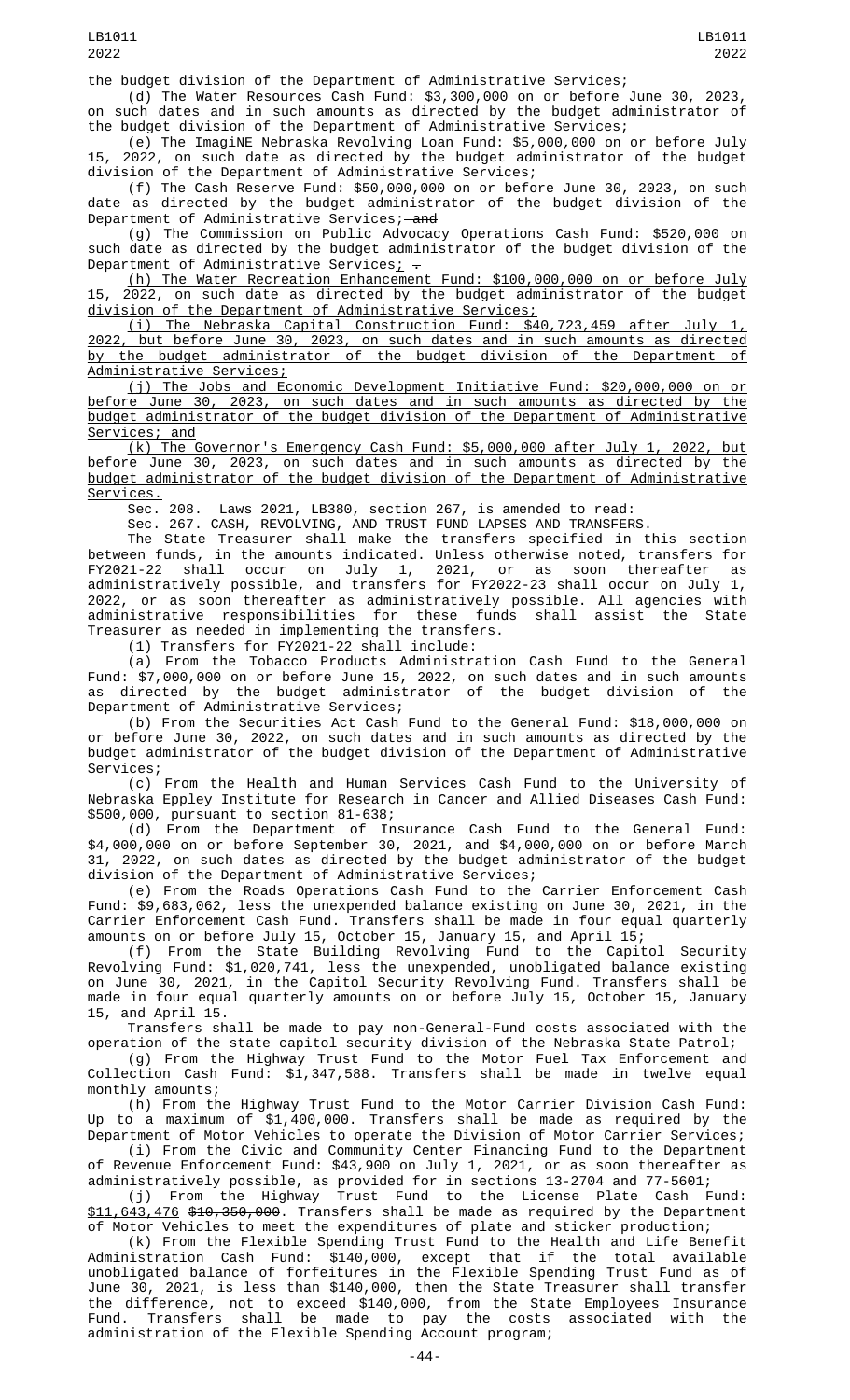(l) From the State Employees Insurance Fund to the Health and Life Benefit Administration Cash Fund: \$999,374, less the June 30, 2021, unobligated Health and Life Benefit Administration Cash Fund balance;

(m) From the Severance Tax Fund to the Municipal Rate Negotiations Revolving Loan Fund: \$10,000, pursuant to section 57-705;

(n) From the Severance Tax Fund to the State Energy Cash Fund: \$300,000, pursuant to section 57-705. Transfers shall be made in twelve equal monthly amounts;

(o) From the Nebraska Training and Support Cash Fund to the Sector Partnership Program Fund: \$300,000 on or before July 15, 2021, on such date as directed by the budget administrator of the budget division of the Department of Administrative Services;

(p) The State Treasurer shall transfer up to \$1,500,000 from the Petroleum Release Remedial Action Cash Fund to the Superfund Cost Share Cash Fund on or before June 30, 2022, on such dates and in such amounts as directed by the budget administrator of the budget division of the Department of Administrative Services. Transfers shall be made as required by the Department of Environment and Energy and used pursuant to subdivision (2)(i) of section 66-1519;

(q) From the State Settlement Cash Fund to the General Fund: \$295,957 on or before June 30, 2022, on such dates and in such amounts as directed by the budget administrator of the budget division of the Department of Administrative Services; and

(r) From the State Settlement Cash Fund to the Legal Education for Public Service and Rural Practice Loan Repayment Assistance Fund: \$150,000 on or before July 15, 2021, on such date as directed by the budget administrator of the budget division of the Department of Administrative Services $_{\rm L}$   $_{\rm -}$ 

(s) From the Noxious Weed Cash Fund to the Hemp Promotion Fund: \$5,000 on or before May 1, 2022, on such dates as directed by the budget administrator of the budget division of the Department of Administrative Services; and

(t) From the Petroleum Release Remedial Action Cash Fund to the Underground Storage Tank Fund: \$50,000 on or before May 1, 2022, on such dates as directed by the budget administrator of the budget division of the Department of Administrative Services.

(2) Transfers for FY2022-23 shall include:

(a) From the Tobacco Products Administration Cash Fund to the General Fund: \$7,000,000 on or before June 15, 2023, on such dates and in such amounts as directed by the budget administrator of the budget division of the Department of Administrative Services;

(b) From the Securities Act Cash Fund to the General Fund: \$24,000,000 on or before June 30, 2023, on such dates and in such amounts as directed by the budget administrator of the budget division of the Department of Administrative Services;

(c) From the Health and Human Services Cash Fund to the University of Nebraska Eppley Institute for Research in Cancer and Allied Diseases Cash Fund: \$500,000, pursuant to section 81-638;

(d) From the Department of Insurance Cash Fund to the General Fund: \$4,000,000 on or before September 30, 2022, and \$4,000,000 on or before March 31, 2023, on such dates as directed by the budget administrator of the budget division of the Department of Administrative Services;

(e) From the Roads Operations Cash Fund to the Carrier Enforcement Cash Fund: \$10,005,718. Transfers shall be made in four equal quarterly amounts on or before July 15, October 15, January 15, and April 15;

(f) From the State Building Revolving Fund to the Capitol Security Revolving Fund: \$1,040,894. Transfers shall be made in four equal quarterly amounts on or before July 15, October 15, January 15, and April 15. Transfers shall be made to pay non-General-Fund costs associated with the operation of the state capitol security division of the Nebraska State Patrol;

(g) From the Highway Trust Fund to the Motor Fuel Tax Enforcement and Collection Cash Fund: \$1,443,670, less the unobligated balance in the Motor Fuel Tax Enforcement and Collection Cash Fund on June 30, 2022. Transfers shall be made in twelve equal monthly amounts;

(h) From the Highway Trust Fund to the Motor Carrier Division Cash Fund: Up to a maximum of \$1,400,000. Transfers shall be made as required by the Department of Motor Vehicles to operate the Division of Motor Carrier Services;

(i) From the Civic and Community Center Financing Fund to the Department of Revenue Enforcement Fund: \$43,900 on July 1, 2022, or as soon thereafter as administratively possible, as provided for in sections 13-2704 and 77-5601;

(j) From the Highway Trust Fund to the License Plate Cash Fund: Up to a maximum of <u>\$6,104,222</u> <del>\$5,450,000</del>. Transfers shall be made as required by the Department of Motor Vehicles to meet the expenditures of plate and sticker production;

(k) From the Flexible Spending Trust Fund to the Health and Life Benefit Administration Cash Fund: \$140,000, except that if the total available unobligated balance of forfeitures in the Flexible Spending Trust Fund as of June 30, 2022, is less than \$140,000, then the State Treasurer shall transfer the difference, not to exceed \$140,000, from the State Employees Insurance Fund. Transfers shall be made to pay the costs associated with the administration of the Flexible Spending Account program;

(l) From the State Employees Insurance Fund to the Health and Life Benefit Administration Cash Fund: \$1,013,380 \$1,009,032;

(m) From the Severance Tax Fund to the Municipal Rate Negotiations Revolving Loan Fund: \$10,000, pursuant to section 57-705; (n) From the Severance Tax Fund to the State Energy Cash Fund: \$300,000,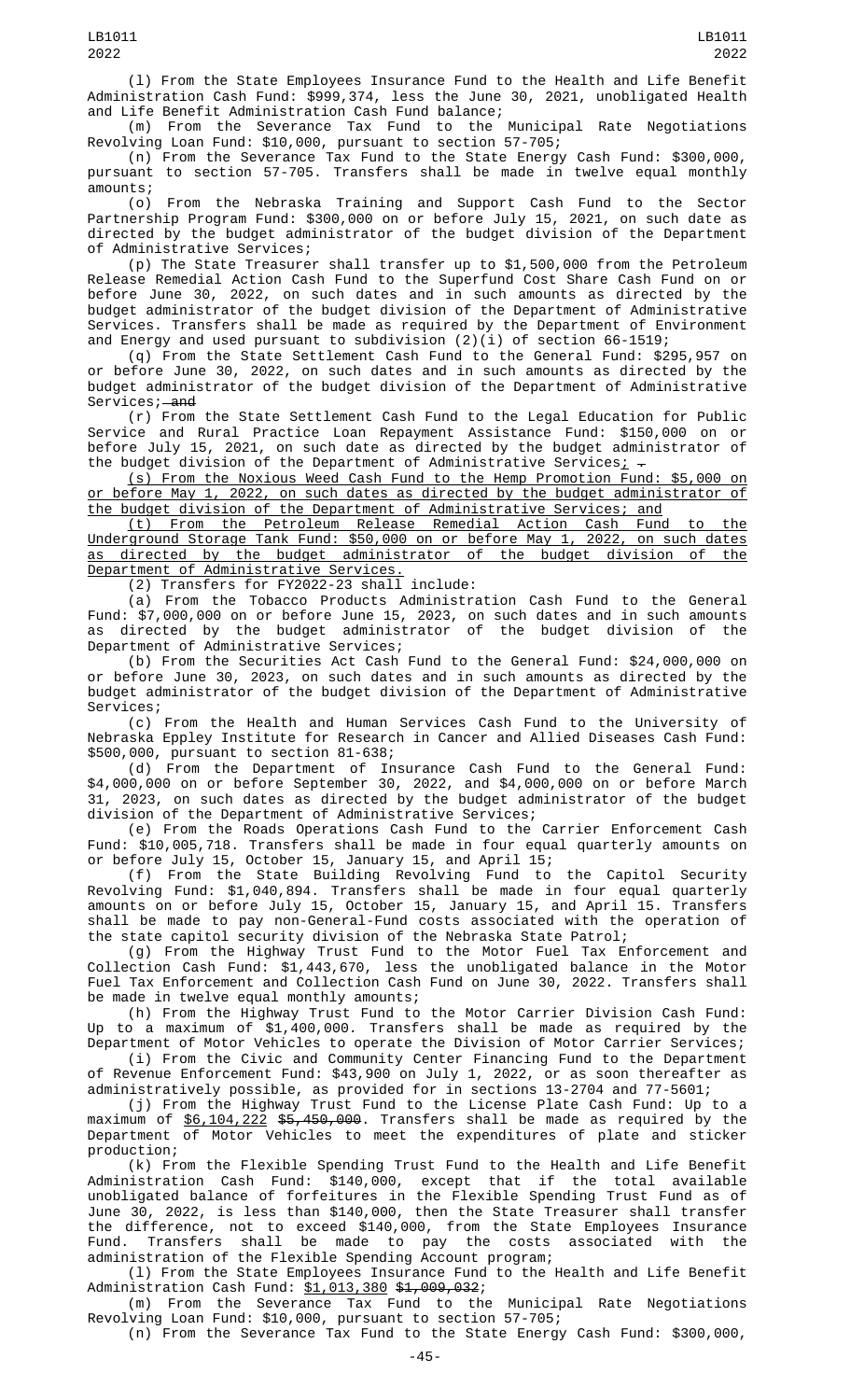pursuant to section 57-705. Transfers shall be made in twelve equal monthly amounts;

(o) From the Nebraska Training and Support Cash Fund to the Sector Partnership Program Fund: \$300,000 on or before July 15, 2022, on such date as directed by the budget administrator of the budget division of the Department of Administrative Services;

(p) The State Treasurer shall transfer up to \$1,500,000 from the Petroleum Release Remedial Action Cash Fund to the Superfund Cost Share Cash Fund on or before June 30, 2023, on such dates and in such amounts as directed by the budget administrator of the budget division of the Department of Administrative Services. Transfers shall be made as required by the Department of Environment and Energy and used pursuant to subdivision (2)(i) of section 66-1519;

(q) From the State Settlement Cash Fund to the General Fund: \$295,957 on or before June 30, 2023, on such dates and in such amounts as directed by the budget administrator of the budget division of the Department of Administrative Services; and

(r) From the State Settlement Cash Fund to the Legal Education for Public Service and Rural Practice Loan Repayment Assistance Fund: \$150,000 on or before July 15, 2022, on such date as directed by the budget administrator of the budget division of the Department of Administrative Services $\downarrow$   $\div$ 

(s) From the Noxious Weed Cash Fund to the Hemp Promotion Fund: \$5,000 on or before September 15, 2022, on such dates as directed by the budget administrator of the budget division of the Department of Administrative Services;

(t) From the Petroleum Release Remedial Action Cash Fund to the Underground Storage Tank Fund: \$50,000 on or before September 15, 2022, on such dates as directed by the budget administrator of the budget division of the Department of Administrative Services; and

(u) From the Affordable Housing Trust Fund to the Lead-Based Paint Hazard Control Cash Fund: \$250,000 on or before July 15, 2022, on such dates as directed by the budget administrator of the budget division of the Department <u>of Administrative Services.</u>

Sec. 209. Laws 2021, LB383, section 9, is amended to read: Sec. 9. AGENCY NO. 31 — MILITARY DEPARTMENT

Program No. 913 - 1776 Readiness Center Remodel

|                          | FY2021-22 | FY2022-23 | <b>FUTURE</b>  |
|--------------------------|-----------|-----------|----------------|
| NEBRASKA CAPITAL         |           |           |                |
| <b>CONSTRUCTION FUND</b> | 500,000   | 201,800   | $-0-$          |
| FEDERAL FUND est.        | 500,000   | 201,800   | -0-            |
| PROGRAM TOTAL            | 1,000,000 | 403,600   | <u> - 0 - </u> |
| NEBRASKA CAPITAL         |           |           |                |
| CONSTRUCTION FUND        | 500,000   | $-9-$     | $-9-$          |
| FEDERAL FUND est.        | 500,000   | -0-       | -0-            |
|                          |           |           |                |

PROGRAM TOTAL 1,000,000 -0- -0- -0-

The Military Department is hereby authorized to proceed with the design, planning, and construction related to remodeling the facility and consolidating or replacing or both the HVAC systems at the 1776 Readiness Center in Lincoln, Nebraska.

Sec. 210. Laws 2021, LB383, section 10, is amended to read: Sec. 10. AGENCY NO. 31 — MILITARY DEPARTMENT

Program No. 927 - Federal-State Match Construction Projects

|                     | FY2021-22            | FY2022-23  | <b>FUTURE</b> |
|---------------------|----------------------|------------|---------------|
| <b>GENERAL FUND</b> | 891,000              | $-0-$      | $-0-$         |
| NEBRASKA CAPITAL    |                      |            |               |
| CONSTRUCTION FUND   | <u>- 0 - </u>        | 534,950    | $-0-$         |
| FEDERAL FUND est.   | 1,697,000            | 1,418,850  | $-0-$         |
| PROGRAM TOTAL       | 2,588,000            | 1,953,800  | $ \Theta$ –   |
| GENERAL FUND        | 891,000              | $-\theta-$ | -0-           |
| FEDERAL FUND est.   | <del>1,697,000</del> | $-9-$      | $-9-$         |
| PROGRAM TOTAL       | 2,588,000            | -0-        | -0-           |

The Military Department is hereby authorized to engage in various military master capital project agreements with the National Guard Bureau, including renovation and remodeling of the York vehicle storage facility, in order to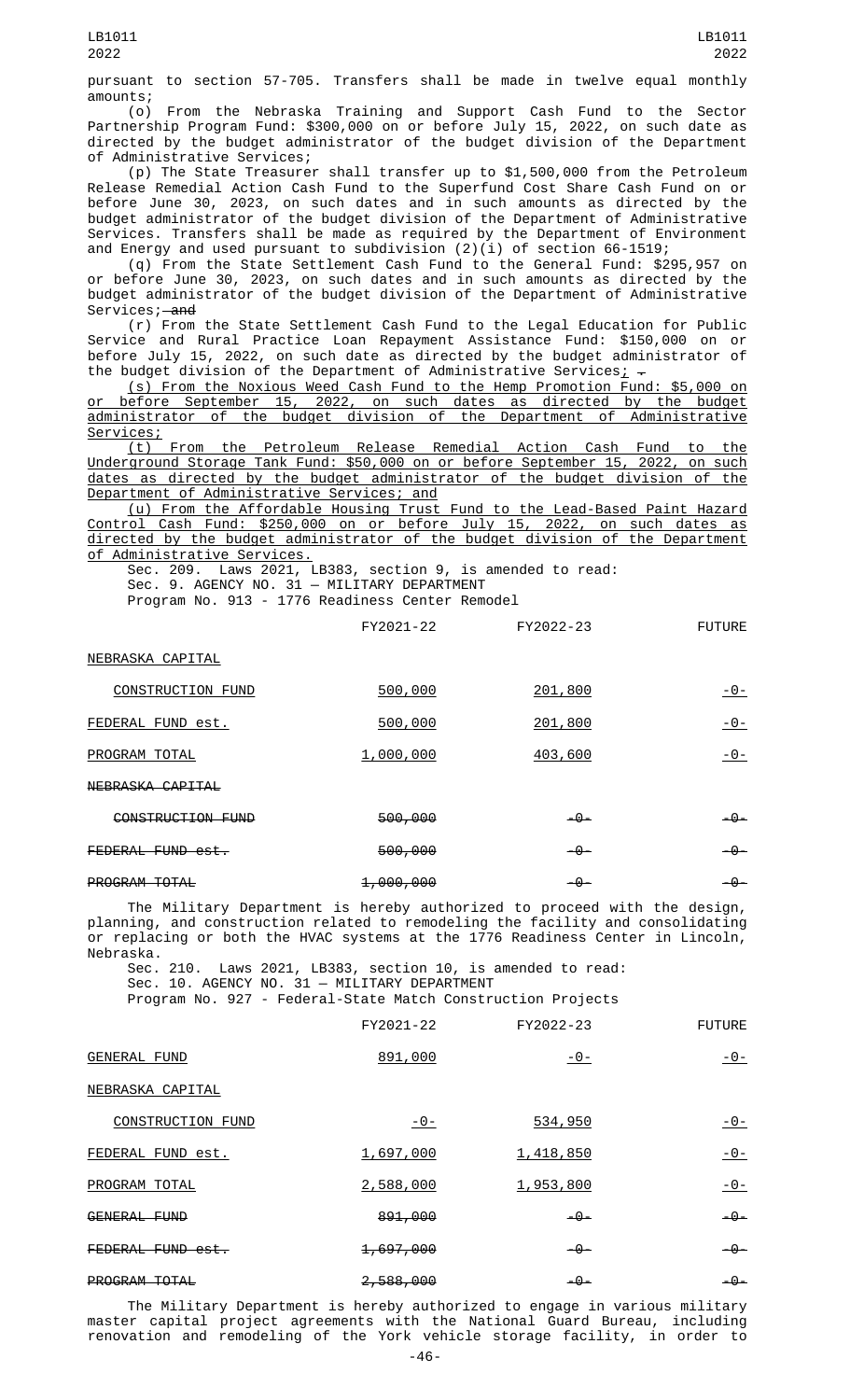convert the space into National Guard Readiness Center space, and expanding the Columbus readiness center facility to add storage space and to pave the parking lot, interior remodeling and bathroom repair at the Penterman readiness center, replacing perimeter fencing at Lincoln, East Campus, and North Omaha readiness centers, replacing the statewide building management system connectivity controller at the joint forces headquarters, and installing a whole-facility backup generator system at the Penterman readiness center.

Sec. 211. Laws 2021, LB383, section 22, is amended to read: Sec. 22. AGENCY NO. 46 — DEPARTMENT OF CORRECTIONAL SERVICES Program No. 913 - Security System Upgrades

|                     | FY2021-22            | FY2022-23            | <b>FUTURE</b> |
|---------------------|----------------------|----------------------|---------------|
| <b>GENERAL FUND</b> | 1,250,000            | <u> - 0 - </u>       | -0-           |
| NEBRASKA CAPITAL    |                      |                      |               |
| CONSTRUCTION FUND   | -0-                  | 1,250,000            | $-0-$         |
| PROGRAM TOTAL       | 1,250,000            | 1,250,000            | - 0 -         |
| GENERAL FUND        | 1,250,000            | <del>1,250,000</del> | -0-           |
| PROGRAM TOTAL       | <del>1,250,000</del> | 1,250,000            | -0-           |

The Department of Correctional Services is hereby authorized to upgrade security system components at various Department of Correctional Services facilities statewide, including, but not limited to: Replacement of door controls and perimeter detection systems, upgrade of existing video equipment, and upgrade and replacement of security camera systems.

Sec. 212. Laws 2021, LB383, section 23, is amended to read: Sec. 23. AGENCY NO. 46 — DEPARTMENT OF CORRECTIONAL SERVICES Program No. 914 - Infrastructure and Maintenance

|                  | FY2021-22 | FY2022-23 | <b>FUTURE</b> |
|------------------|-----------|-----------|---------------|
| GENERAL FUND     | 2,000,000 | -0-       | -0-           |
| NEBRASKA CAPITAL |           |           |               |

| CONSTRUCTION FUND       | -0-                  | 2,000,000            | <u>- 0 -</u> |
|-------------------------|----------------------|----------------------|--------------|
| <del>GENERAL FUND</del> | <del>2,000,000</del> | <del>2,000,000</del> | - -          |

| PROGRAM TOTAL<br>2,000,000<br>2,000,000 | $-(-)$ |
|-----------------------------------------|--------|
|-----------------------------------------|--------|

The Department of Correctional Services is hereby authorized to undertake various high priority infrastructure and maintenance projects related to facility roofing, electrical, boiler/chiller/HVAC, fire and life safety, and other needs, which projects the Task Force for Building Renewal is unable to fully address.

Laws 2021, LB383, section 24, is amended to read: Sec. 24. AGENCY NO. 46 — DEPARTMENT OF CORRECTIONAL SERVICES Program No. 928 - Reception and Treatment Center

|                          | FY2021-22  | FY2022-23 | <b>FUTURE</b> |
|--------------------------|------------|-----------|---------------|
| NEBRASKA CAPITAL         |            |           |               |
| <b>CONSTRUCTION FUND</b> | 18,000,000 | 4,000,000 | -0-           |
| PROGRAM TOTAL            | 18,000,000 | 4,000,000 | -0-           |
| NEBRASKA CAPITAL         |            |           |               |
|                          |            |           |               |

| 18,000,000<br>$-9-$ |
|---------------------|
|                     |

## PROGRAM TOTAL 18,000,000 18,000,000 -0-

The Department of Correctional Services is hereby authorized to proceed with the design, planning, and construction of three specialty units, to be used for additional mental health and geriatric patients or other individuals with special needs, that would add at least an additional ninety-six-bed capacity at the reception and treatment center.

Sec. 214. Laws 2021, LB383, section 37, is amended to read:

Sec. 37. AGENCY NO. 65 — DEPARTMENT OF ADMINISTRATIVE SERVICES Program No. 922 - Capitol Heating, Ventilating, and Air Conditioning Systems Replacement

| FY2021-22 | FY2022-23 | <b>FUTURE</b> |
|-----------|-----------|---------------|
|           |           |               |

| <b>FUND</b><br>GENERAL | 000<br>000.<br>-າ ຕ<br>∵دت⊥ | - 0 - | .,393<br>982<br>38. |
|------------------------|-----------------------------|-------|---------------------|
|------------------------|-----------------------------|-------|---------------------|